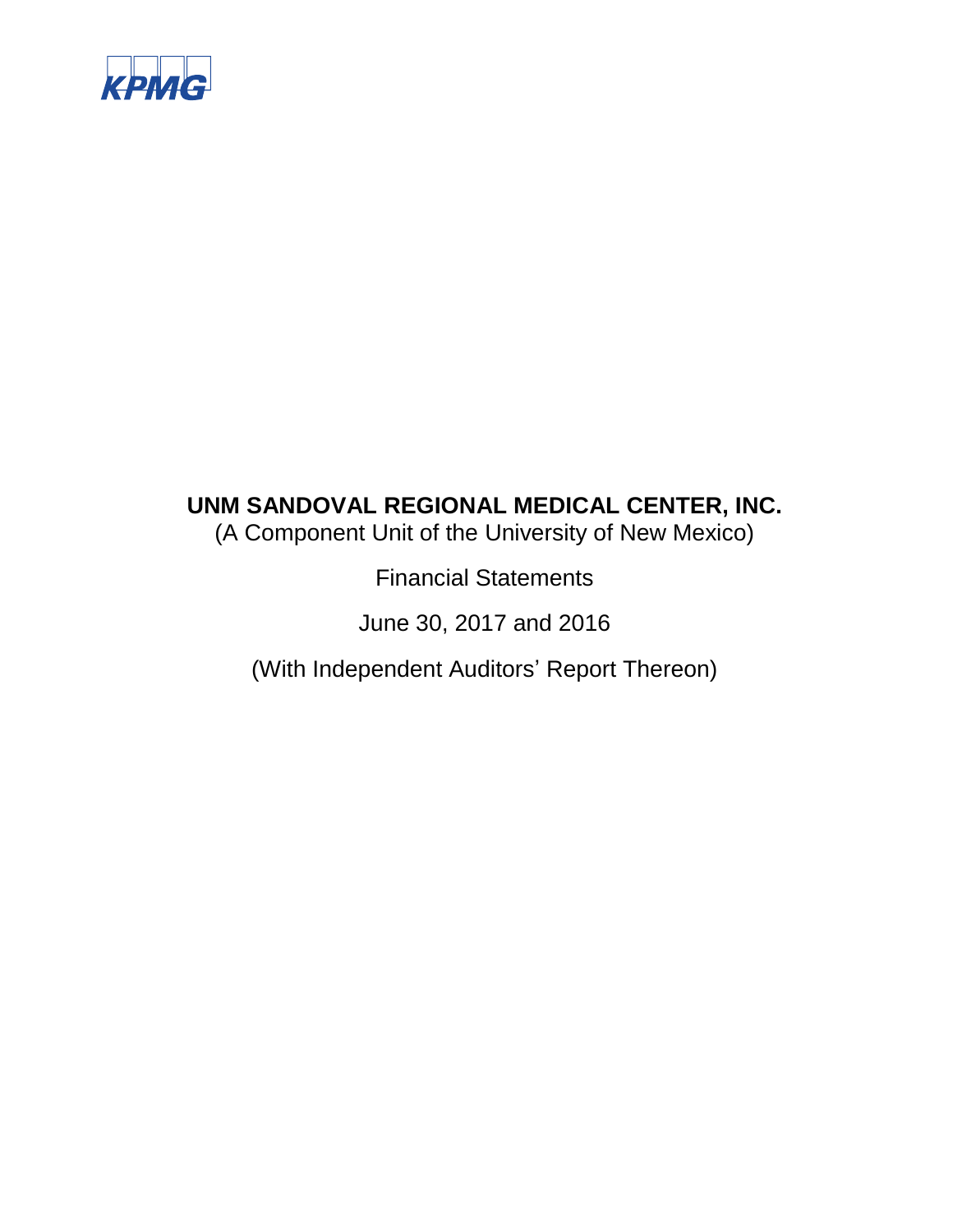(A Component Unit of the University of New Mexico)

Official Roster June 30, 2017

#### **Board of Directors**

| Paul Roth, MD<br>Albuquerque, NM        | Chairperson (Term expires 6/30/20, Regent appointed) |
|-----------------------------------------|------------------------------------------------------|
| Charlotte Garcia<br>Albuquerque, NM     | Member (Term expires 6/30/21, County appointed)      |
| Steve McKernan<br>Albuquerque, NM       | Member (Term expires 6/30/19, Regent appointed)      |
| Michael Richards, MD<br>Albuquerque, NM | Member (Term expires 6/30/19, Regent appointed)      |
| Eleana Zamora, MD<br>Albuquerque, NM    | Member (Term expires 6/30/21, Regent appointed)      |
| Maxine Velasquez<br>Albuquerque, NM     | Member (Term expires 6/30/20, County appointed)      |
| Jerry Geist<br>Albuquerque, NM          | Member (Term expires 6/30/19, Regent appointed)      |
| Donnie Leonard<br>Albuquerque, NM       | Member (Term expires 6/30/20, County appointed)      |
| Joanna Boothe<br>Albuquerque, NM        | Member (Term expires 6/30/21, County appointed)      |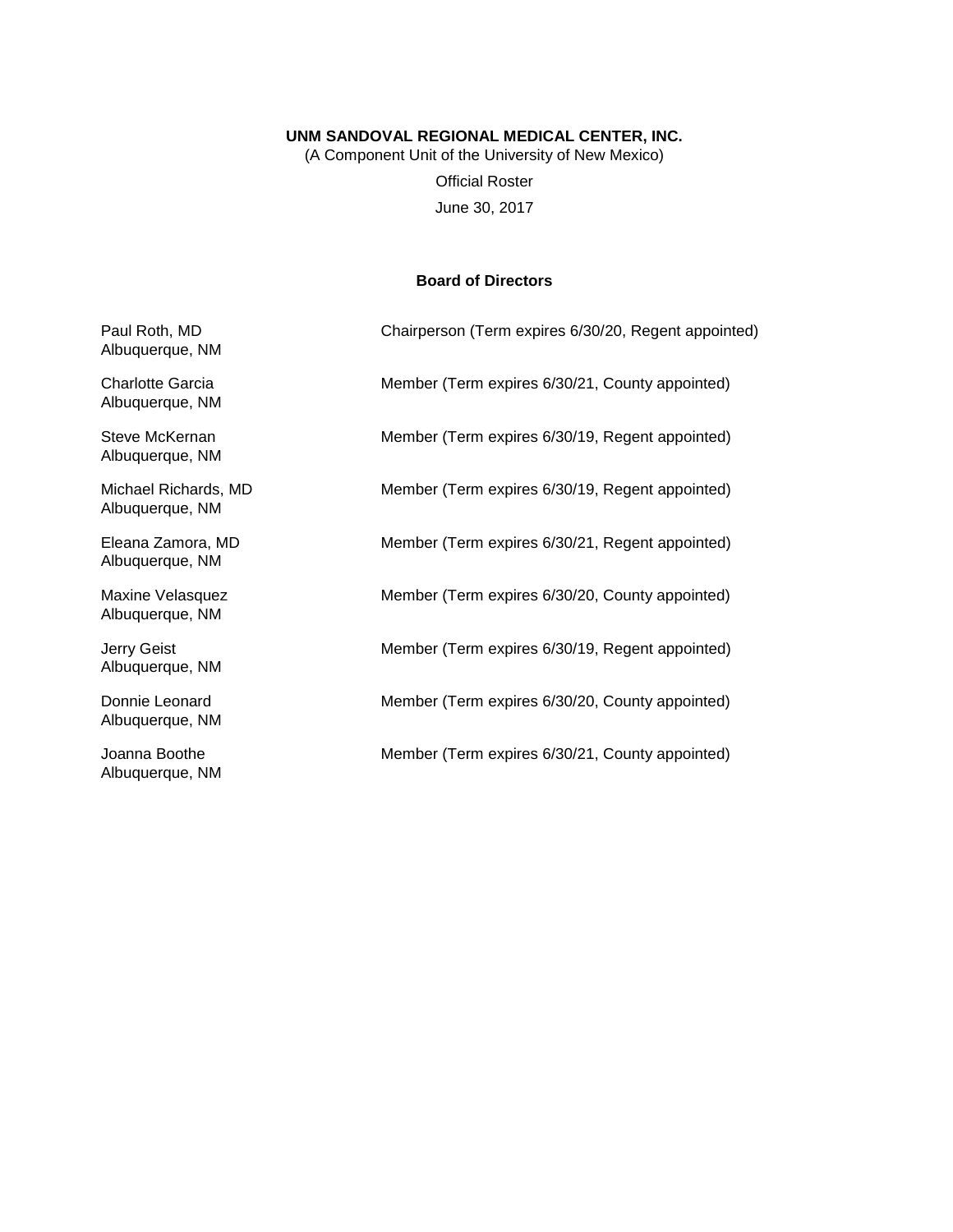(A Component Unit of the University of New Mexico)

Official Roster June 30, 2017

### **Administrative Officers**

| Chaouki Abdallah       | Interim President – University of New Mexico                                                     |
|------------------------|--------------------------------------------------------------------------------------------------|
| Paul Roth, M.D.        | Chancellor – UNM Health Sciences Center<br>Dean, School of Medicine - UNM Health Sciences Center |
| Ava Lovell             | Senior Executive Financial Officer – UNM Health Sciences Center                                  |
| Steve McKernan         | Chief Executive Officer - UNM Hospitals<br>Chief Operating Officer - UNM Health System           |
| Ella Watt              | Chief Financial Officer - UNM Hospitals<br>Chief Financial Officer - UNM Health System           |
| Michael Richards, M.D. | Executive Physician-in-Chief                                                                     |
| Jamie Silva-Steele     | Chief Executive Officer - Sandoval Regional Medical Center                                       |
| Paul Echols, MD        | Chief Medical Officer - Sandoval Regional Medical Center                                         |
| Pamela Demarest        | Chief Nursing Officer - Sandoval Regional Medical Center                                         |
| Darlene Fernandez      | Chief Financial Officer - Sandoval Regional Medical Center                                       |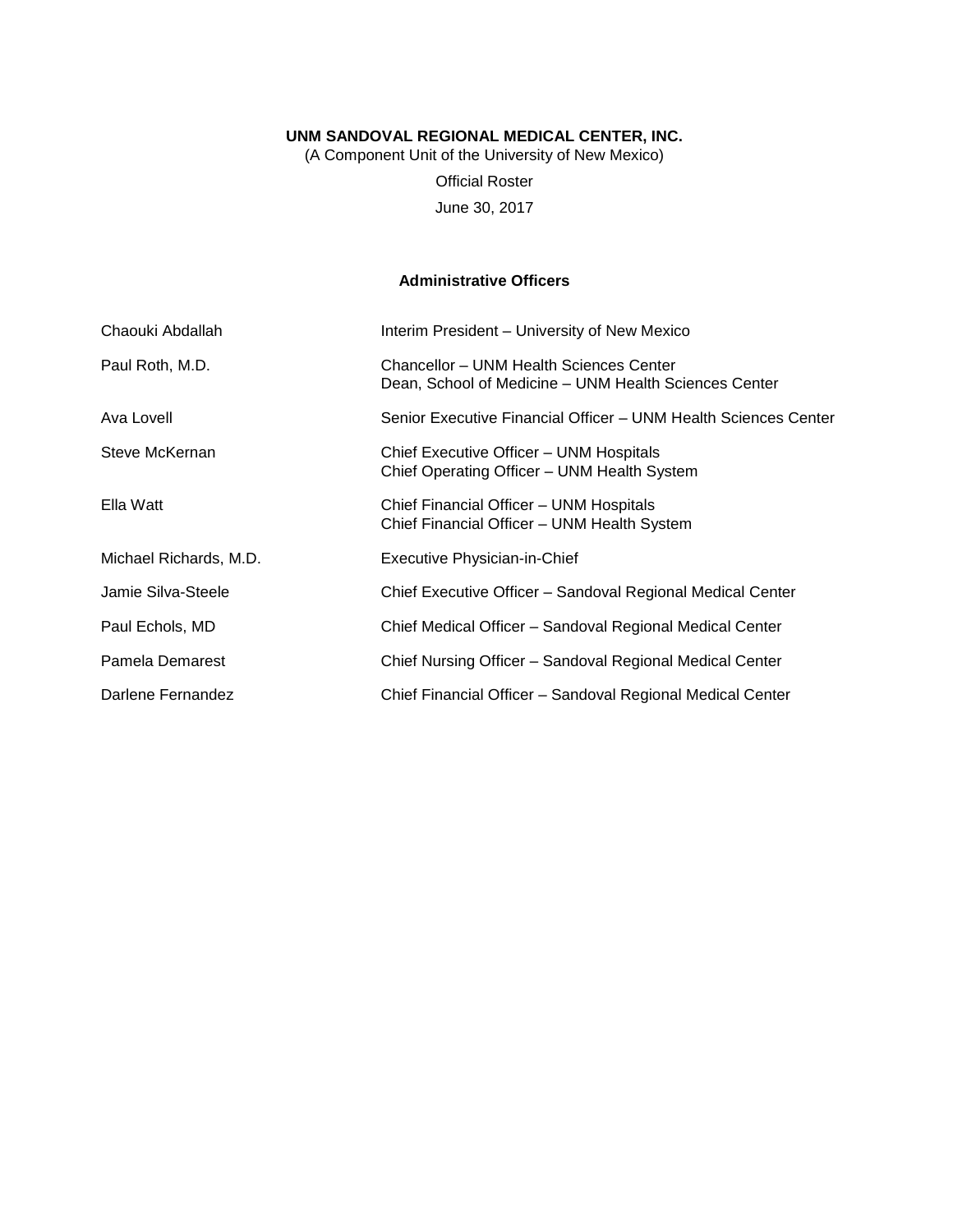(A Component Unit of the University of New Mexico)

### **Table of Contents**

|                                                                                                                                                                           | Page(s)   |
|---------------------------------------------------------------------------------------------------------------------------------------------------------------------------|-----------|
| Independent Auditors' Report                                                                                                                                              | $1 - 3$   |
| Management's Discussion and Analysis                                                                                                                                      | $4 - 13$  |
| <b>Financial Statements:</b>                                                                                                                                              |           |
| <b>Statements of Net Position</b>                                                                                                                                         | 14        |
| Statements of Revenues, Expenses, and Changes in Net Position                                                                                                             | 15        |
| <b>Statements of Cash Flows</b>                                                                                                                                           | $16 - 17$ |
| Notes to Financial Statements                                                                                                                                             | $18 - 36$ |
| Supplementary Information:                                                                                                                                                |           |
| Schedule 1 - Indigent Care Cost and Funding Report                                                                                                                        | 37        |
| Schedule 2 – Calculations of Cost of Providing Indigent Care                                                                                                              | 38        |
| Report of Independent Auditors on Internal Control over Financial Reporting and on<br>Compliance and Other Matters Based on an Audit of Financial Statements Performed in |           |
| Accordance with Government Auditing Standards                                                                                                                             | $39 - 40$ |
| Schedule of Findings and Responses                                                                                                                                        | 41        |
| Summary Schedule of Prior Audit Findings                                                                                                                                  | 42        |
| <b>Exit Conference</b>                                                                                                                                                    | 43        |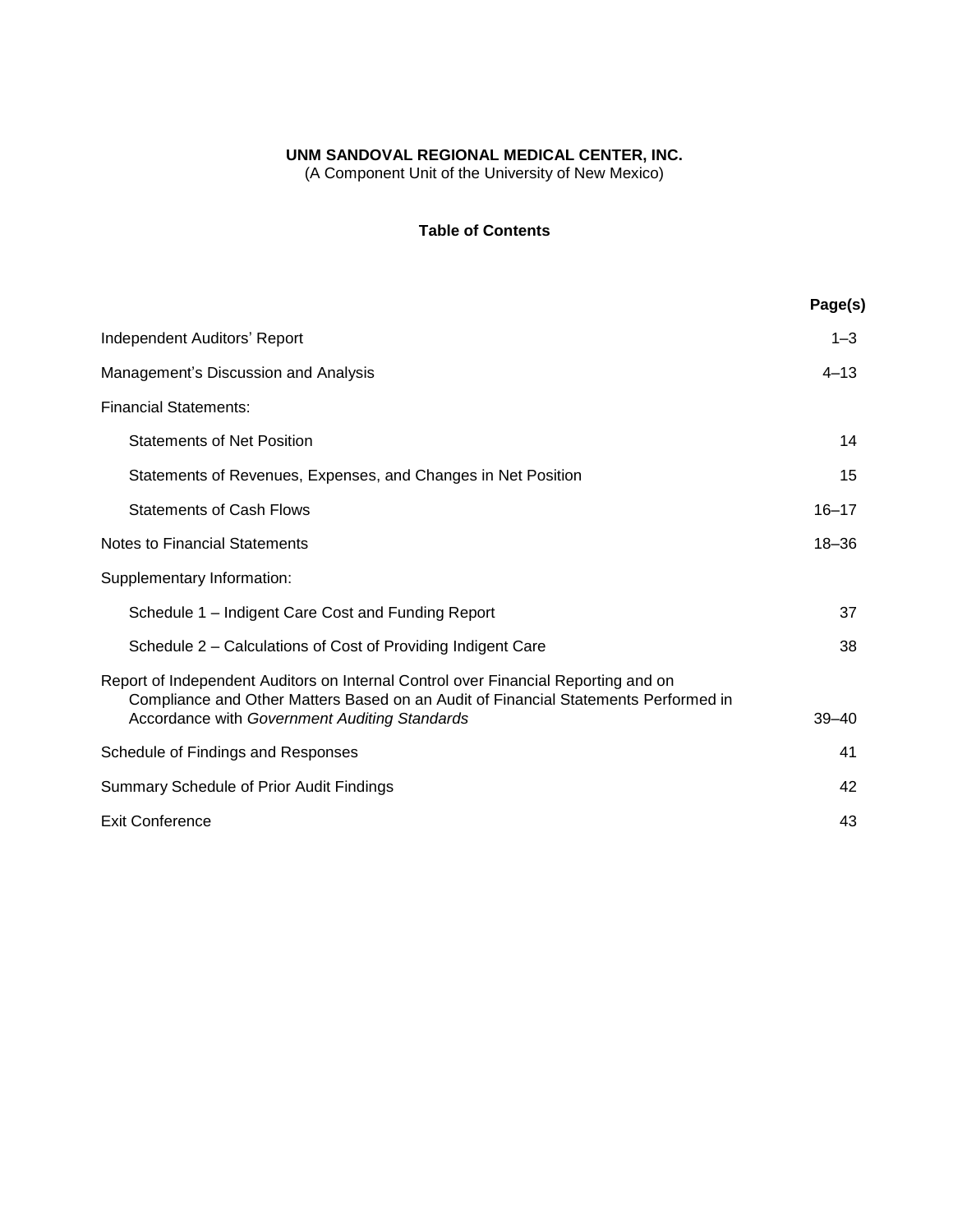

KPMG LLP Two Park Square, Suite 700 6565 Americas Parkway, N.E. Albuquerque, NM 87110-8179

#### **Independent Auditors' Report**

The University of New Mexico Sandoval Regional Medical Center, Inc. Board of Directors and

Mr. Timothy Keller, New Mexico State Auditor:

#### **Report on the Financial Statements**

We have audited the accompanying financial statements of the University of New Mexico Sandoval Regional Medical Center, Inc. (the Medical Center), a component unit of the University of New Mexico, State of New Mexico, operated by the University of New Mexico Health Sciences Center Clinical Operations, which comprise the statement of net position as of June 30, 2017, and the related statements of revenues, expenses, and changes in net position and cash flows for the year then ended, and the related notes to the financial statements, which collectively comprise the Medical Center's basic financial statements for the year then ended as listed in the table of contents.

#### *Management's Responsibility for the Financial Statements*

Management is responsible for the preparation and fair presentation of these financial statements in accordance with U.S. generally accepted accounting principles; this includes the design, implementation, and maintenance of internal control relevant to the preparation and fair presentation of financial statements that are free from material misstatement, whether due to fraud or error.

#### *Auditors' Responsibility*

Our responsibility is to express an opinion on these financial statements based on our audit. We conducted our audit in accordance with auditing standards generally accepted in the United States of America and the standards applicable to financial audits contained in *Government Auditing Standards* issued by the Comptroller General of the United States. Those standards require that we plan and perform the audit to obtain reasonable assurance about whether the financial statements are free from material misstatement.

An audit involves performing procedures to obtain audit evidence about the amounts and disclosures in the financial statements. The procedures selected depend on the auditors' judgment, including the assessment of the risks of material misstatement of the financial statements, whether due to fraud or error. In making those risk assessments, the auditor considers internal control relevant to the entity's preparation and fair presentation of the financial statements in order to design audit procedures that are appropriate in the circumstances, but not for the purpose of expressing an opinion on the effectiveness of the entity's internal control. Accordingly, we express no such opinion. An audit also includes evaluating the appropriateness of accounting policies used and the reasonableness of significant accounting estimates made by management, as well as evaluating the overall presentation of the financial statements.

We believe that the audit evidence we have obtained is sufficient and appropriate to provide a basis for our audit opinion.

#### *Opinion*

In our opinion, the financial statements referred to above present fairly, in all material respects, the financial position of the Medical Center as of June 30, 2017, and the changes in its financial position and its cash flows for the year then ended, in accordance with U.S. generally accepted accounting principles.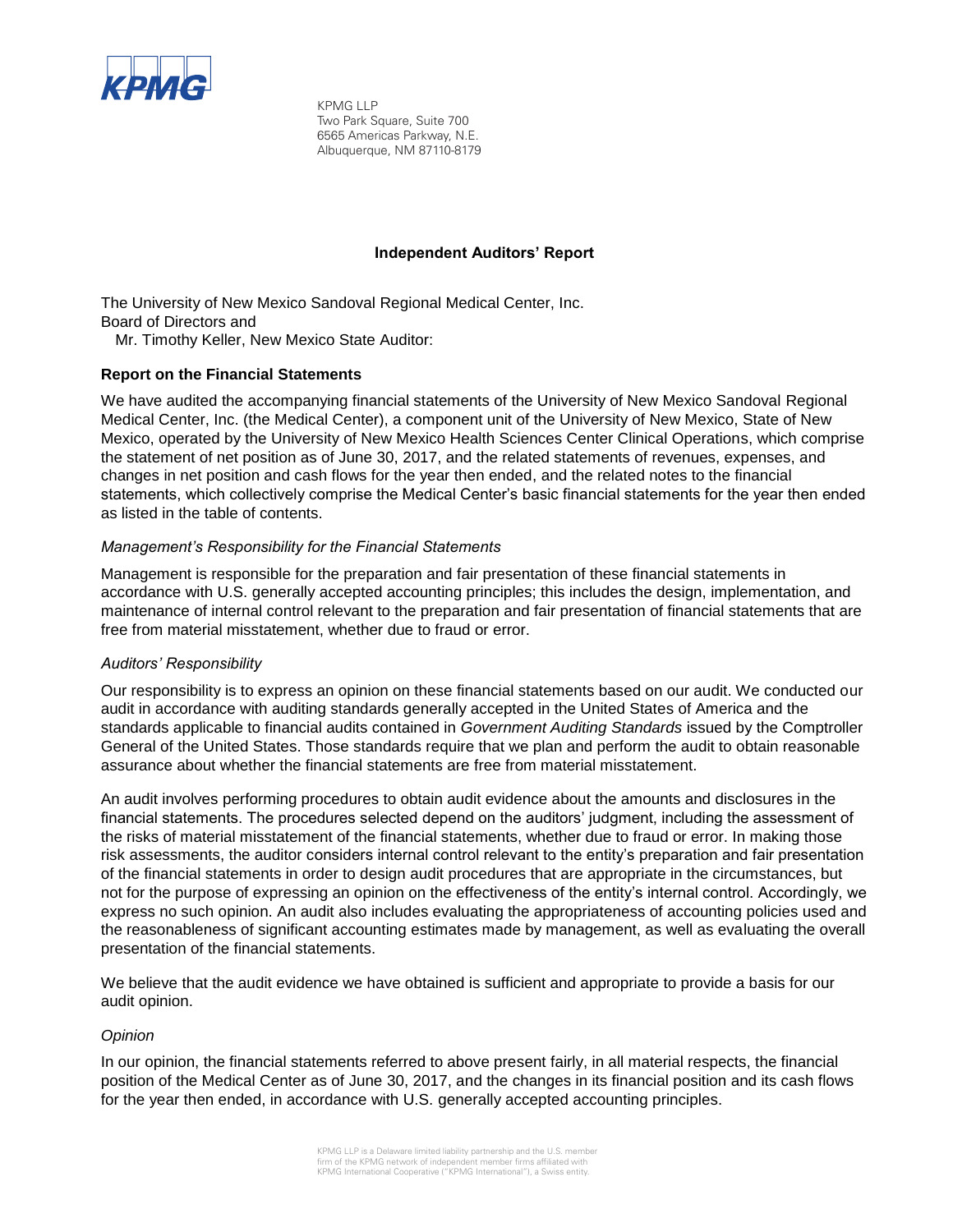

#### **Emphasis of Matter**

As discussed in Note 1, the financial statements present only Medical Center and do not purport to, and do not, present fairly the financial position of the University of New Mexico, as of June 30, 2017, the changes in its financial position or its cash flows for the year then ended in accordance with U.S. generally accepted accounting principles. Our opinion is not modified with respect to this matter.

#### **Other Matters**

#### *2016 Financial Statements*

The accompanying financial statements of the Medical Center as of and for the year ended June 30, 2016 were audited by other auditors whose report thereon dated October 21 2016, expressed an unmodified opinion on those financial statements.

#### *Required Supplementary Information*

U.S. generally accepted accounting principles require that the management's discussion and analysis on pages 4-13 be presented to supplement the basic financial statements. Such information, although not a part of the basic financial statements, is required by the Governmental Accounting Standards Board who considers it to be an essential part of financial reporting for placing the basic financial statements in an appropriate operational, economic, or historical context. We have applied certain limited procedures to the required supplementary information in accordance with auditing standards generally accepted in the United States of America, which consisted of inquiries of management about the methods of preparing the information and comparing the information for consistency with management's responses to our inquiries, the basic financial statements, and other knowledge we obtained during our audit of the basic financial statements. We do not express an opinion or provide any assurance on the information because the limited procedures do not provide us with sufficient evidence to express an opinion or provide any assurance.

#### *Supplementary and Other Information*

Our audit for the year ended June 30, 2017 was conducted for the purpose of forming an opinion on the financial statements that collectively comprise the Medical Center's 2017 basic financial statements. The accompanying indigent care cost and funding report (schedule 1) and calculations of cost of providing indigent care (schedule 2) are presented for purposes of additional analysis and are not a required part of the basic financial statements.

The indigent care cost and funding report (schedule 1) and calculations of cost of providing indigent care (schedule 2) for the year ended June 30, 2017 are the responsibility of management and were derived from and relate directly to the underlying accounting and other records used to prepare the 2017 basic financial statements, except for the information marked as unaudited. Such information, except for the information marked as unaudited, has been subjected to the auditing procedures applied in the audit of the 2017 basic financial statements and certain additional procedures, including comparing and reconciling such information directly to the underlying accounting and other records used to prepare the 2017 basic financial statements or to the 2017 basic financial statements themselves, and other additional procedures in accordance with auditing standards generally accepted in the United States of America. In our opinion, the indigent care cost and funding report (schedule 1) and calculations of cost of providing indigent care (schedule 2) are fairly stated, in all material respects, in relation to the 2017 basic financial statements as a whole, except for the information marked as unaudited in the accompanying indigent care cost and funding report (schedule 1) and calculations of cost of providing indigent care (schedule 2).

The information that is marked as unaudited in the accompanying indigent care cost and funding report (schedule 1) and calculations of cost of providing indigent care (schedule 2) has not been subjected to the auditing procedures applied in the audit of the basic financial statements, and accordingly, we do not express an opinion or provide any assurance on it.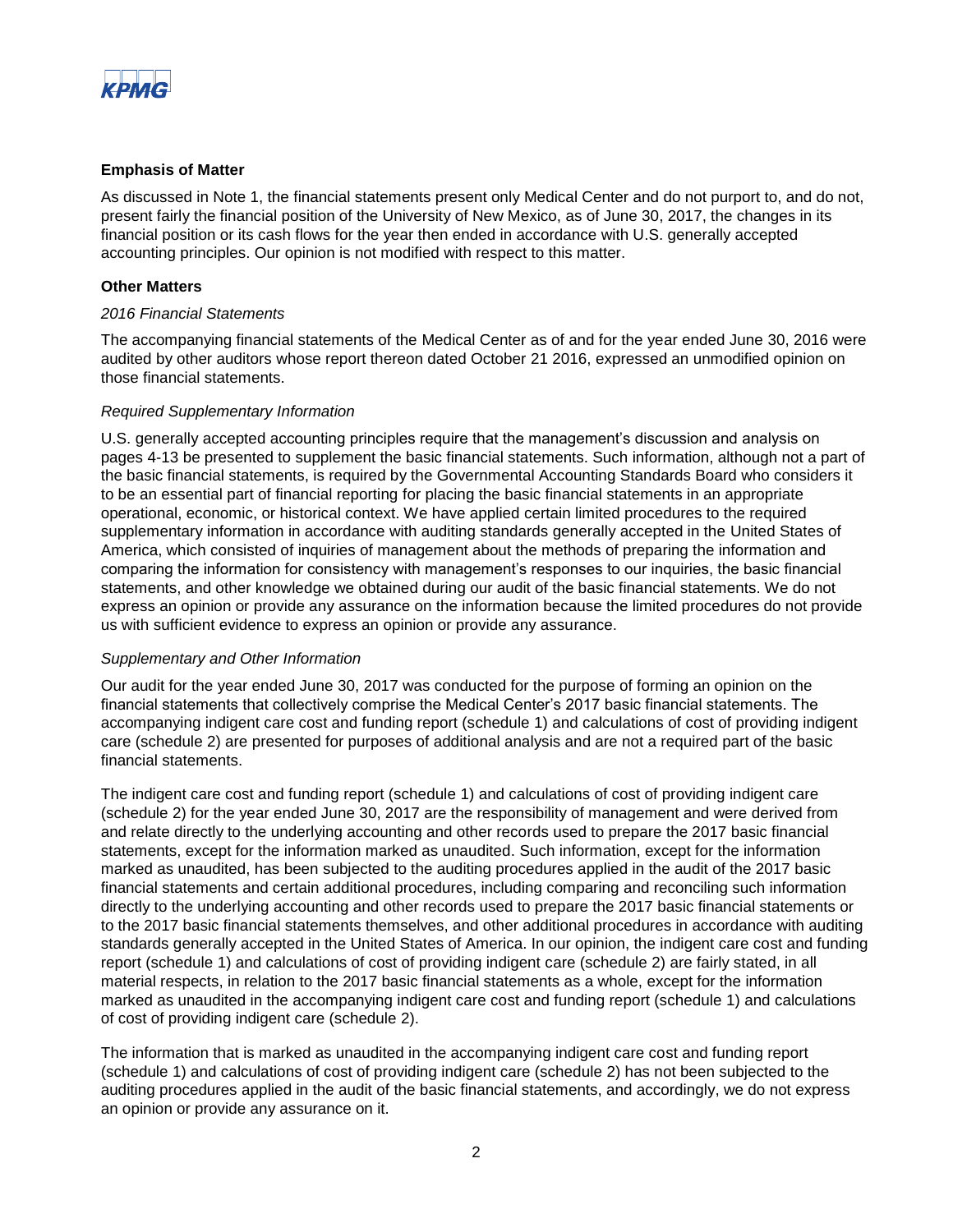

#### **Other Reporting Required by** *Government Auditing Standards*

In accordance with *Government Auditing Standards*, we have also issued our report dated November 27, 2017 on our consideration of the Medical Center's internal control over financial reporting and on our tests of its compliance with certain provisions of laws, regulations, contracts, and grant agreements and other matters. The purpose of that report is solely to describe the scope of our testing of internal control over financial reporting and compliance and the results of that testing, and not to provide an opinion on the effectiveness of the Medical Center's internal control over financial reporting or on compliance. That report is an integral part of an audit performed in accordance with *Government Auditing Standards* in considering Medical Center's internal control over financial reporting and compliance.



Albuquerque, New Mexico November 27, 2017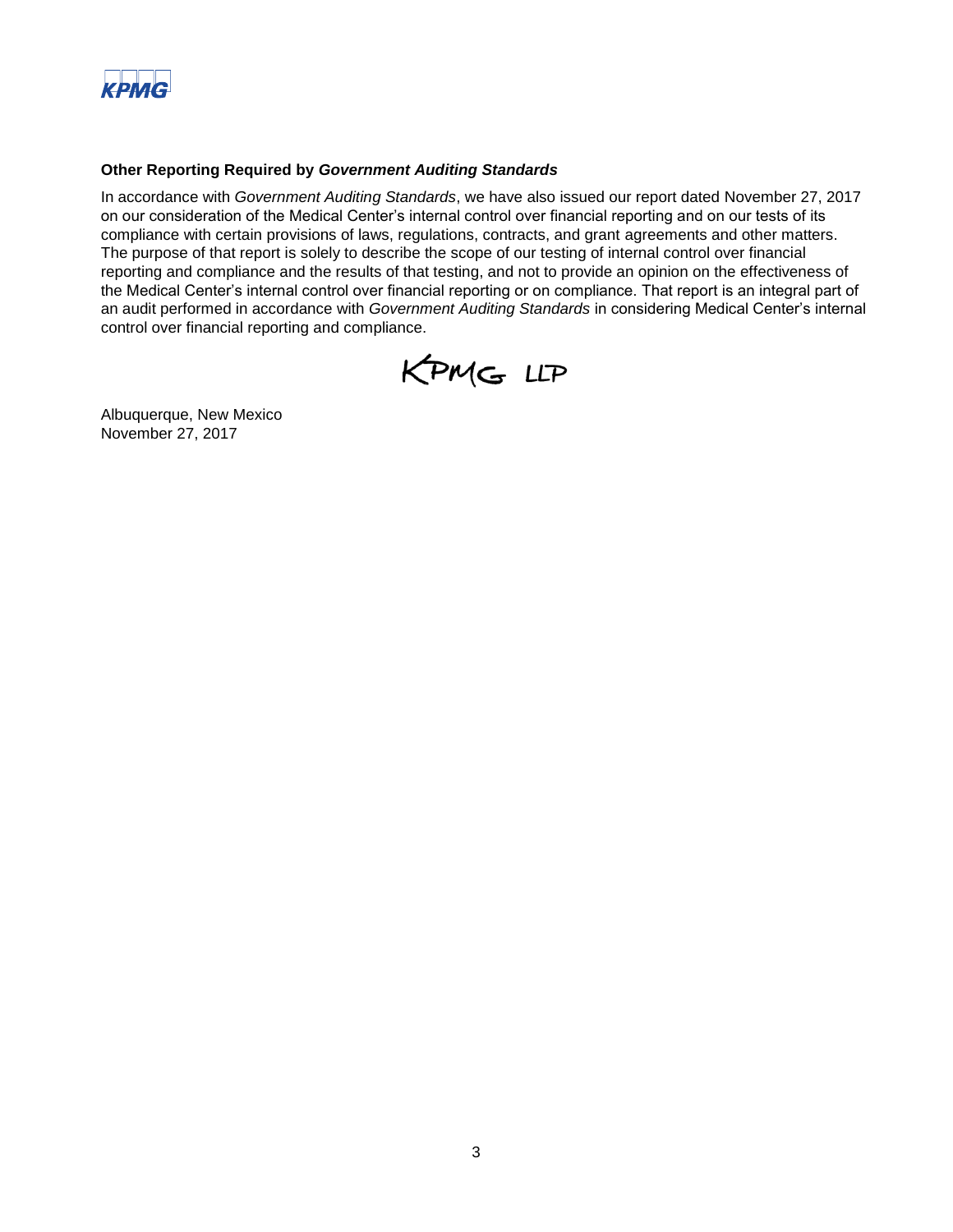(A Component Unit of the University of New Mexico)

Management's Discussion and Analysis June 30, 2017 and 2016

The following discussion and analysis provides an overview of the financial position and activities of UNM Sandoval Regional Medical Center (the Medical Center) or SRMC as of and for the years ended June 30, 2017, 2016, and 2015. This discussion should be read in conjunction with the accompanying financial statements and notes. Management has prepared the basic financial statements and the related note disclosures along with this discussion and analysis. As such, the financial statements, notes, and this discussion are the responsibility of the Medical Center's management.

#### **Using This Annual Report**

This annual report consists of financial statements prepared in accordance with Governmental Accounting Standards Board (GASB) Statement No. 34, *Basic Financial Statements – and Management's Discussion and Analysis – for State and Local Governments*, as amended.

The financial statements prescribed by GASB Statement No. 34, as amended, (the statements of net position, statements of revenues, expenses, and changes in net position, and the statements of cash flows) present financial information in a form similar to that used by commercial corporations. They are prepared under the accrual basis of accounting, whereby revenues and assets are recognized when the service is provided, and expenses and liabilities are recognized when others provide the service or goods are received, regardless of when cash is exchanged.

The statements of net position include all assets and liabilities. Over time, increases or decreases in net position (the difference between assets and liabilities) are one indicator of the improvement or erosion of the Medical Center's financial health when considered with nonfinancial facts, such as patient statistics and the condition of facilities. This statement includes all assets and liabilities using the accrual basis of accounting, which is consistent with the accounting method used by nongovernmental hospitals and healthcare organizations.

The statements of revenues, expenses, and changes in net position present the revenues earned and expenses incurred during the year. Activities are reported as either operating or nonoperating. A public hospital's dependency on governmental funding can result in an operating deficit since the financial reporting model classifies such aid as nonoperating revenues. The utilization of capital assets is reflected in the financial statements as depreciation, which amortizes the cost of an asset over its expected useful life.

The statements of cash flows presents information related to cash inflows and outflows summarized by operating, capital and noncapital financing, and investing activities.

#### **Overview of Entity**

In August 2009, Regents of the University of New Mexico (UNM) approved the formation of the Medical Center, a New Mexico nonprofit corporation organization under and pursuant to the New Mexico University Research Park and Economic Development Act. The Medical Center was organized for the operation of a licensed general, community-teaching Medical Center in Sandoval County and to facilitate and develop the clinical and medical practices of the faculty of the University of New Mexico School of Medicine (UNM SOM).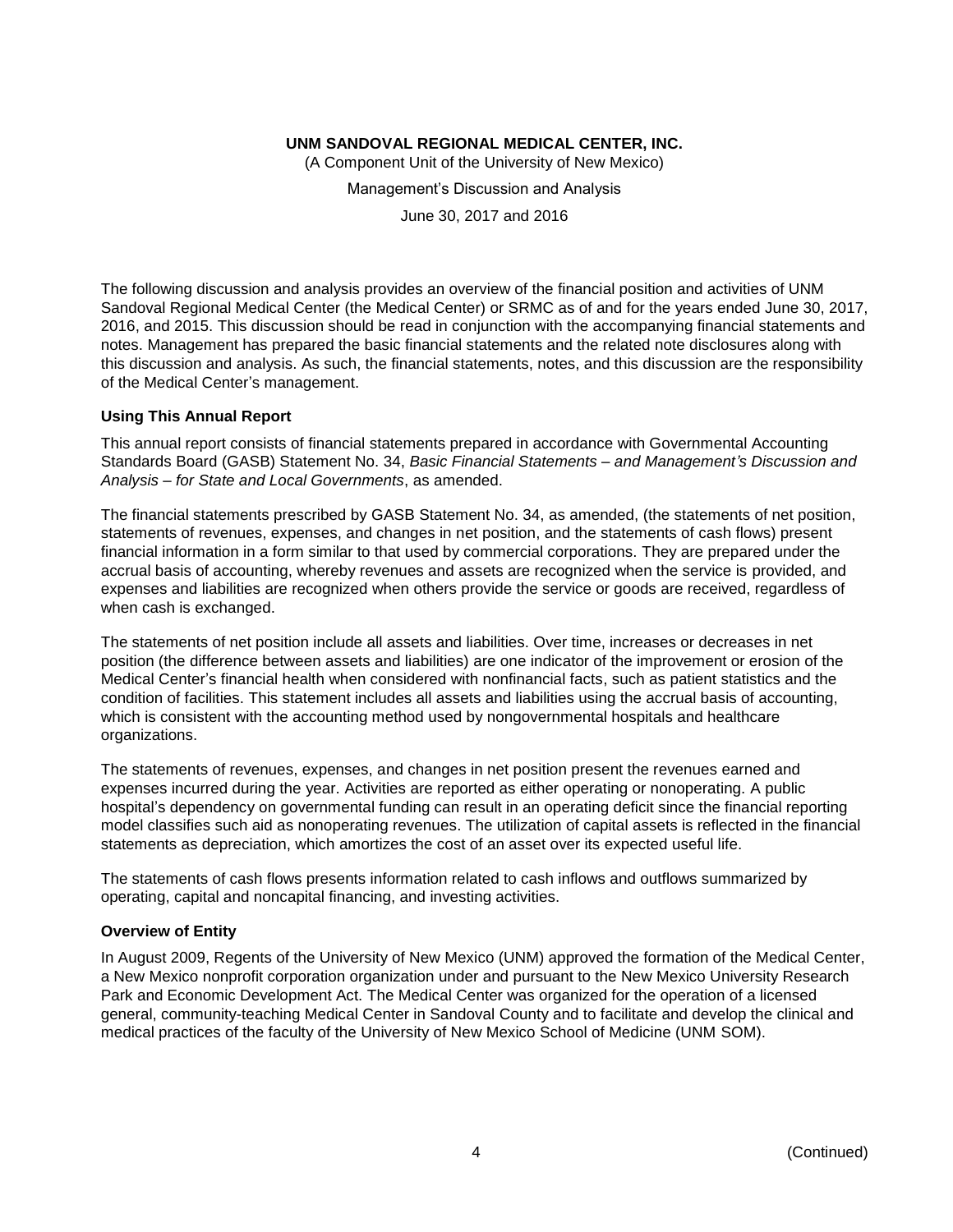(A Component Unit of the University of New Mexico)

Management's Discussion and Analysis June 30, 2017 and 2016

The following summarizes the healthcare services that are offered by the Medical Center:

*Inpatient Care* – Acute care provided by practitioners in 48 acute medical-surgical beds, 12 intensive care unit beds, and 12 dedicated senior behavioral health beds prior to the closing of the Senior Behavioral Health unit as of February 24, 2017 at the Medical Center. The Medical Center is equipped with an emergency department with 11 exam rooms, two trauma rooms, and two triage rooms. Additionally, the Medical Center is equipped with six operating rooms, three minor procedure rooms, and one interventional radiology lab.

*Outpatient Care* – Comprehensive offering of sleep disorders center, laboratory, radiology, diagnostic services, rehabilitation services, primary care, medical, and surgical clinics.

*Surgical Services* – Anesthesia, General Surgery, Bariatric, Podiatry, Otolaryngology, Urologic, Gynecologic, Urogynecologic, Gastrointestinal, Breast, Neurosurgery, minimally invasive spine surgery, and outpatient laparoscopic surgery.

*Physician Services* – The Medical Center has an "open" medical staff, allowing community physicians in addition to the UNM SOM providers to be members of the active medical staff and to admit and follow their patients at the Medical Center. There are currently 565 physicians credentialed of which 467 are School of Medicine physicians and 98 are community physicians.

| <b>Condensed Summary of Net Position</b> |    |                |                |                |  |  |
|------------------------------------------|----|----------------|----------------|----------------|--|--|
|                                          |    |                | June 30        |                |  |  |
| <b>Assets</b>                            |    | 2017           | 2016           | 2015           |  |  |
| Current assets                           | \$ | 43,899,002     | 39,456,579     | 35,382,906     |  |  |
| Capital assets, net                      |    | 107,320,532    | 114,356,360    | 121,779,060    |  |  |
| Noncurrent assets                        |    | 9,505,792      | 7,411,546      | 5,404,485      |  |  |
| Total assets                             | \$ | 160,725,326    | 161,224,485    | 162,566,451    |  |  |
| <b>Liabilities</b>                       |    |                |                |                |  |  |
| <b>Current liabilities</b>               | \$ | 20,258,416     | 17,145,678     | 14,951,394     |  |  |
| Noncurrent liabilities                   |    | 121,245,000    | 124,960,000    | 128,500,000    |  |  |
| <b>Total liabilities</b>                 | \$ | 141,503,416    | 142, 105, 678  | 143,451,394    |  |  |
| <b>Net Position</b>                      |    |                |                |                |  |  |
| Net investment in capital assets         | \$ | (17, 639, 468) | (14, 143, 640) | (10, 100, 940) |  |  |
| Restricted net position, expendable      |    | 16,562,124     | 13,426,714     | 11,336,578     |  |  |
| Unrestricted                             |    | 20,299,254     | 19,835,733     | 17,879,419     |  |  |
| Total net position                       | \$ | 19,221,910     | 19,118,807     | 19,115,057     |  |  |

#### **Financial Summary**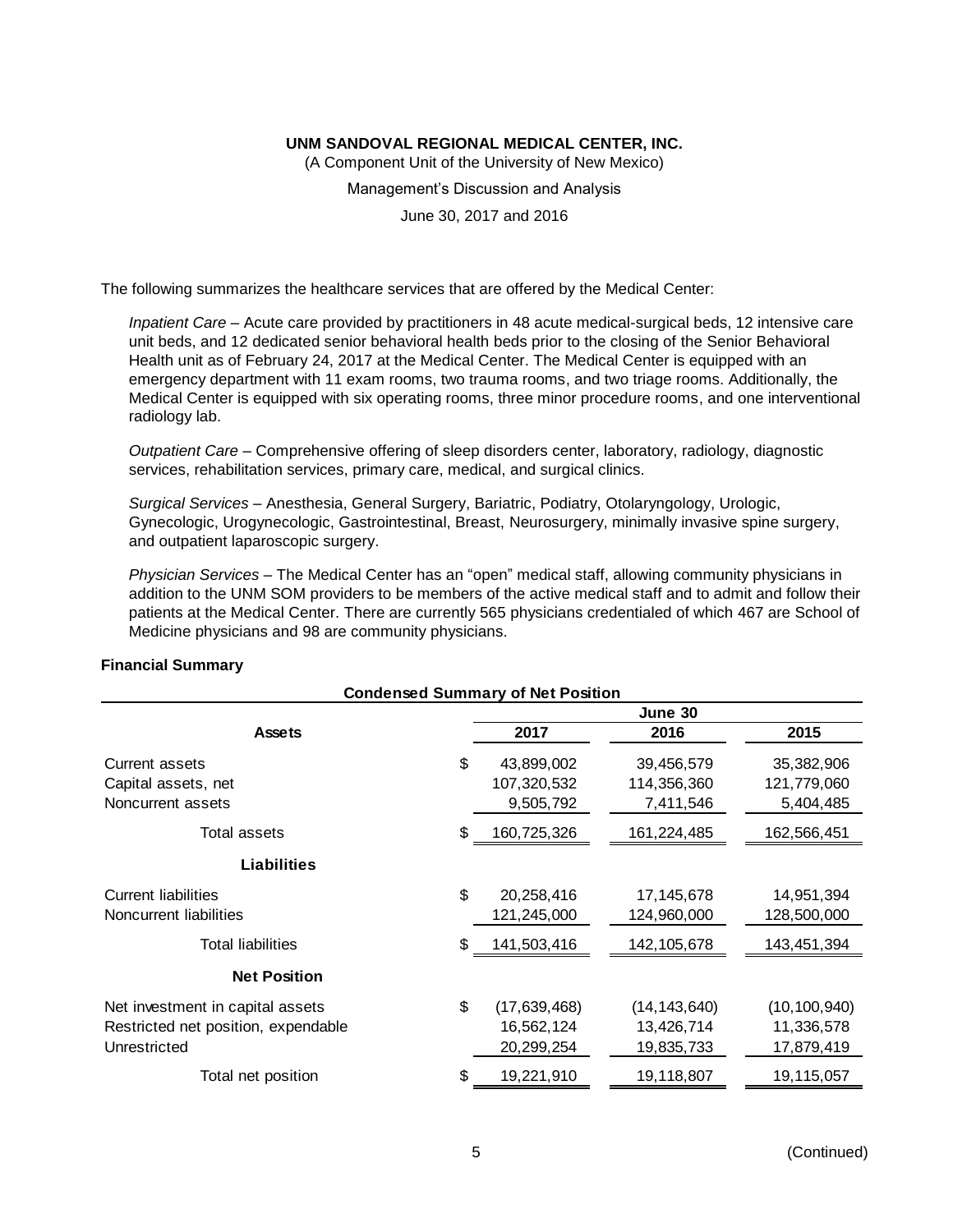(A Component Unit of the University of New Mexico)

Management's Discussion and Analysis June 30, 2017 and 2016

At June 30, 2017, total Medical Center assets were \$160.7 million compared to \$161.2 million at June 30, 2016. The Medical Center's most significant assets at June 30, 2017 were net capital assets of \$107.3 million, cash and cash equivalents of \$29.8 million, followed by patient receivables of \$9.9 million.

The decrease in total assets from June 30, 2016 to June 30, 2017 is primarily due to decreases in net capital assets and is the result of depreciation expense exceeding capital additions. Operating cash increased by \$6.1 million during the year ended June 30, 2017 from \$16.7 million at June 30, 2016 to \$22.9 million at June 30, 2017. This increase was driven largely by an additional \$4.3 million received in cash receipts for patient care, as well as an increase in accounts payable for the year ended June 30, 2017 compared to the year ended June 30, 2016.

At June 30, 2016, total Medical Center assets were \$161.2 million compared to \$162.6 million at June 30, 2015. The Medical Center's most significant assets at June 30, 2016 were net capital assets of \$114.4 million, cash and cash equivalents of \$22.7 million, followed by patient receivables of \$11.6 million.

The Medical Center's total liabilities were \$141.5 million at June 30, 2017 compared to \$142.1 million at June 30, 2016. At June 30, 2017, current and noncurrent bonds payable of \$125.0 million was the largest liability, followed by accounts payable of \$5.5 million. The decrease in total liabilities is due to a decrease in the amount of bonds payable resulting from the payments of the scheduled mandatory bond redemptions of \$3.5 million during the year ended June 30, 2017.

The Medical Center's total liabilities were \$142.1 million at June 30, 2016 compared to \$143.5 million at June 30, 2015. At June 30, 2016, current and noncurrent bonds payable of \$128.5 million was the largest liability, followed by accounts payable of \$4.9 million. The decrease in liabilities was due to a decrease in the amount of bonds payable resulting from the payments of the scheduled mandatory bond redemptions of \$3.4 million during the year ended June 30, 2016.

At June 30, 2017, 2016, and 2015, the Medical Center's current assets of \$43.9 million, \$39.5 million, and \$35.4 million, respectively, were sufficient to cover current liabilities of \$20.3 million (current ratio of 2.17), \$17.1 million (current ratio of 2.30), and \$15.0 million (current ratio of 2.37), respectively.

Total net position (assets minus liabilities) is classified by the Medical Center's ability to use these assets to meet operating needs. Unrestricted net position may be used to meet all operating needs of the Medical Center. A portion of the Medical Center's net position is restricted by the trust indenture and debt agreement.

Total net position as of June 30, 2017 increased by \$0.1 million to \$19.2 million, which included an operating loss of \$4.7 million and net nonoperating revenues of \$4.8 million. The UNM Health System, the Medical Center's parent entity, contributed \$3.3 million in partial support of the UNM SOM mission, which is carried out at the Medical Center. This support is shown in the nonoperating revenue section of the statement of net position for the year ended 2017. Unrestricted net position totaled \$20.3 million with a net deficiency in capital assets of \$17.6 million at June 30, 2017. Restricted net position, expendable as of June 30, 2017 increased by \$3.1 million to \$16.5 million, which was driven by a \$2.1 million increase in cash held by trustee for mortgage reserve fund and \$1.0 million increase in the bond fund trust account.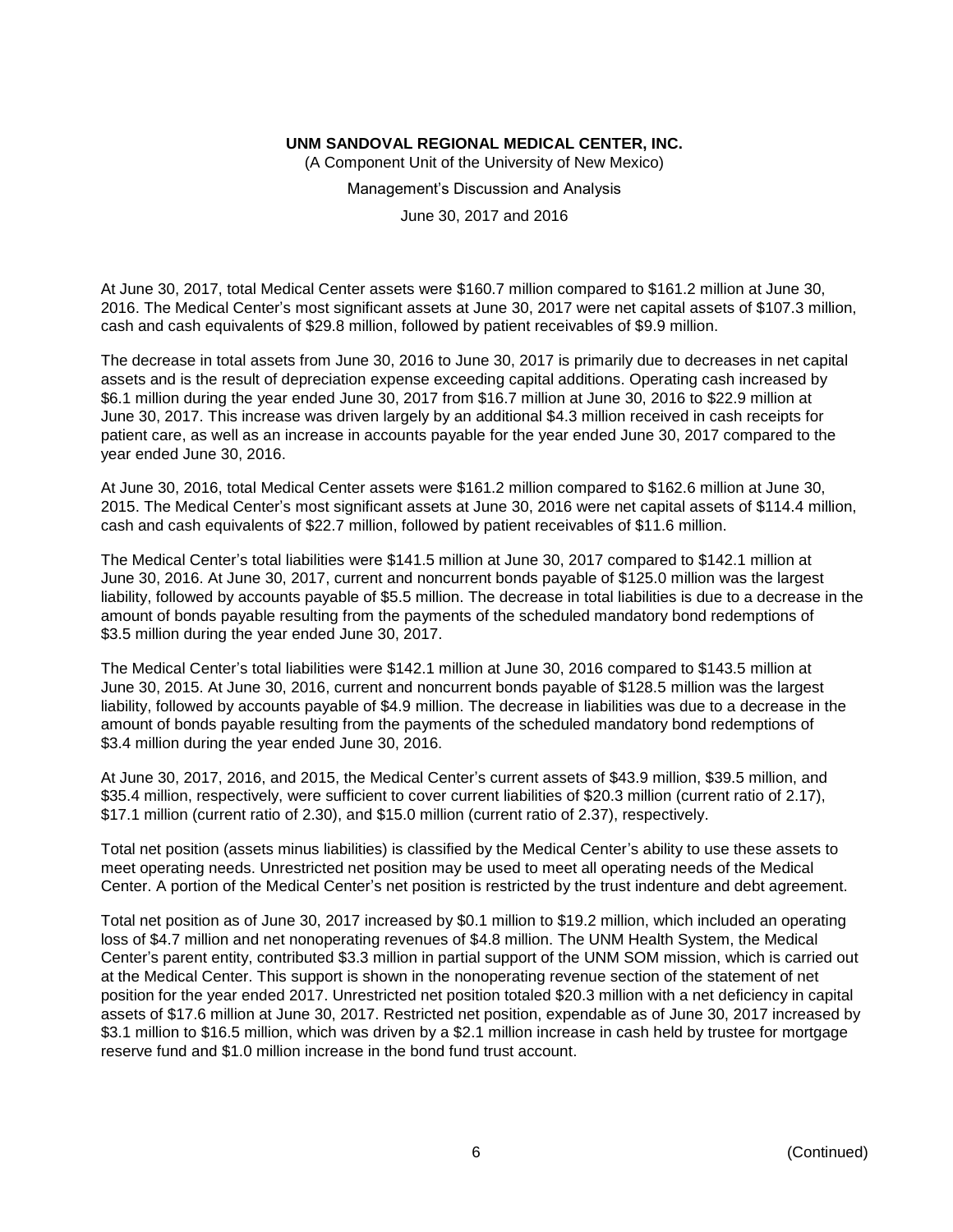(A Component Unit of the University of New Mexico)

Management's Discussion and Analysis

June 30, 2017 and 2016

Total net position as of June 30, 2016 increased by \$3,750 to \$19.1 million, which included an operating loss of \$2.2 million and net nonoperating revenues of \$2.2 million. Unrestricted net position totaled \$19.8 million with a net deficiency in capital assets of \$14.1 million at June 30, 2016. Restricted net position, expendable as of June 30, 2016 increased by \$2.1 million to \$13.4 million, which was driven by a \$2.0 million increase in cash held by trustee for mortgage reserve fund.

| <b>Condensed Summary of Revenues, Expenses, and Changes in Net Position</b> |    |                |                    |                |  |
|-----------------------------------------------------------------------------|----|----------------|--------------------|----------------|--|
|                                                                             |    |                | Year ended June 30 |                |  |
|                                                                             |    | 2017           | 2016               | 2015           |  |
| Total operating revenues                                                    | \$ | 78,757,869     | 77, 175, 219       | 75,270,952     |  |
| Total operating expenses                                                    |    | (83, 488, 864) | (79, 405, 472)     | (73, 687, 255) |  |
| Operating (loss) gain                                                       |    | (4,730,995)    | (2, 230, 253)      | 1,583,697      |  |
| Net nonoperating revenues                                                   |    | 4,834,098      | 2,234,003          | 1,077,311      |  |
| Total increase in net                                                       |    |                |                    |                |  |
| position                                                                    |    | 103,103        | 3,750              | 2,661,008      |  |
| Net position, beginning of year                                             |    | 19,118,807     | 19,115,057         | 16,454,049     |  |
| Net position, end of year                                                   | \$ | 19,221,910     | 19,118,807         | 19,115,057     |  |

#### **Operating Revenues**

The sources of operating revenues for the Medical Center are net patient service and other operating revenues, with the most significant source being net patient service revenues. Total operating revenues were \$78.8 million, \$77.2 million, and \$75.3 million for the years ended June 30, 2017, 2016, and 2015, respectively.

Net patient service revenue comprises gross patient revenue, net of contractual allowances, charity care, provision for doubtful accounts, and any third-party cost report settlements. Net patient service revenues were \$77.4 million, \$76.6 million, and \$74.8 million for the years ended June 30, 2017, 2016, and 2015, respectively. The increase of \$0.8 million in 2017 is the result of an increase in case mix index, surgical inpatient volumes, outpatient visits and emergency visits (see chart below) offset by the reduction in net patient revenue associated with the state mandated Medicaid 5% inpatient and 3% outpatient reimbursement reductions, and the closure of the 12 beds in the Senior Behavioral Health unit.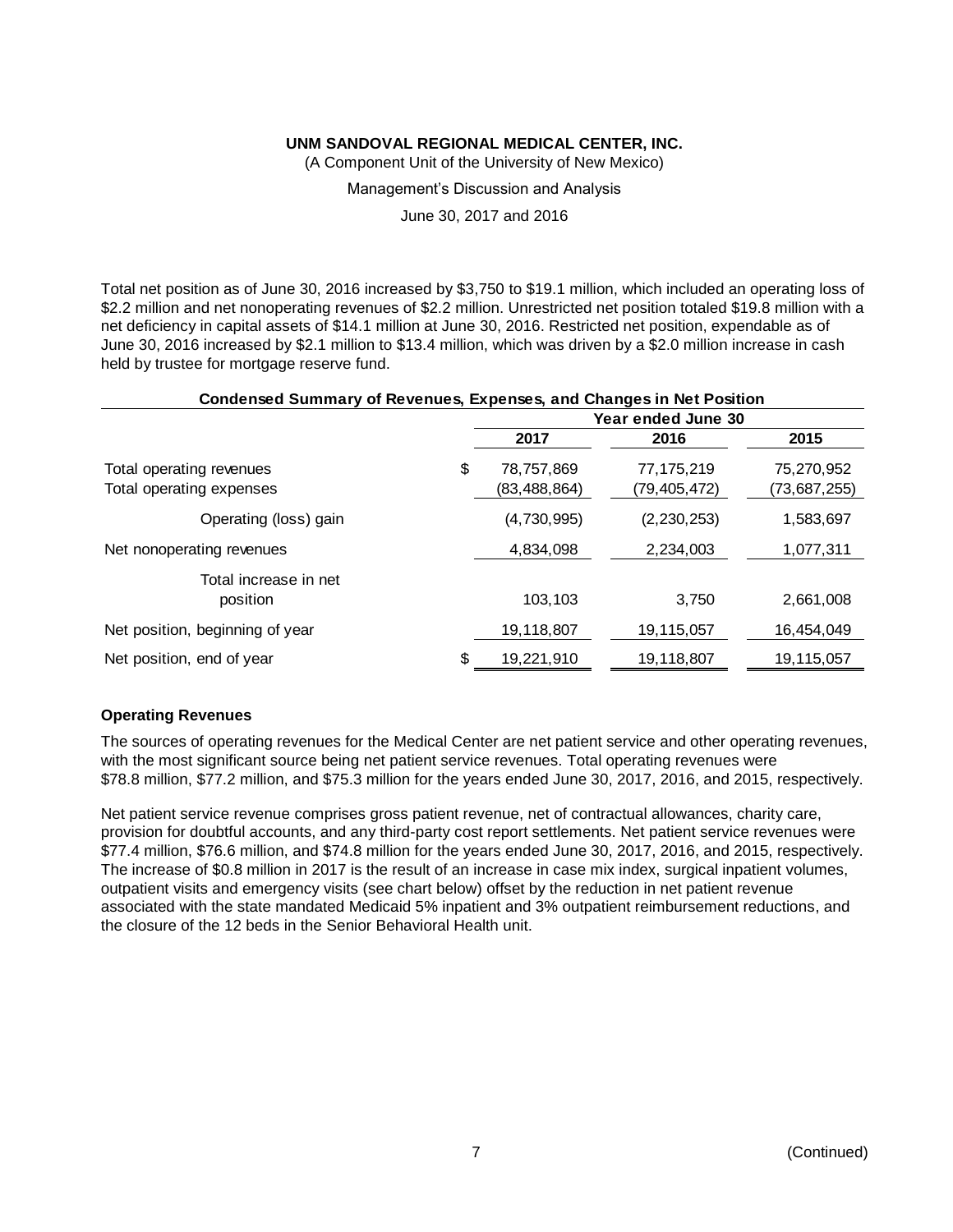(A Component Unit of the University of New Mexico)

Management's Discussion and Analysis

June 30, 2017 and 2016

The following table summarizes key operating statistics for the years ended June 30, 2017, 2016, and 2015:

|                                                | Year ended June 30 |        |        |  |  |
|------------------------------------------------|--------------------|--------|--------|--|--|
|                                                | 2017               | 2016   | 2015   |  |  |
| Intensive Care Units (ICU) days and            |                    |        |        |  |  |
| medical/surgical days                          | 12,887             | 12,466 | 12,024 |  |  |
| Behavioral days                                | 1,978              | 3,452  | 3,324  |  |  |
| Total inpatient days                           | 14,865             | 15,918 | 15,348 |  |  |
| ICU discharges and medical/surgical discharges | 3,333              | 3,194  | 2,896  |  |  |
| Behavioral discharges                          | 154                | 259    | 282    |  |  |
| Total discharges                               | 3,487              | 3,453  | 3,178  |  |  |
| Inpatient surgeries                            | 1,603              | 1,328  | 1,165  |  |  |
| Outpatient surgeries                           | 2,580              | 2,807  | 2,548  |  |  |
| Total surgeries                                | 4,183              | 4,135  | 3,713  |  |  |
| Outpatient visits                              | 44,242             | 36,224 | 31,849 |  |  |
| Emergency visits                               | 19,349             | 18,954 | 15,808 |  |  |

ICU and medical/surgical inpatient days increased by 421 and Psychiatric inpatient days decreased by 1,474 from fiscal year 2016 to 2017. The ICU and medical/surgical average daily census (ADC) for the year ended June 30, 2017 was 35 and increased by 1 from an ICU and Medical/Surgical ADC of 34 for the year ended June 30, 2016. The Psychiatric ADC for the year ended June 30, 2017 was 5 and decreased by 4 patients per day from an ADC of 9 for the year ended June 30, 2016. This decrease in patients is associated with the closure of the 12 beds in the Senior Behavioral Health unit on February 24, 2017.

Net patient service revenue for the fiscal years ended June 30, 2017 and 2016 includes cost report estimates for the Medicare and Medicaid programs. At June 30, 2017, a reduction in revenue and associated payable for Medicare was recorded in the amount of \$342,530 and an increase in revenue and associated receivable for Medicaid was recorded in the amount of \$164,221. The entire receivable amount for Medicaid is an estimate for the capital reimbursement component. At June 30, 2016, a reduction in revenue and associated payable for Medicare was recorded in the amount of \$142,624 and an increase in revenue and associated receivable for Medicaid was recorded in the amount of \$309,678. The entire receivable amount for Medicaid was an estimate for the capital reimbursement component. Payment to new hospitals, as defined under 42 CFR 412 300(b), is paid at 85% of its allowable Medicare inpatient hospital capital-related costs through its cost report ending at least two years after the hospital accepts its first patient. The Medical Center accepted its first patient on July 17, 2012, thus the first cost report period beginning at least two years after this date is cost report period July 1, 2015 to June 30, 2016. Beginning July 1, 2016, the Medical Center will be subject to the prospective federal capital rate. Laws and regulations governing the Medicare and Medicaid programs are extremely complex and subject to interpretation. As a result, there is at least a reasonable possibility that recorded estimates will change by a material amount in the near term. Estimates are continually monitored and reviewed,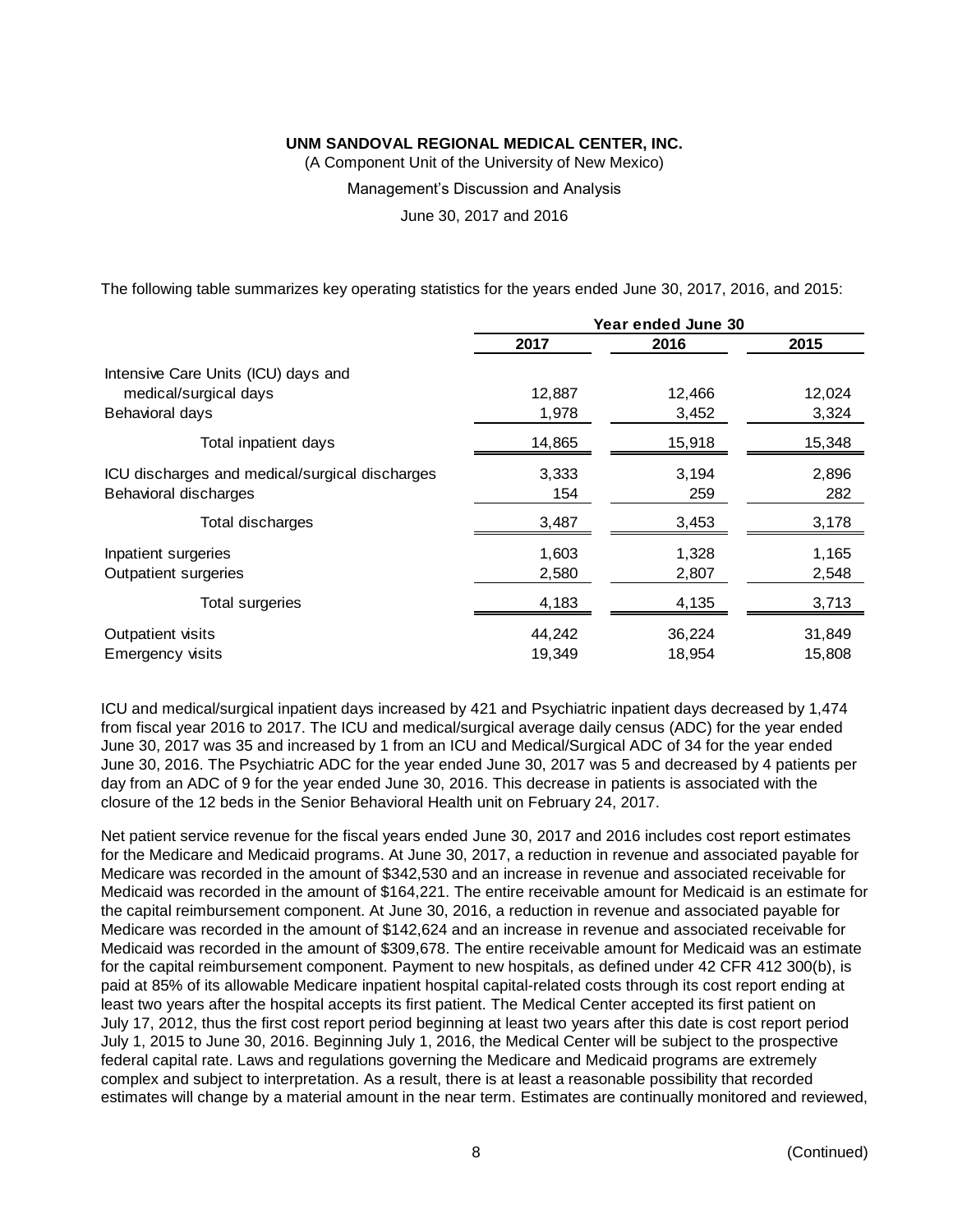(A Component Unit of the University of New Mexico)

Management's Discussion and Analysis

June 30, 2017 and 2016

and as settlements are made or more information is available to improve estimates, differences are reflected in current operations.

The Medical Center offers a financial assistance program called SRMC Care to which all eligible patients are encouraged to apply. This program assigns patients primary care providers and enables them to receive care throughout the Medical Center and at all clinic locations. This program is available to Sandoval County residents who also meet certain income and asset thresholds. Patients applying for coverage under SRMC Care must apply for coverage under Medicaid or the Health Insurance Exchange (HIX), if eligible. Patients may continue to receive SRMC Care until they receive Medicaid eligibility or notification of coverage under the HIX.

The Medical Center does not pursue collection of amounts determined to qualify as charity care, with the exception of copayments. The costs of charity care provided under this program for the years ended June 30, 2017, 2016, and 2015 approximated \$1.3 million, \$1.8 million, and \$1.2 million, respectively.

These accounts are fully reserved and recorded as provision for uncollectible accounts. Provision expense recorded for fiscal years 2017, 2016, and 2015 was \$6.9 million, \$7.3 million, and \$2.8 million, respectively. The cost of care provided to patients who are either uninsured or underinsured and who do not meet the criteria for financial assistance for years ended June 30, 2017, 2016, and 2015 was \$2.8 million, \$3.4 million, and \$1.3 million, respectively.

#### **Operating Expenses**

The following pie charts depict the distribution of the operating expenses for the Medical Center for the years ended June 30, 2017, 2016, and 2015:

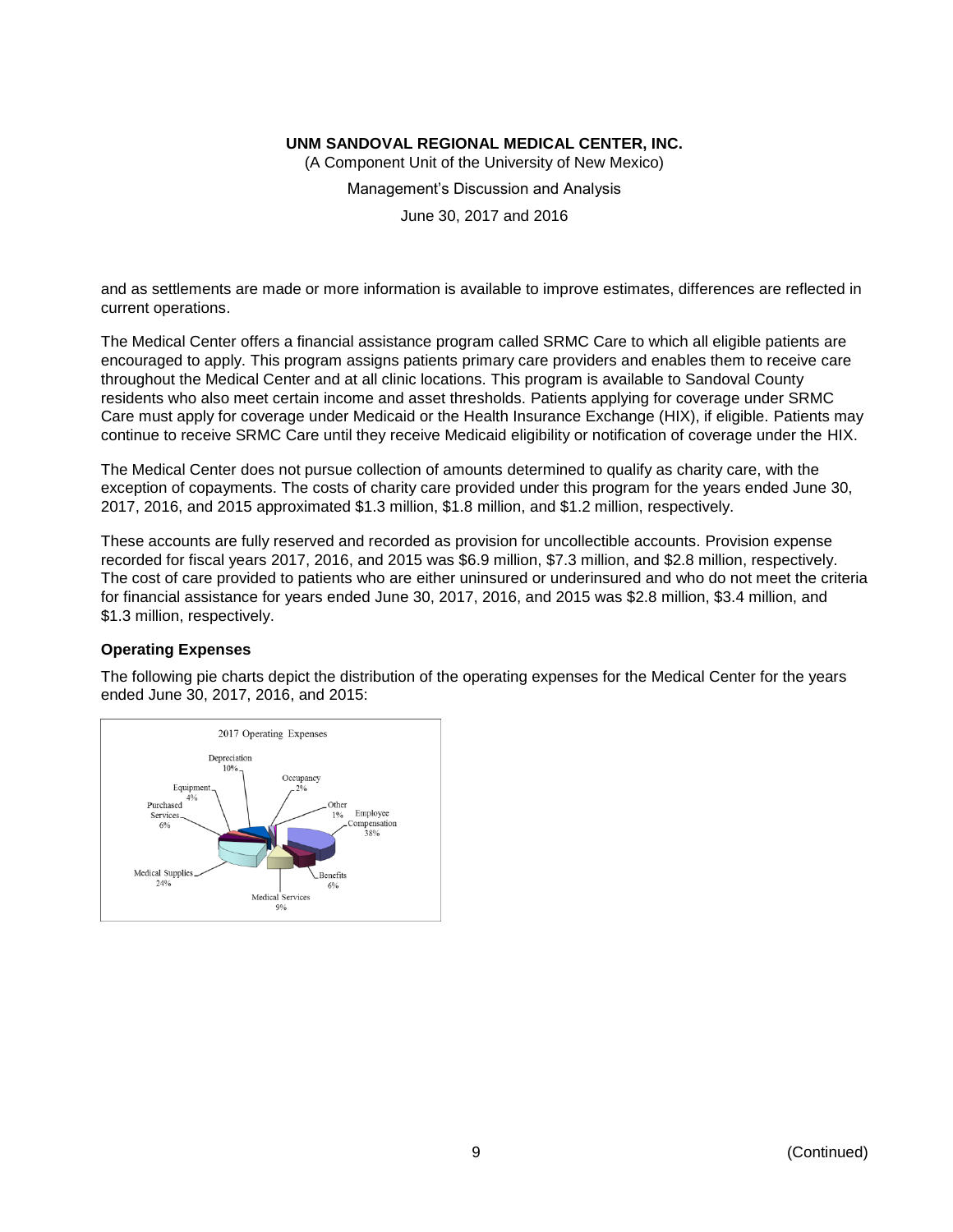(A Component Unit of the University of New Mexico)

Management's Discussion and Analysis

June 30, 2017 and 2016



Operating expenses for the Medical Center include items, such as employee compensation and benefits, medical services, medical supplies, purchased services and equipment.

For the year ended June 30, 2017, total operating expenses were \$83.5 million and represent an increase of \$4.1 million from the year ended June 30, 2016. The most significant change was an increase of \$3.5 million for medical and other supplies.

#### **Nonoperating Revenues and Expenses**

For the years ended June 30, 2017, 2016, and 2015, net nonoperating revenues net of nonoperating expenses were \$4.8 million \$2.2 million and \$1.1 million, respectively.

The most significant nonoperating revenue for the years ended June 30, 2017, 2016, and 2015 was the Sandoval County mill levy (the mill levy) tax subsidy totaling \$6.3 million, \$6.2 million, and \$6.1 million, respectively. This tax subsidy is provided for the general operations of the Medical Center. The Medical Center received this tax subsidy by voter endorsement for the services the Medical Center provides. Pursuant to a Health Facility Agreement with the Board of County Commissioners of Sandoval County, New Mexico, after opening, the Medical Center was entitled to receive the proceeds of a mill levy adopted by the Board of County Commissioners of Sandoval County and approved by the voters of Sandoval County. The Medical Center recognizes mill levy funds based on the fiscal year that the levy is collected by the County, and records the funds received as nonoperating revenues. In November 2016, voters in Sandoval County did not approve the mill levy for the tax period beginning January 1, 2017 and as a result, beginning in July 2017, the Medical Center will no longer be receiving mill levy proceeds.

Beginning in fiscal year 2017, the Medical Center received \$3.3 million of nonoperating revenue for Health System mission support. This support was provided to assist with State-mandated reimbursement cuts, cost of medical services, Health System salaries, purchased services and equipment provided by UNM and other entities associated with UNM to SRMC.

The next largest source of nonoperating revenue in the years ended June 30, 2017, 2016, and 2015 was the Federal bond subsidy in the amount of \$1.9 million, \$2.0 million, and \$2.0 million, respectively. The Medical Center receives subsidy payments related to interest payments under the federal Build America Bond and Taxable Revenue Recovery Zone Economic Development Bond programs.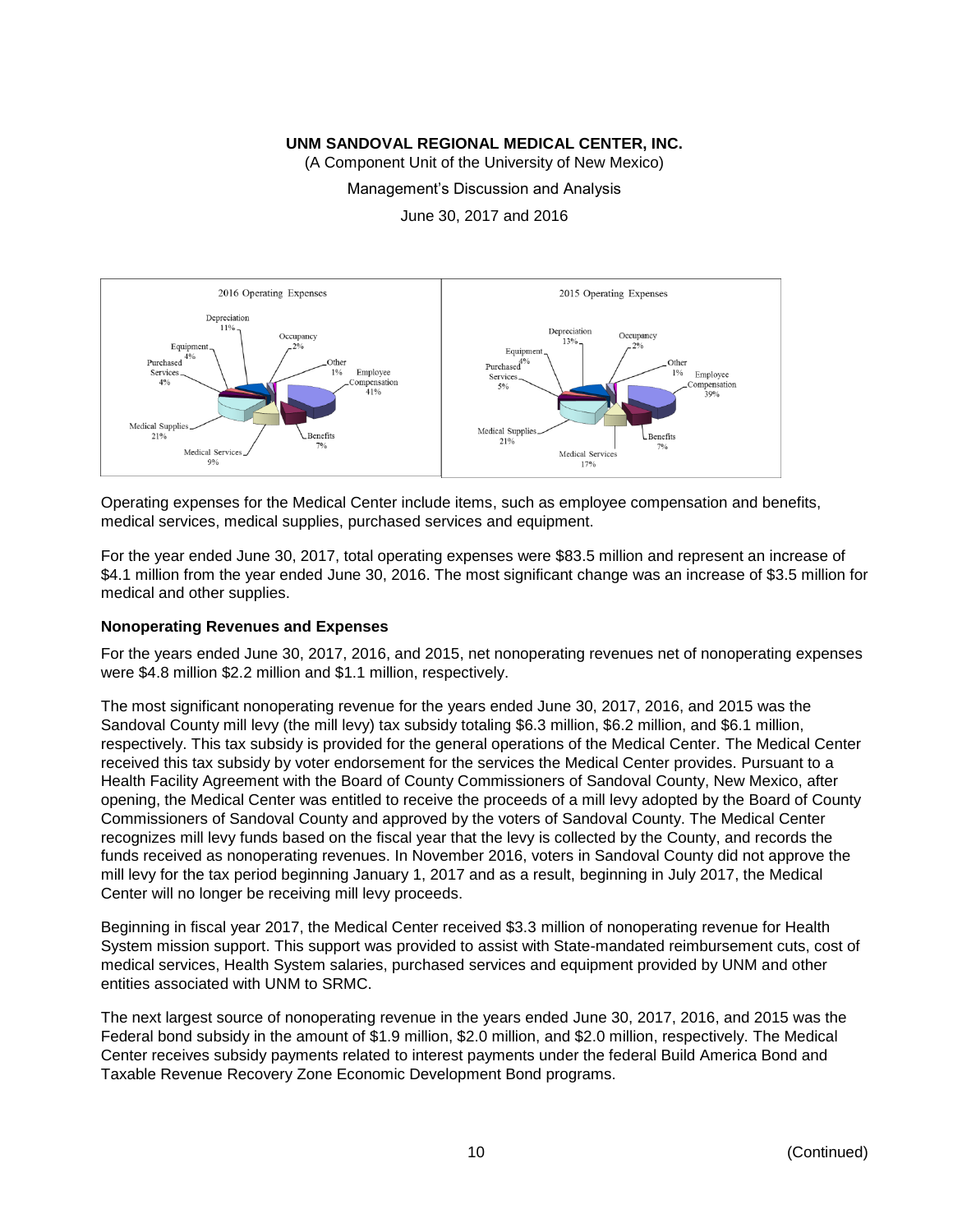(A Component Unit of the University of New Mexico)

Management's Discussion and Analysis

June 30, 2017 and 2016

The most significant nonoperating expense recorded for the years ended June 30, 2017, 2016, and 2015 was bond interest expense in the amount of \$5.7 million, \$5.9 million, and \$6.0 million, respectively.

#### **Capital Assets**

At June 30, 2017, the Medical Center had \$107.3 million invested in capital assets, net of accumulated depreciation of \$43.5 million. Depreciation charges for the year ended June 30, 2017, 2016, and 2015 totaled \$8.4 million, \$8.5 million, and \$9.6 million, respectively.

|                                  |    |              | Year ended June 30, |               |
|----------------------------------|----|--------------|---------------------|---------------|
|                                  |    | 2017         | 2016                | 2015          |
| Land, building, and improvements | \$ | 105,431,774  | 105,233,120         | 105, 130, 301 |
| Building service equipment       |    | 3,847,741    | 3,670,354           | 3,505,706     |
| Fixed equipment                  |    | 4,055,147    | 4,044,135           | 3,484,347     |
| Major moveable equipment         |    | 37,359,387   | 36,368,556          | 36, 145, 365  |
| Construction in progress         |    | 97,068       | 165,778             | 200,675       |
|                                  |    | 150,791,117  | 149,481,943         | 148,466,394   |
| Less accumulated depreciation    |    | (43,470,585) | (35, 125, 583)      | (26,687,334)  |
| Net property and equipment       | S  | 107,320,532  | 114,356,360         | 121,779,060   |

For the year ended June 30, 2017, total depreciable capital assets increased by \$1.4 million from June 30, 2016. Major moveable equipment additions were \$1,008,117 with the largest asset additions of \$439,730 for operating room equipment, such as cameras, scopes, and other operating equipment.

For the year ended June 30, 2016, total depreciable capital assets increased by \$1.1 million from June 30, 2015. Major moveable equipment additions were \$744,094 with the largest asset additions of \$113,340 for a sterilization system.

#### **Debt Activity**

The Medical Center's current and noncurrent bonds payable totaled \$125.0 million, \$128.5 million, and \$131.9 million at June 30, 2017, 2016, and 2015, respectively. The current portion of this debt was \$3.7 million, \$3.5 million, and \$3.4 million at June 30, 2017, 2016, and 2015, respectively. This debt is related to the Government National Mortgage Association (GNMA) Collateralized Series 2010A and 2010B bonds.

On July 20, 2016 and on January 20, 2017, the Medical Center paid the scheduled mandatory bond redemption payments on the Series 2010A, which consisted of principal payments of \$1.75 million and \$1.8 million, respectively, as well as interest payments of \$2.67 million and \$2.63 million, respectively. On July 20, 2016 and on January 20, 2017, the scheduled interest payments of \$243,500 and \$243,500, respectively were paid on the Series 2010B bonds. No principal payments were scheduled for either period.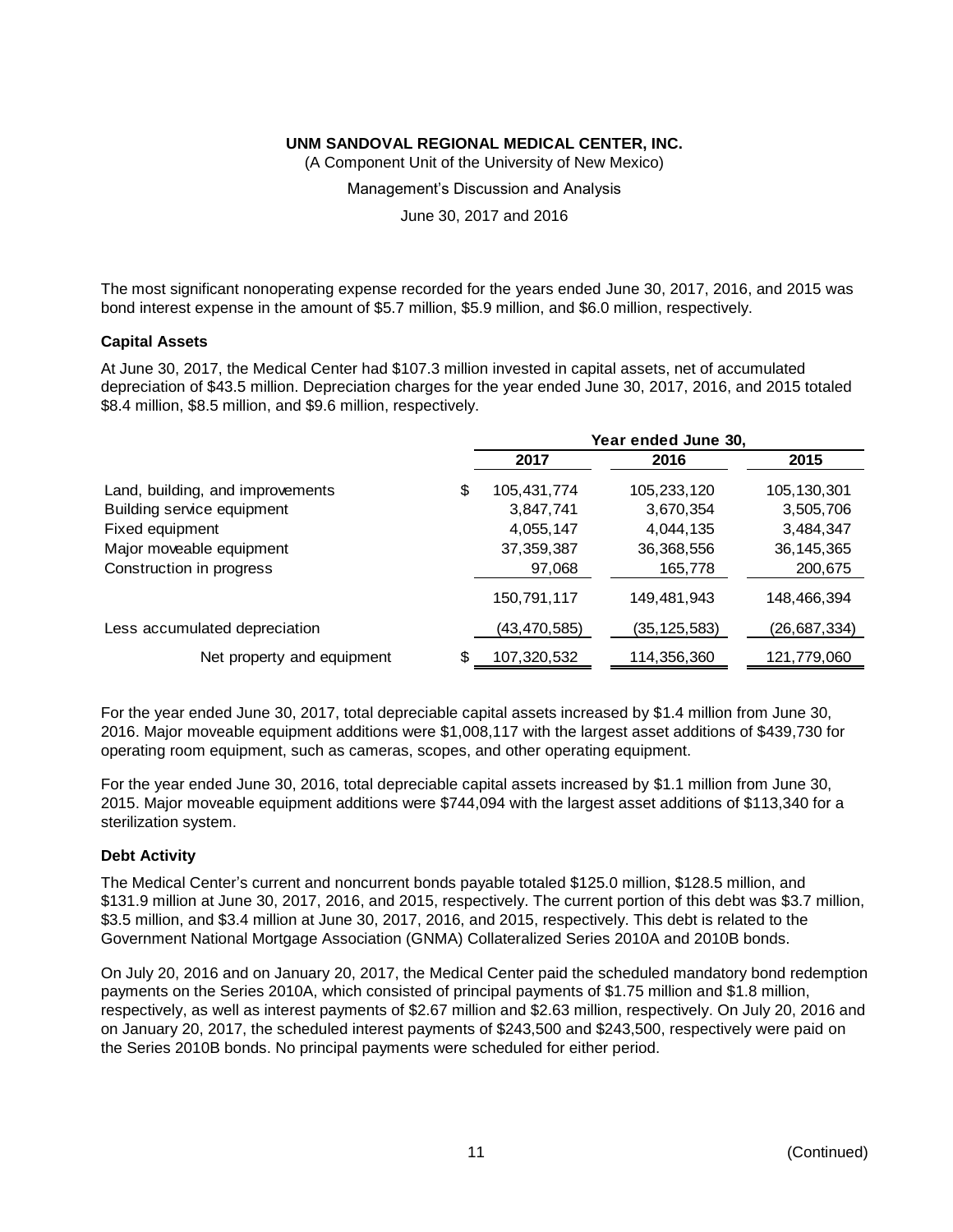(A Component Unit of the University of New Mexico)

Management's Discussion and Analysis June 30, 2017 and 2016

There is a loan guarantee that is considered federal assistance subject to the requirements of Office of Management and Budget Uniform Guidance. Accordingly, the loan guarantee is considered a federal award for purposes of UNM's June 30, 2017, 2016, and 2015 Single Audit.

#### **Factors Impacting Future Periods**

As a result of the Sandoval County residents voting against the mill levy in November 2016, SRMC management developed a formal action plan that was submitted to Housing and Urban Development on February 28, 2017. The intent of the action plan is to make organizational and strategic changes to the Medical Center in order to mitigate the loss of the \$6.3 million in mill levy proceeds.

On August 2, 2017, Center for Medicare and Medicaid Services released the fiscal year 2018 Inpatient Prospective Payment System Final Rule. The rule finalizes a net market basket increase of 1.75%. The Medical Center's Medicare reimbursement is also affected by Quality-Based payment adjustments for readmissions. The net impact of the market basket increase and Quality-Based payment adjustments is estimated to be a decrease in reimbursement of \$55,000.

Beginning in fiscal year 2014, Affordable Care Act required changes to Medicare Disproportionate Share Hospital (DSH) payments. The Medical Center receives 25% of the DSH payment previously received using the traditional formula as part of the "base" Diagnosis-Related Group payments for each Medicare inpatient discharge. The remaining 75% is paid on a per discharge basis as DSH uncompensated care. Uncompensated care payments are based on each DSH-eligible hospital's ratio of uncompensated care relative to the total for all DSH-eligible hospitals nationally. Beginning in federal fiscal year 2018, CMS will begin using Cost Report Worksheet S-10 uncompensated care cost to determine a hospital's allocation of DSH uncompensated care payments, and use of Medicaid days and Supplemental Security Income Ratios will be phased out over the next two years. The Medical Center's estimated increase in DSH for 2018 is \$307,000. The Center is projected to receive a 62% increase in uncompensated care DSH in federal fiscal year 2019 and a 26% increase in uncompensated care DSH for federal fiscal year 2020 based on the transition to Cost Report Worksheet S-10.

On July 13, 2017, CMS issued the proposed calendar year 2018 Outpatient Prospective Payment System rule (OPPS). CMS proposed to raise the base OPPS payment rate by an adjusted market basket increase of 1.75%. This proposed rule is expected to increase the Medical Center's OPPS reimbursement by \$143,300. The proposed OPPS rule has also proposed to decrease the reimbursement for drugs acquired through the Office of Pharmacy Affairs Section 340B drug program from Average Wholesale Price (AWP) plus 6.0% to AWP less 22.5%. The estimated impact of this proposed reduction on the Medical Center is a decrease in reimbursement of \$78,000. CMS Advisory Panel on Hospital Outpatient Payment issued a recommendation that CMS to not finalize the proposal to decrease the payment rate on 340B purchased drugs and to collect data from public comment and other sources about the impact of the proposal and how CMS intends to shift the savings if the cut were implemented.

The proposed OPPS rule also includes a provision to remove total knee arthroplasty, also known as total knee replacement, and surgeries from the inpatient only list of procedures. If approved, these surgeries could be performed on an outpatient basis at hospital facilities and ambulatory surgical centers, rather than requiring an admission to an inpatient hospital facility.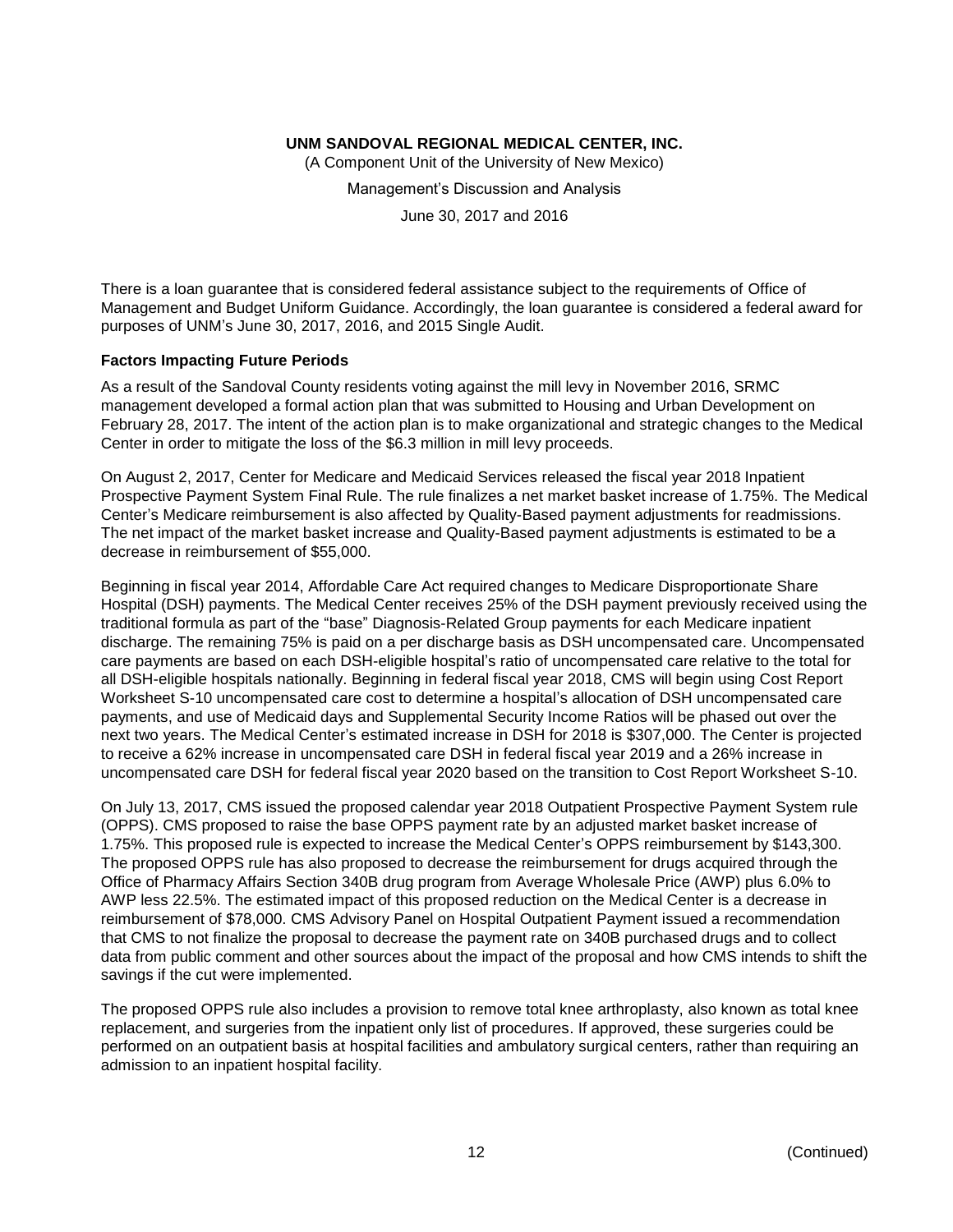(A Component Unit of the University of New Mexico)

Management's Discussion and Analysis June 30, 2017 and 2016

The Medical Center currently participates in the CMS Innovation's Comprehensive Care for Joint Replacement Model (CJR). This episodic (or bundled) payment model became effective April 1, 2016. The model compares the 90-day cost of treating patients for knee and hip replacements to regional averages and incentivizes hospitals to reduce that cost through lowered utilization of acute and post-acute care resources. CMS announced a proposed rule to reduce the number of mandatory statistical areas (MSA) participating in the CJR program from 67 to 34. In addition, CMS proposes to allow CJR program participants in the 33 remaining MSAs to participate on a voluntary basis. The Medical Center is located in one of the 33 voluntary MSAs. If the Medical Center does not elect to continue in the CJR program, the Medical Center will no longer be incentivized or penalized for the cost of post-acute care provided after discharge.

In May 2017, BlueCross BlueShield of New Mexico (BCBS NM) provided notice to the Medical Center that it would be terminating its Medicare Advantage Amendment effective September 1, 2017 as the Medical Center was identified as a provider with rates higher than the BCBS NM Medicare Plan fee schedule. The Medical Center has continued to negotiate with BCBS NM to ensure an adequate network for the Medicare Advantage Preferred Provider Organization members. BCBS NM has issued an extension to the termination to November 1, 2017, to allow BCBS NM and the Medical Center additional time to agree upon and contractualize new terms. Payments to the Medical Center under the BCBS NM Medicare Advantage amendment are estimated at \$2.7 million annually.

#### **Contacting The Medical Center's Financial Management**

This financial report is designed to provide the public with a general overview of the Medical Center's finances and to show the Medical Center's accountability for the money it receives. If you have questions about this report or need additional financial information, contact the Medical Center's Controller's office at PO Box 80600, Albuquerque, NM 87198-0600.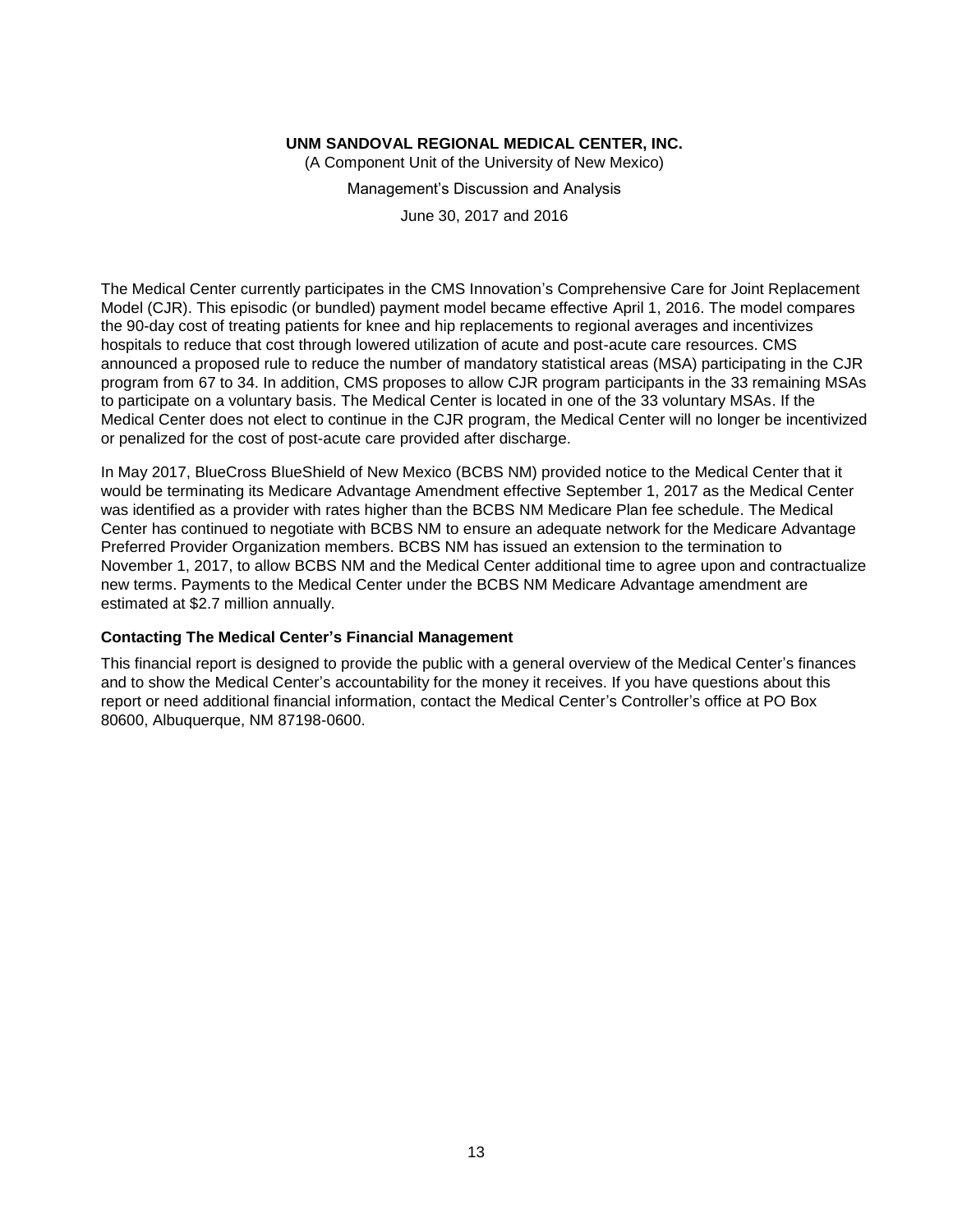(A Component Unit of University of New Mexico)

Statements of Net Position

June 30, 2017 and 2016

| <b>Assets</b>                                                                                                                                                                                                                                                                                                           |          | 2017                                                                                                          | 2016                                                                                                         |
|-------------------------------------------------------------------------------------------------------------------------------------------------------------------------------------------------------------------------------------------------------------------------------------------------------------------------|----------|---------------------------------------------------------------------------------------------------------------|--------------------------------------------------------------------------------------------------------------|
| Current assets:<br>Cash and cash equivalents<br>Restricted cash and cash equivalents:                                                                                                                                                                                                                                   | \$       | 22,860,739                                                                                                    | 16,748,235                                                                                                   |
| Held by trustee for debt service                                                                                                                                                                                                                                                                                        |          | 6,973,824                                                                                                     | 5,937,858                                                                                                    |
| Total cash and cash equivalents                                                                                                                                                                                                                                                                                         |          | 29,834,563                                                                                                    | 22,686,093                                                                                                   |
| Receivables:<br>Patient (net of allowance for doubtful accounts and contractual adjustments of approximately<br>\$29,876,168 in 2017 and \$27,495,637 in 2016)<br>Due from UNUM Medical Group<br>Estimated third-party settlements<br>Sandoval County mill levy<br>Interest receivable - bond subsidy proceeds<br>Other |          | 9,902,199<br>39,114<br>1,087,669<br>66,695<br>132,645                                                         | 11,600,655<br>47,567<br>826,489<br>74,034<br>973,763<br>70,571                                               |
| Total net receivables                                                                                                                                                                                                                                                                                                   |          | 11,228,322                                                                                                    | 13,593,079                                                                                                   |
| Prepaid expenses<br>Inventories                                                                                                                                                                                                                                                                                         |          | 364,789<br>2,471,328                                                                                          | 776,323<br>2,401,084                                                                                         |
| Total current assets                                                                                                                                                                                                                                                                                                    |          | 43,899,002                                                                                                    | 39,456,579                                                                                                   |
| Noncurrent assets:<br>Restricted investments:<br>Held by trustee for mortgage reserve fund<br>Capital assets, net                                                                                                                                                                                                       |          | 9,505,792<br>107,320,532                                                                                      | 7,411,546<br>114,356,360                                                                                     |
| Total noncurrent assets                                                                                                                                                                                                                                                                                                 |          | 116,826,324                                                                                                   | 121,767,906                                                                                                  |
| Total assets                                                                                                                                                                                                                                                                                                            | \$       | 160,725,326                                                                                                   | 161,224,485                                                                                                  |
| <b>Liabilities</b>                                                                                                                                                                                                                                                                                                      |          |                                                                                                               |                                                                                                              |
| <b>Current liabilities:</b><br>Accounts payable<br>Accrued payroll<br>Due to University of New Mexico<br>Due to University of New Mexico Health System<br>Due to UNM Medical Group<br>Estimated third-party settlements<br>Bonds payable - current<br>Interest payable bonds<br>Accrued compensated absences            | \$       | 5,474,982<br>1,578,294<br>240,121<br>1,625,884<br>176,136<br>2,807,228<br>3,715,000<br>2,835,950<br>1,804,821 | 4,861,256<br>1,478,255<br>66,313<br>1,278,331<br>197,804<br>1,201,016<br>3,540,000<br>2,915,600<br>1,607,103 |
| <b>Total current liabilities</b>                                                                                                                                                                                                                                                                                        |          | 20,258,416                                                                                                    | 17,145,678                                                                                                   |
| Noncurrent liabilities:<br>Bonds payable                                                                                                                                                                                                                                                                                |          | 121,245,000                                                                                                   | 124,960,000                                                                                                  |
| <b>Total noncurrent liabilities</b>                                                                                                                                                                                                                                                                                     |          | 121,245,000                                                                                                   | 124,960,000                                                                                                  |
| <b>Total liabilities</b>                                                                                                                                                                                                                                                                                                | \$       | 141,503,416                                                                                                   | 142,105,678                                                                                                  |
| <b>Net Position</b>                                                                                                                                                                                                                                                                                                     |          |                                                                                                               |                                                                                                              |
| Net deficiency in capital assets<br>Restricted, expendable:<br>Expendable bequests and contributions<br>In accordance with the trust indenture and debt agreement<br>Unrestricted<br>Total net position                                                                                                                 | \$<br>\$ | (17,639,468)<br>82,508<br>16,479,616<br>20,299,254<br>19,221,910                                              | (14, 143, 640)<br>77,310<br>13,349,404<br>19,835,733<br>19,118,807                                           |
|                                                                                                                                                                                                                                                                                                                         |          |                                                                                                               |                                                                                                              |

See accompanying notes to financial statements.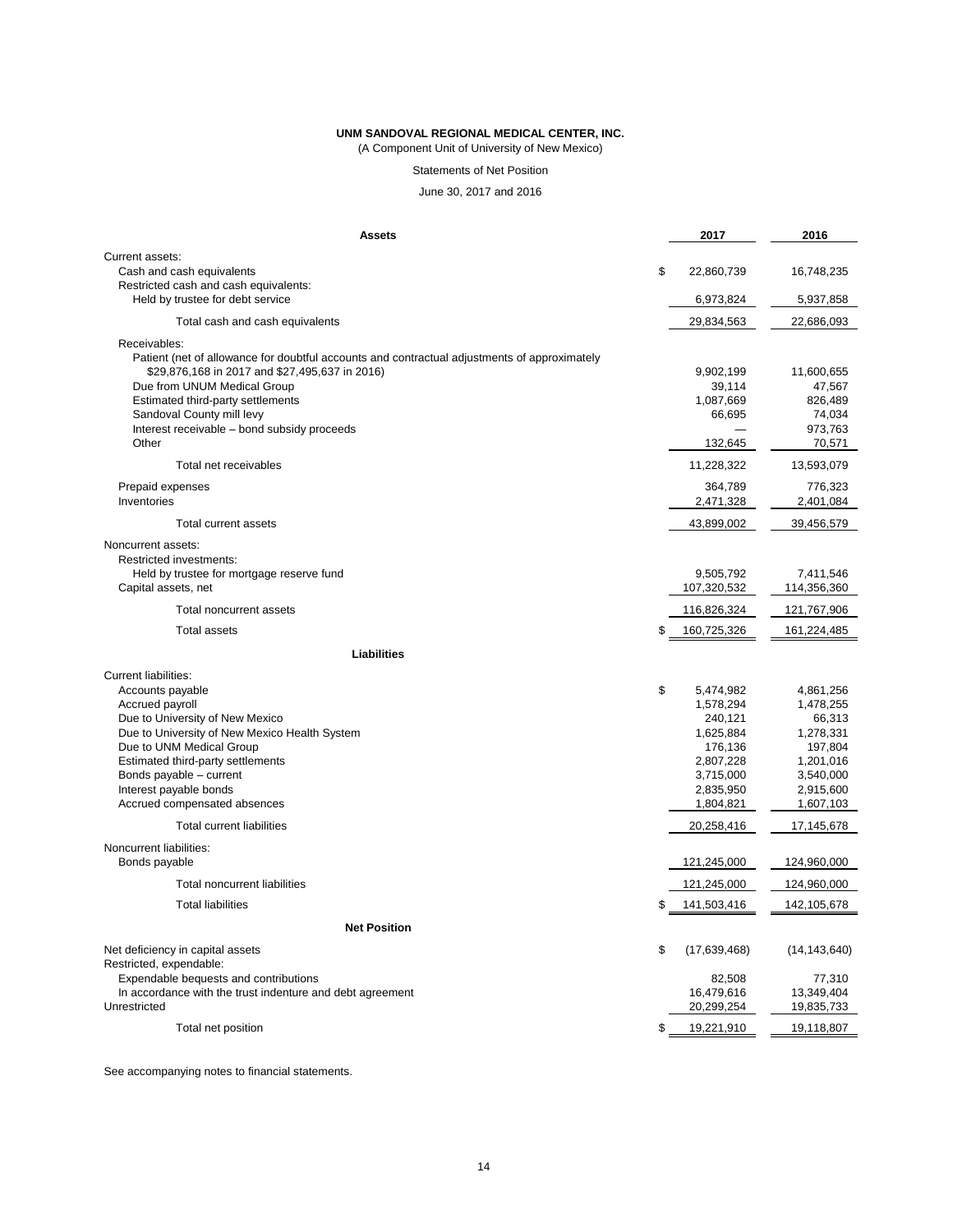(A Component Unit of University of New Mexico)

#### Statements of Revenues, Expenses, and Changes in Net Position

Years ended June 30, 2017 and 2016

|                                   | 2017        | 2016        |
|-----------------------------------|-------------|-------------|
| Operating revenues:               |             |             |
| \$<br>Net patient service revenue | 77,423,291  | 76,623,662  |
| Other operating revenues          | 1,334,578   | 551,557     |
| Total operating revenues          | 78,757,869  | 77,175,219  |
| Operating expenses:               |             |             |
| Employee compensation             | 31,685,353  | 32,449,963  |
| Medical and other supplies        | 20,433,142  | 16,913,832  |
| Depreciation                      | 8,360,558   | 8,456,101   |
| <b>Medical services</b>           | 7,460,107   | 7,139,074   |
| <b>Benefits</b>                   | 5,436,059   | 5,954,159   |
| <b>Purchased services</b>         | 4,962,185   | 3,374,966   |
| Equipment                         | 3,237,473   | 2,893,275   |
| Occupancy                         | 1,524,870   | 1,507,620   |
| Other                             | 389,117     | 716,482     |
| Total operating expenses          | 83,488,864  | 79,405,472  |
| <b>Operating loss</b>             | (4,730,995) | (2,230,253) |
| Nonoperating revenues (expenses): |             |             |
| Sandoval County mill levy         | 6,271,254   | 6,152,531   |
| Health System mission support     | 3,323,728   |             |
| Federal bond subsidy              | 1,911,061   | 1,960,076   |
| Interest income, net              | 31,128      | 11,883      |
| Interest on bonds                 | (5,712,288) | (5,869,675) |
| Bequests and contributions        | 4,760       | 20          |
| Other nonoperating expense        | (995, 545)  | (20, 832)   |
| Net nonoperating revenues         | 4,834,098   | 2,234,003   |
| Increase in net position          | 103,103     | 3,750       |
| Net position, beginning of year   | 19,118,807  | 19,115,057  |
| \$<br>Net position, end of year   | 19,221,910  | 19,118,807  |

See accompanying notes to financial statements.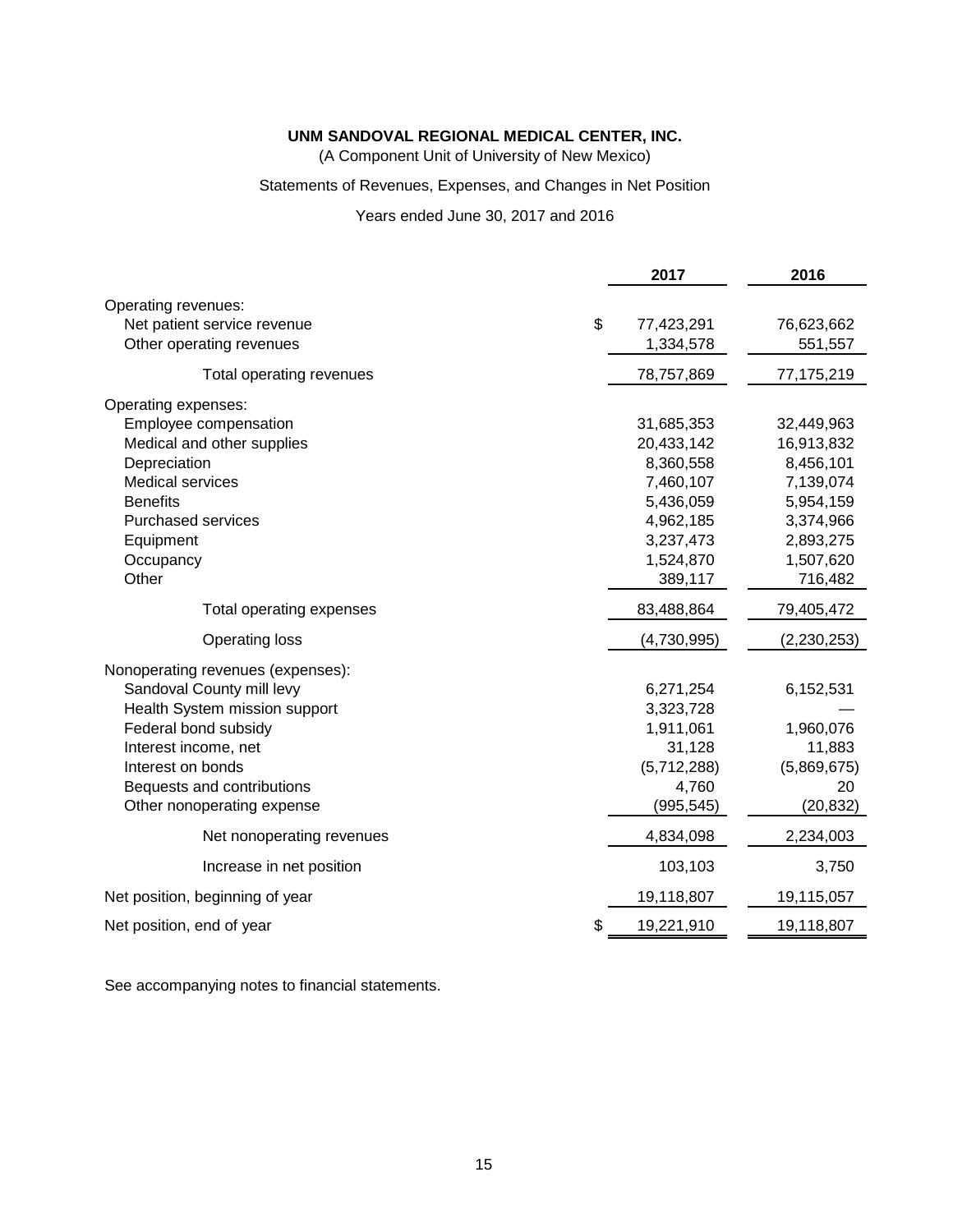(A Component Unit of University of New Mexico)

#### Statements of Cash Flows

#### Years ended June 30, 2017 and 2016

|                                                           | 2017             | 2016           |
|-----------------------------------------------------------|------------------|----------------|
| Cash flows from operating activities:                     |                  |                |
| Cash received from Medicare and Medicaid                  | \$<br>27,706,016 | 25,925,174     |
| Cash received from insurance and patients                 | 52,760,763       | 50,281,397     |
| Cash payments to employees                                | (28, 985, 440)   | (28, 246, 457) |
| Cash payments to suppliers                                | (40, 147, 941)   | (38, 172, 064) |
| Cash received from (payments to) University of New Mexico |                  |                |
| <b>Health System</b>                                      | (819, 085)       | (1, 238, 654)  |
| Cash payments from UNM Medical Group                      | (265,001)        | (1,047,673)    |
| Cash (payments to) received from University of New Mexico | 173,808          | (91, 692)      |
| Other receipts                                            | 1,272,504        | 481,996        |
| Net cash provided by operating activities                 | 11,695,624       | 7,892,027      |
| Cash flows from noncapital financing activities:          |                  |                |
| Cash received from Sandoval County mill levy              | 6,278,593        | 6,151,869      |
| Cash received from contributions                          | 4,760            | 20             |
| Net cash provided by noncapital financing activities      | 6,283,353        | 6,151,889      |
| Cash flows from capital financing activities:             |                  |                |
| Purchases of capital assets                               | (1,326,460)      | (1,061,126)    |
| Cash received from federal bond subsidy                   | 2,884,824        | 1,979,526      |
| Interest payments on bonds                                | (5,791,938)      | (5,945,725)    |
| Principal payments on bonds                               | (3,540,000)      | (3,380,000)    |
| Cash payments for mortgage-related activities (Mortgage   |                  |                |
| servicing, Mortgage Insurance Premium, GNMA guaranty)     | (1,001,817)      | (792, 690)     |
| Other receipts                                            | 8,002            | 799,583        |
| Net cash used in capital financing activities             | (8,767,389)      | (8,400,432)    |
| Cash flows from investing activity:                       |                  |                |
| Cash payments for mortgage reserve fund                   | (2,094,246)      | (2,007,061)    |
| Interest on investments                                   | 31,128           | 11,883         |
| Net cash provided by investing activity                   | (2,063,118)      | (1,995,178)    |
| Net increase in cash and cash equivalents                 | 7,148,470        | 3,648,306      |
| Cash and cash equivalents, beginning of year              | 22,686,093       | 19,037,787     |
| Cash and cash equivalents, end of year                    | \$<br>29,834,563 | 22,686,093     |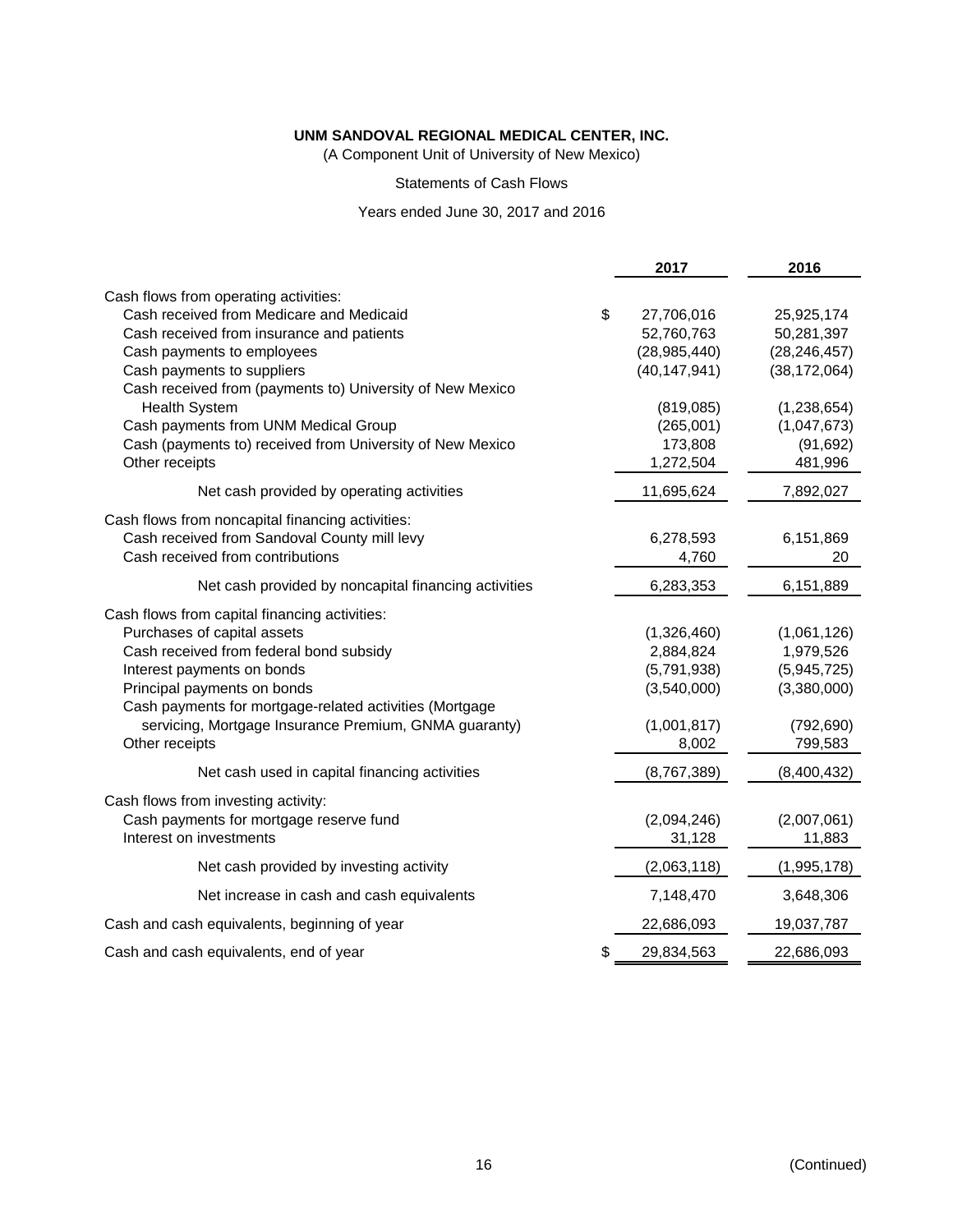(A Component Unit of University of New Mexico)

Statements of Cash Flows

Years ended June 30, 2017 and 2016

|                                                                                                  | 2017              | 2016        |
|--------------------------------------------------------------------------------------------------|-------------------|-------------|
| Reconciliation of operating loss to net cash provided by operating activities:<br>Operating loss | \$<br>(4,730,995) | (2,230,253) |
| Adjustments to reconcile operating loss to net cash provided by<br>operating activities:         |                   |             |
| Depreciation expense                                                                             | 8,360,558         | 8,456,101   |
| Provision for doubtful accounts                                                                  | 6,932,244         | 7,323,852   |
| <b>Health System Mission Support</b>                                                             | 3,323,728         |             |
| Change in assets and liabilities:                                                                |                   |             |
| Patient receivables                                                                              | (5,233,788)       | (8,624,878) |
| Due from UNM Medical Group                                                                       | 8,453             | (47, 567)   |
| Estimated third-party payor settlements                                                          | 1,345,032         | 883,935     |
| Other receivables and prepaid expenses                                                           | 349,460           | 102,434     |
| Inventories                                                                                      | (70, 244)         | (313, 845)  |
| Accounts payable                                                                                 | 613,726           | 985,511     |
| Accrued payroll                                                                                  | 100,039           | 177,346     |
| Due to University of New Mexico                                                                  | 173,808           | (91, 692)   |
| Due to University of New Mexico Health System                                                    | 347,553           | 1,077,284   |
| Due to UNM Medical Group                                                                         | (21,668)          | 94,262      |
| Accrued compensated absences                                                                     | 197,718           | 99,537      |
| Net cash provided by operating activities                                                        | \$<br>11,695,624  | 7,892,027   |
|                                                                                                  |                   |             |

See accompanying notes to financial statements.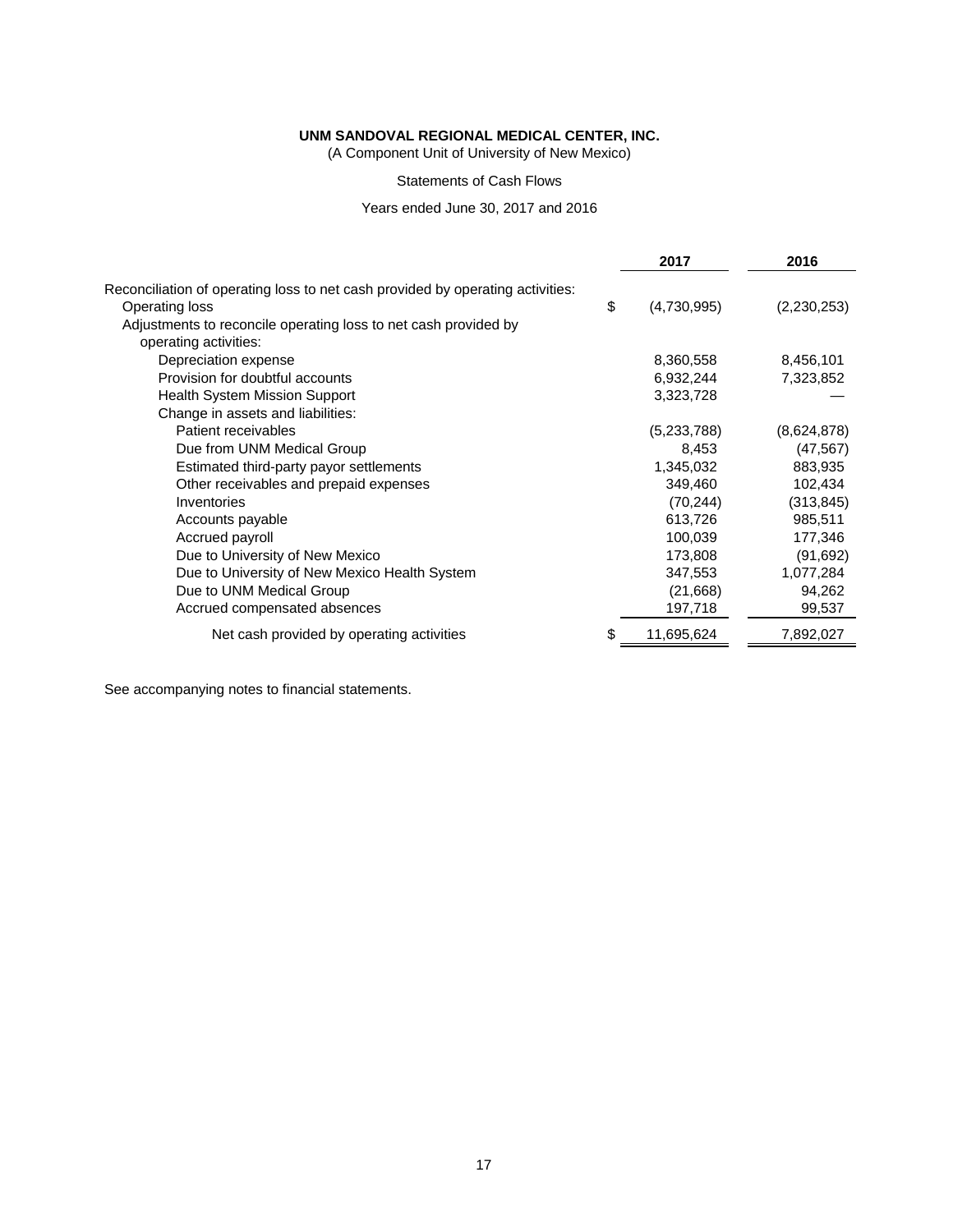(A Component Unit of the University of New Mexico)

Notes to Financial Statements June 30, 2017 and 2016

#### **(1) Description of Business**

UNM Sandoval Regional Medical Center Inc. (the Medical Center) is a corporation organized by the Regents of the University of New Mexico (UNM) and existing as a New Mexico government nonprofit and University Research Park and Economic Development Act (URPEDA) corporation. The Medical Center is governed by its Board of Directors (the Board), which is empowered to do all things necessary for the proper operation of the Medical Center. UNM, by and through its Board of Regents, is the sole member of the Medical Center.

The Medical Center is located in Rio Rancho, New Mexico. The Medical Center is a community-teaching Medical Center having completed the final stages of construction, opened and began to provide patient care on July 17, 2012. The Medical Center provides inpatient and outpatient services primarily to the residents of Sandoval County, New Mexico.

The Medical Center consists of an approximately 200,000 square foot community-teaching Medical Center, with 48 acute medical/surgical beds and 12 intensive care unit beds. The Medical Center previously had 12 dedicated senior behavioral health beds; however, the behavioral unit was closed on February 24, 2017 after the Sandoval County mill levy was rejected by voters in November 2016. There is also an onsite 40,000 square foot medical office building. The Medical Center is adjacent to the City Center in Rio Rancho, New Mexico. In 2006, UNM acquired the land upon which the Medical Center is located and owns it fee simple. The Medical Center is a blended component unit of UNM and is reported as such in the basic financial statements of UNM. The Medical Center has no component units.

#### **(2) Summary of Significant Accounting Policies**

#### *(a) Basis of Presentation*

The accompanying financial statements have been prepared using the economic resource measurement focus and the accrual basis of accounting in accordance with U.S. generally accepted accounting principles for healthcare organizations, and are presented in accordance with the reporting model as prescribed in Governmental Accounting Standards Board (GASB) Statement No. 34, *Basic Financial Statements – and Management's Discussion and Analysis – for State and Local Governments*, as amended by GASB Statement No. 37, *Basic Financial Statements – and Management's Discussion and Analysis – for State and Local Governments: Omnibus*, and GASB Statement No. 38, *Certain Financial Statement Note Disclosures*. The Medical Center follows the business-type activities requirements of GASB Statement No. 34. This approach requires the following components of the Medical Center's financial statements:

- Management's discussion and analysis
- Basic financial statements, including a statements of net position, statements of revenues, expenses, and changes in net position, and statements of cash flows using the direct method for the Medical Center as a whole
- Notes to financial statements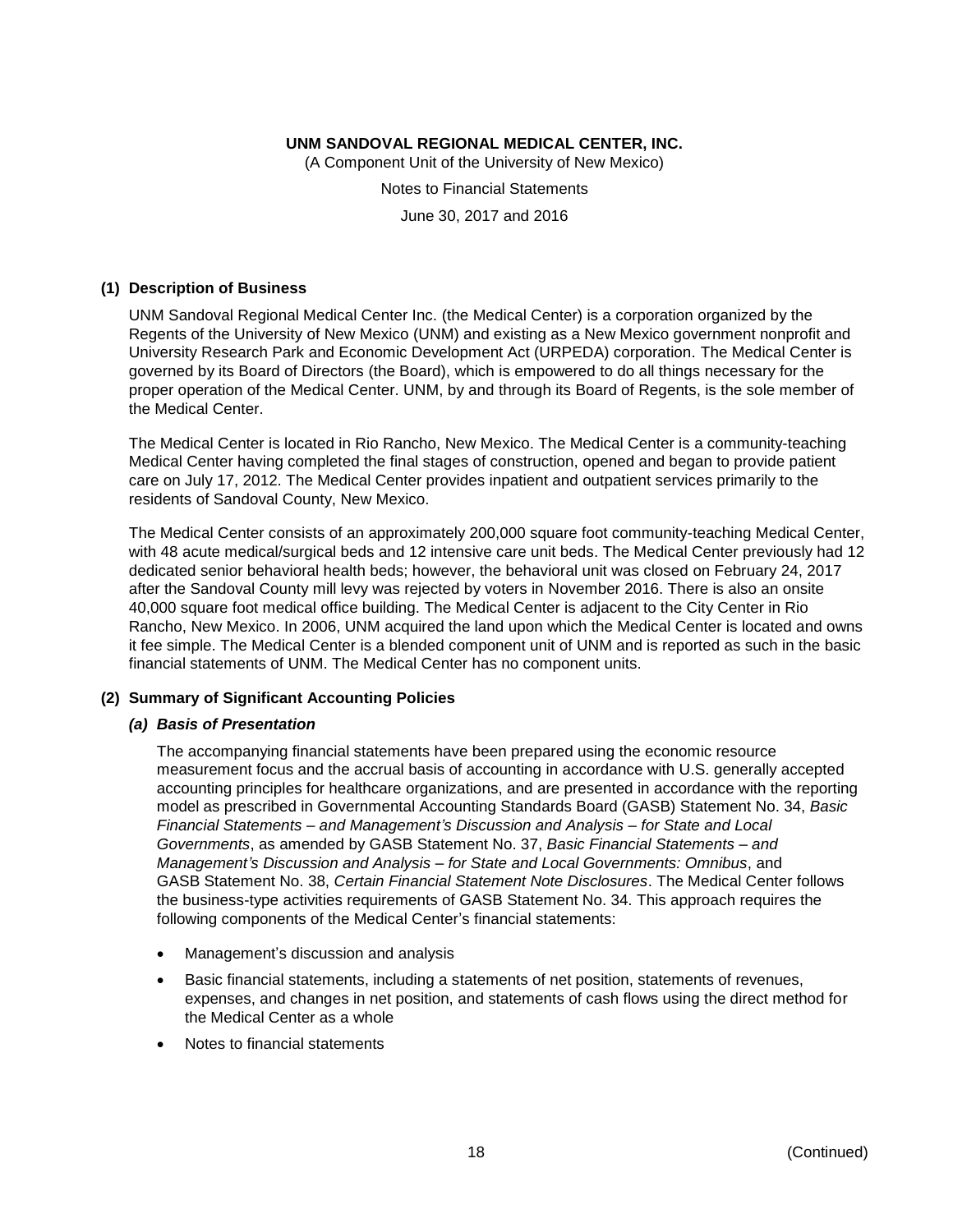(A Component Unit of the University of New Mexico)

Notes to Financial Statements June 30, 2017 and 2016

GASB Statement No. 34, as amended by GASB Statement No. 63, *Financial Reporting of Deferred Outflows of Resources, Deferred Inflows of Resources, and Net Position*, established standards for external financial reporting and requires that resources be classified for accounting and reporting purposes into the following three net position categories:

- *Net Deficiency in Capital Assets* Capital assets, net of accumulated depreciation and outstanding principal balances of debt attributable to the acquisition, construction, or improvement of those assets.
- *Restricted Net Position – Expendable* Assets whose use by the Medical Center are subject to externally imposed constraints that can be fulfilled by actions of the Medical Center pursuant to those constraints or that expire by the passage of time.
- *Unrestricted Net Position* Assets that are not subject to externally imposed constraints. Unrestricted net position may be designated for specific purposes by action of the Board of Trustees.

#### *(b)* **Recent Accounting Pronouncements**

The GASB issued GASB Statement No. 77, *Tax Abatement Disclosures* (GASB No. 77), which is effective for budgets starting after December 15, 2015. GASB No. 77 addresses the financial impacts on a state and local government's ability to meet its financial commitments as a result of providing tax abatements to individuals or entities. Tax abatements are used to encourage economic development and GASB No. 77 requires disclosure on how the abatements affect governments' financial position and results of operations, including their ability to raise resources in the future. The Medical Center receives mill levy tax funds from Sandoval County.

#### *(c) Use of Estimates*

The preparation of financial statements in accordance with U.S. generally accepted accounting principles requires management to make estimates and assumptions that affect the reported amounts of assets and liabilities and the disclosure of contingent assets and liabilities at the financial statement dates, and the reported amount of revenues and expenses during the reporting periods. Due to uncertainties inherent in the estimation process, actual results could differ from those estimates.

#### *(d) Operating Revenues and Expenses*

The Medical Center's statement of revenues, expenses, and changes in net position distinguishes between operating and nonoperating revenues and expenses. Operating revenues, such as patient service revenue, result from exchange transactions associated with providing healthcare services, the Medical Center's principal activity. Exchange transactions are those in which each party to the transaction receives and gives up essentially equal values. Operating expenses are all expenses incurred to provide healthcare services.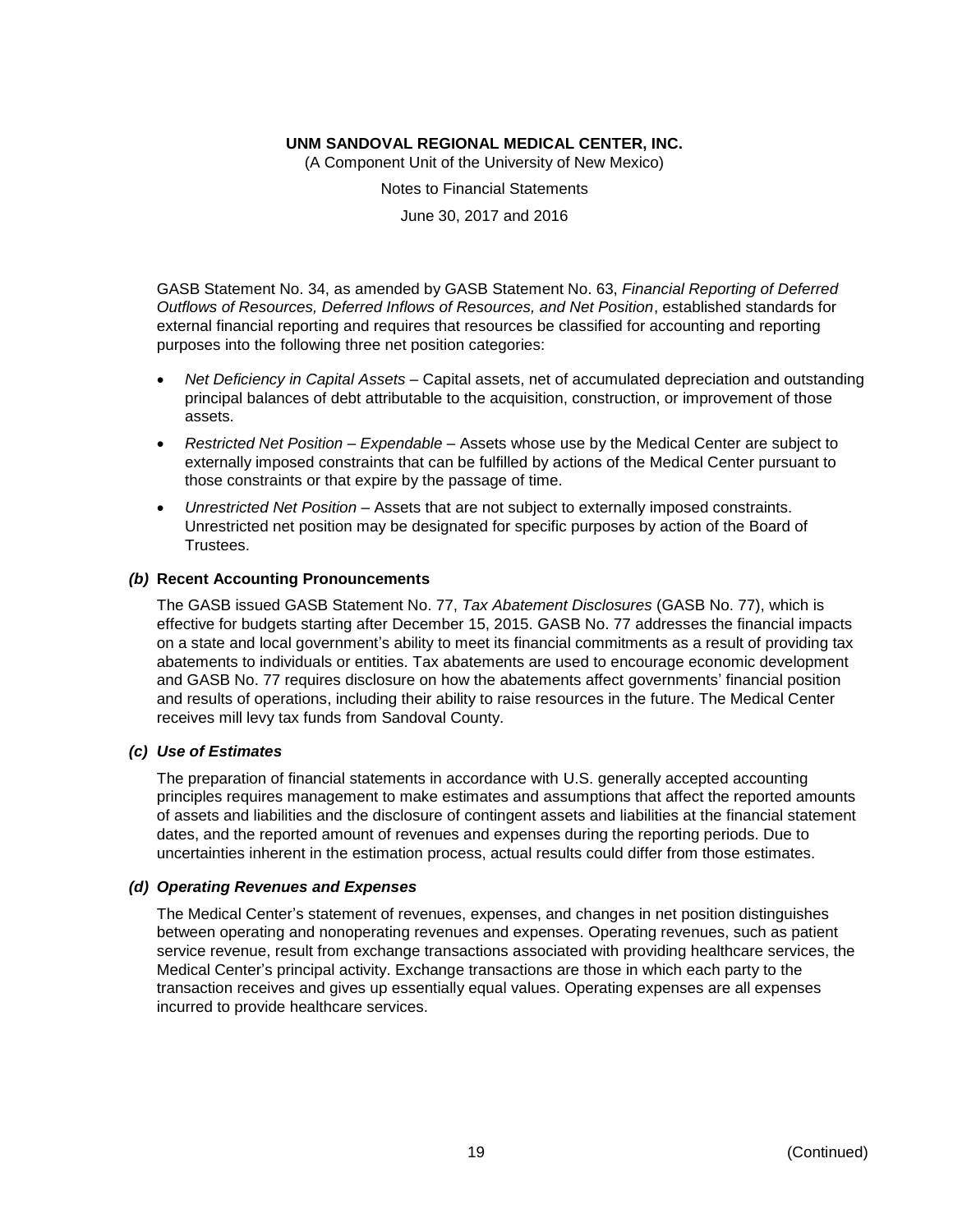(A Component Unit of the University of New Mexico)

Notes to Financial Statements June 30, 2017 and 2016

#### *(e) Nonoperating Revenues and Expenses*

Nonoperating revenues include activities that have the characteristics of nonexchange transactions, such as government levies and subsidies, and gifts or income not directly related to the provision of patient care, such as investment income. These revenue streams are recognized under GASB Statement No. 33, *Accounting and Financial Reporting for Nonexchange Transactions*. Investment income is recognized in the period when it is earned. The mill levy is recognized in the period it is collected by the Sandoval County. Bequests and contributions are recognized when all applicable eligibility requirements have been met. Nonoperating expenses also include interest expense on bonds, mortgage servicing fees, mortgage insurance premium, GNMA guaranty fees, and other nonoperating revenue.

#### *(f) Mission Support*

SRMC incurred operating losses for the years ended June 30, 2017 and 2016. In fiscal year 2017 nonoperating revenues included \$3.3 million of mission support received from UNM Health System. Also, as discussed in note 2(p) the Sandoval County mill levy was not re-approved for fiscal year 2018. As a result of these factors, SRMC may require additional financial support from UNM Health System to meet its obligations and debt service requirements until such time it generates sufficient cash flows. UNM Health System has committed to such financial support until at least July 1, 2018 and has the capacity to provide such support. Further discussion of the mission support provided in fiscal year 2017 is included in note 12.

#### *(g) Cash and Cash Equivalents*

The Medical Center considers all highly liquid investments purchased with an original maturity of three months or less to be cash equivalents.

The Medical Center follows GASB Statement No. 40, *Deposit and Investment Risk Disclosures – an amendment of GASB Statement No. 3*. This statement addresses common deposit and investment risks related to credit risk, concentration of risk, interest rate risk, and foreign currency risk, and also requires certain disclosures of investments at fair values that are highly sensitive to changes in interest rates, as well as deposit and investment policies related to the risks identified in the statement.

#### *(h) Restricted Cash and Cash Equivalents*

The balance of restricted cash and cash equivalents at June 30, 2017 and 2016 is cash held by trustee for debt service and is used for the principal and interest components of debt service.

#### *(i) Patient Receivables*

The Medical Center records this balance at the estimated net realizable value after deducting contractual discounts and allowances, free service, and allowance for uncollectible accounts.

#### *(j) Inventories*

Inventories consisting of medical, surgical and maintenance supplies, and pharmaceuticals are stated at the lower of cost or market. Cost is determined using the first-in, first-out valuation method, except that the replacement cost method is used for pharmacy and operating room inventories.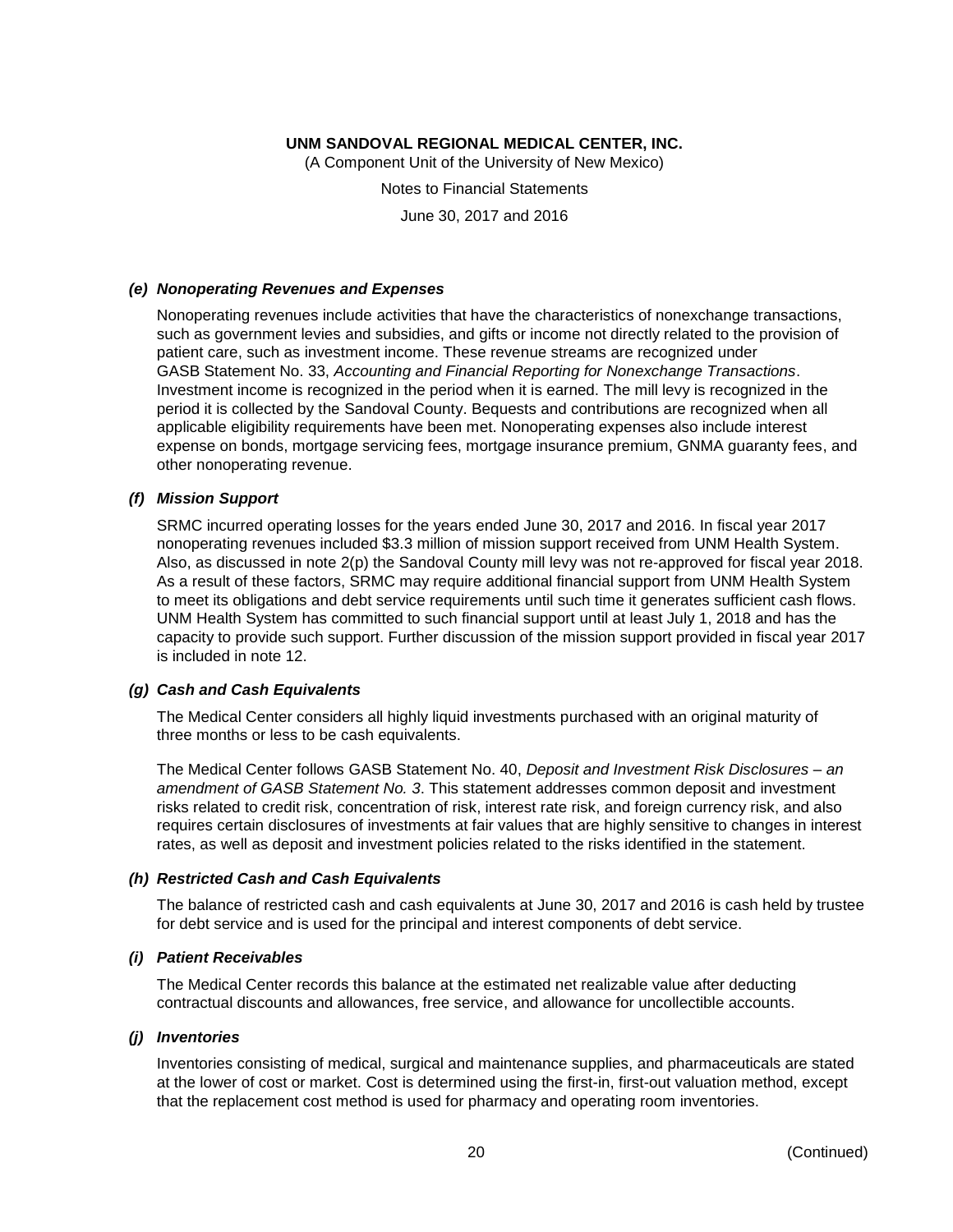(A Component Unit of the University of New Mexico)

Notes to Financial Statements June 30, 2017 and 2016

#### *(k) Restricted Investments Noncurrent*

The Medical Center has established a Mortgage Reserve Fund in accordance with the requirements and conditions of the Federal Housing Administration (FHA) Regulatory Agreement. Notwithstanding any other provision in the Regulatory Agreement, the Mortgage Reserve Fund may be used by the Housing and Urban Development if the Medical Center is unable to make a mortgage note payment on the due date. The Medical Center is required to make contributions to the fund based on the Mortgage Reserve Fund schedule.

#### *(l) Capital Assets*

Capital assets are stated at cost or at estimated fair value on date of acquisition. The Medical Center's capitalization policy for assets includes all items with a unit cost of more than \$5,000, as well as for the first year of capitalization, items in the aggregate whose total cost is more than \$5,000. Depreciation on capital assets is calculated using the straight-line method over the estimated useful lives of the assets as indicated in the *Estimated Useful Lives of Depreciable Medical Center Assets*, Revised 2013 Edition published by the American Medical Center Association. Repairs and maintenance costs are charged to expense as incurred. On a quarterly basis, the Medical Center assesses long-lived assets in order to determine whether or not it is necessary to retire, replace, or impair based on condition of the assets and their intended use.

#### *(m) Net Deficiency in Capital Assets*

Net deficiency in capital assets represents the Medical Center's total investment in capital assets, net of outstanding debt related to those capital assets. Since the outstanding debt at June 30, 2017 and 2016 is greater than the investment in capital assets, this category of net position is reported as a negative amount in the statements of net position.

#### *(n) Net Patient Service Revenues*

Net patient service revenues are recorded at the estimated net realizable amount due from patients, third-party payors, and others for services rendered. Retroactive adjustments under reimbursement agreements with third-party payors are accrued on an estimated basis in the period the related services are rendered and adjusted in future periods as final settlements are determined.

Contractual adjustments resulting from agreements with various organizations to provide services for amounts that differ from billed charges, including services under Medicare, Medicaid, and certain managed care programs, are recorded as deductions from patient revenues.

#### *(o) Charity Care*

The Medical Center provides care to patients who meet certain criteria under its charity care policy without charge or at amounts less than its established rates. The Medical Center does not pursue collection of amounts determined to qualify as charity care; therefore, they are deducted from gross revenue, with the exception of copayments.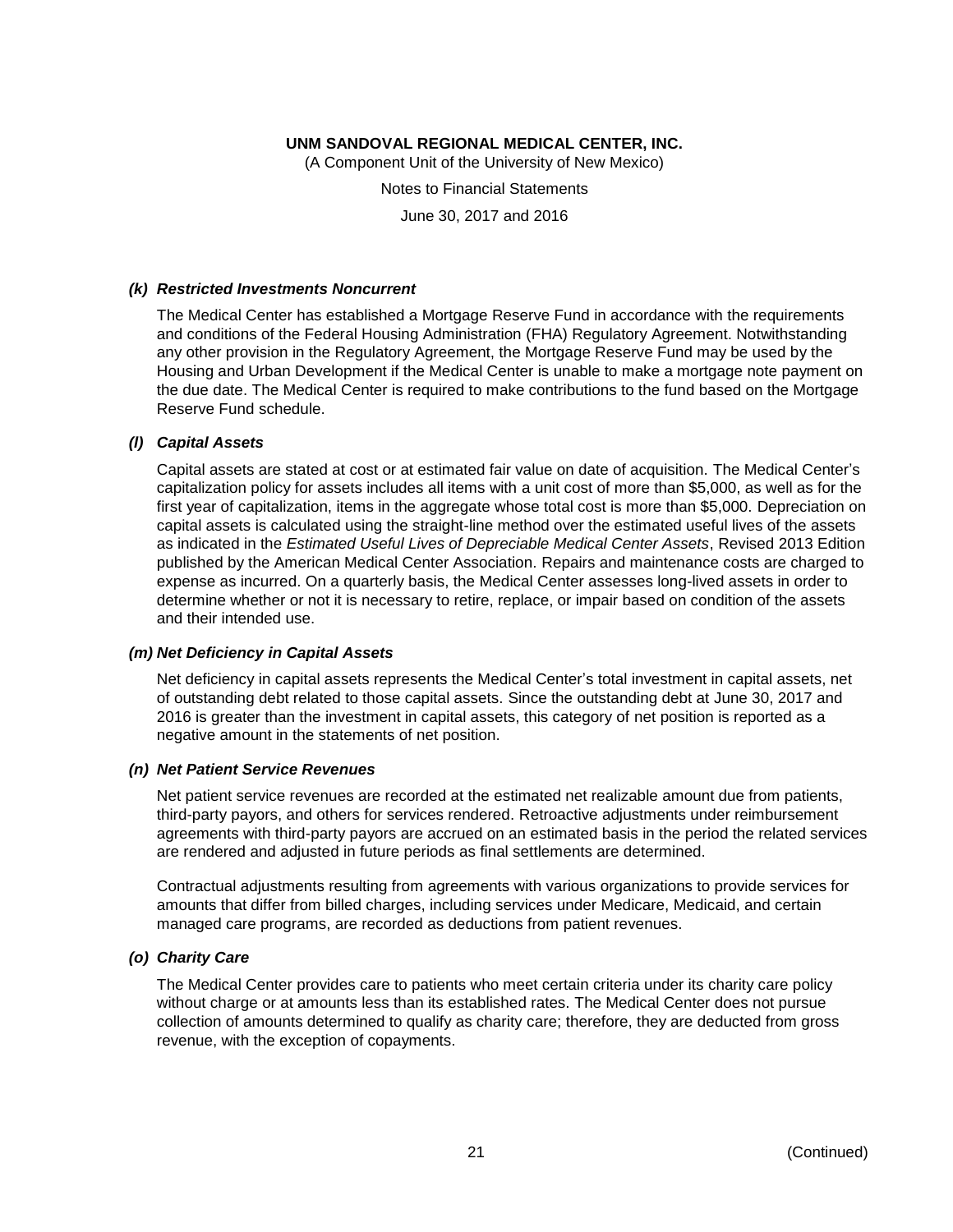(A Component Unit of the University of New Mexico)

Notes to Financial Statements June 30, 2017 and 2016

#### *(p) Sandoval County Mill Levy Taxes*

The amount of the property tax levy is assessed annually on January 1 on the valuation of property as determined by the County Assessor and is due in equal semi-annual installments on November 10 and April 10 of the next year. Taxes become delinquent 30 days after the due date unless the original levy date has been formally extended. Taxes are collected on behalf of the Medical Center by the County Treasurer and are remitted to the Medical Center in the month following collection. Revenue is recognized in the fiscal year the levy is collected by the County. In November 2016, voters in Sandoval County voted not to approve the mill levy for the tax period beginning January 1, 2017. The Medical Center will no longer collect for mill levy proceeds beginning July 1, 2017. However, the mill levy could potentially be placed on a future ballot.

Any taxes remitted to the Medical Center by the County Treasurer are paid after any potential impacts related to GASB No. 77. Foregone mill levy proceeds resulting from Sandoval County tax abatements are not included in any mill levy proceeds received by the Medical Center and the financial impacts are the responsibility of the taxing agency to disclose. The proceeds of the levy were reduced by \$679,227 during the year ended June 30, 2017 as a result of the exemptions and abatements granted.

#### *(q) Federal Bond Subsidy*

The Medical Center receives subsidy payments related to interest payments under the federal Build America Bond and Taxable Revenue Recovery Zone Economic Development Bond programs. These sources of funds are accounted for as nonoperating revenues and recorded as they are earned. Under the program, the Medical Center applies for subsidy funds commensurate with each bond payment, so the application for the subsidy is made semiannually. For the years ended June 30, 2017 and 2016, the Medical Center recognized \$1,911,061 and \$1,960,076 in federal bond subsidy revenue, respectively.

#### *(r) Income Taxes*

The Medical Center has received a determination letter from the Internal Revenue Service (IRS) that it is an organization described in Internal Revenue Code Section 501(c)(3). As such, it is exempt from federal income tax on income generated from activities related to its exempt function. The Medical Center previously received a discretionary ruling from the IRS under Revenue Procedure 95-48, excluding it from the requirement to file certain information returns. Changes made by the Pension Protection Act removed the IRS's discretionary authority to waive these filing requirements. However, subsequent to these changes, the Medical Center requested and was granted status as a 509(a)(2) rather than a 509(a)(3). This current status now exempts the Medical Center from having to file an IRS Form 990. Accordingly, no provision for income taxes has been made.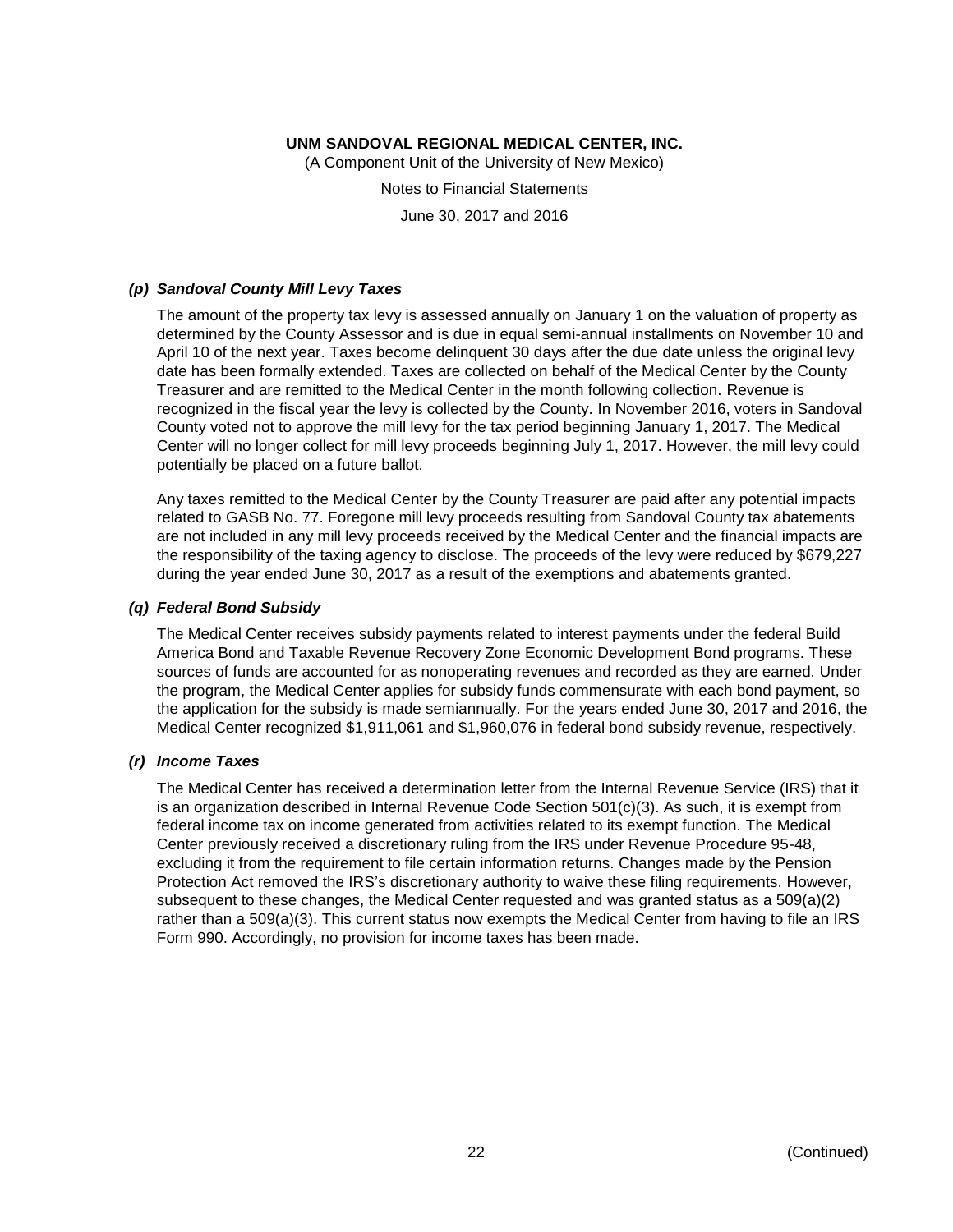(A Component Unit of the University of New Mexico)

Notes to Financial Statements

June 30, 2017 and 2016

#### *(s) Risk Management*

The Medical Center sponsors a self-insured health plan. Blue Cross and Blue Shield of New Mexico (BCBS NM) and HMO New Mexico provide administrative claim payment services for the Medical Center's plan. Liabilities are based on an estimate of claims that have been incurred but not reported (IBNR) and claims received but not yet paid. At June 30, 2017 and 2016, the estimated amounts of the Medical Center's IBNR and accrued claims were \$263,865 and \$239,884, respectively, which are included in accrued payroll. The liability for IBNR was based on actuarial analysis calculated using information provided by BCBS NM.

|           |    | <b>Balance at</b><br>beginning of<br>fiscal year | <b>Claims and</b><br>Claim<br>changes in<br>estimates<br>payments |               | <b>Balance at</b><br>fiscal year-end |  |
|-----------|----|--------------------------------------------------|-------------------------------------------------------------------|---------------|--------------------------------------|--|
| 2016-2017 | \$ | 239.884                                          | 2.591.046                                                         | (2, 567, 065) | 263,865                              |  |
| 2015-2016 |    | 241,206                                          | 2,592,447                                                         | (2,593,769)   | 239,884                              |  |

#### **(3) Cash and Cash Equivalents, and Investments**

#### *(a) Cash and Cash Equivalents*

*(i) Deposits*

The Medical Center's deposits are held in demand accounts with a financial institution.

The carrying amounts of the Medical Center's deposits with financial institutions at June 30, 2017 and 2016 are \$22,855,739 and \$16,743,235, respectively.

Bank balances are categorized at June 30, as follows:

|                                                 | 2017       | 2016       |
|-------------------------------------------------|------------|------------|
| Amount insured by the Federal Deposit Insurance |            |            |
| Corporation (FDIC)                              | 281.738    | 291,999    |
| Other cash                                      | 23,774,187 | 17,820,840 |
|                                                 | 24,055,925 | 18,112,839 |

Interest-bearing deposit accounts are subject to FDIC's standard deposit insurance amount of \$250,000 per depositor.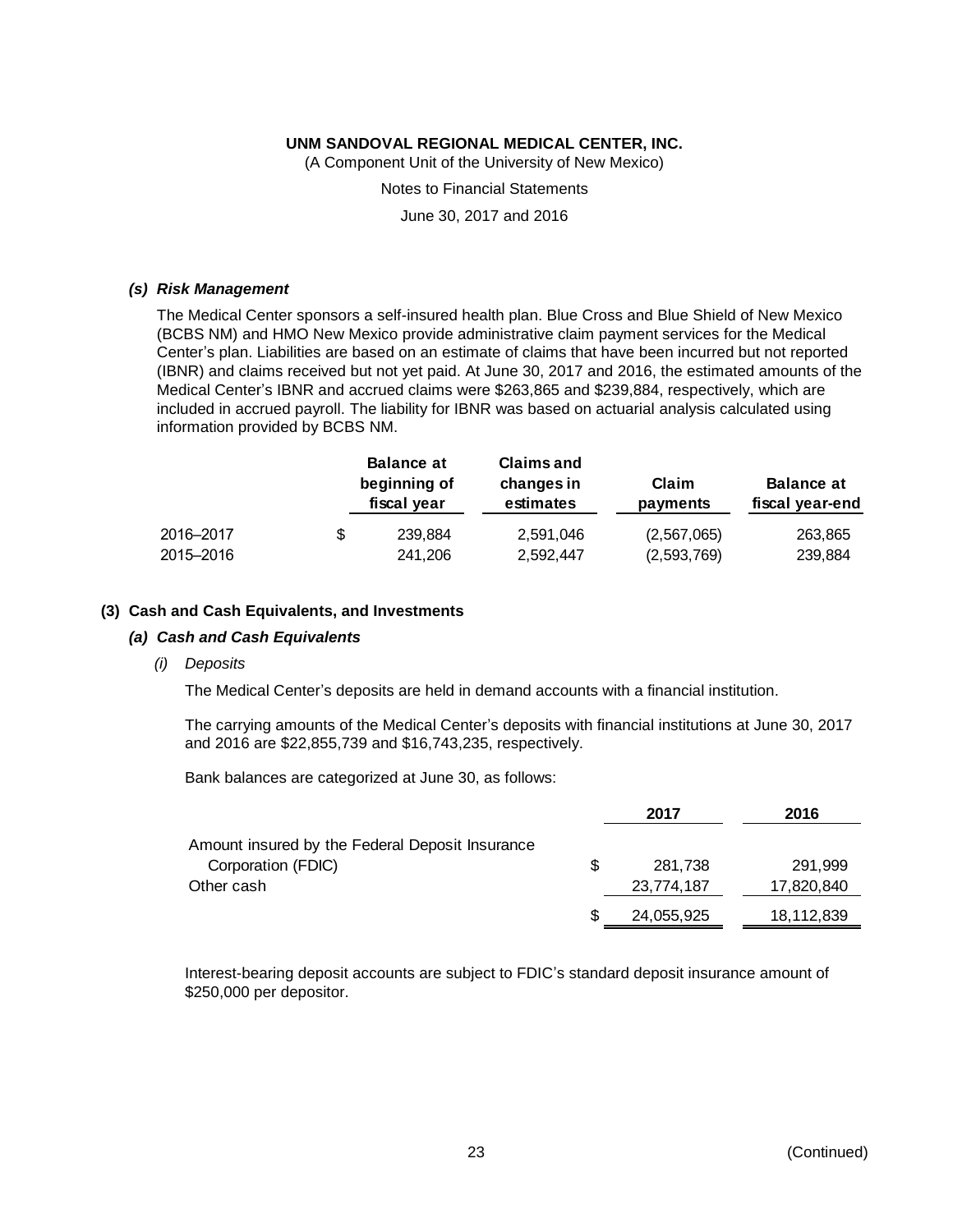(A Component Unit of the University of New Mexico)

Notes to Financial Statements

June 30, 2017 and 2016

#### *(b) Restricted Cash and Cash Equivalents*

In connection with the 2010 Financing Transaction, as a requirement of the trust indenture and the Financing Agreement, the Medical Center was required to establish trust funds for the deposit of restricted bond proceeds, the required capital contribution, and other restricted contributions by the Medical Center. As of June 30, 2017 there were no unspent bond proceeds. The financial statement balances of the trust funds are as follows at June 30:

|                   | 2017      | 2016      |  |
|-------------------|-----------|-----------|--|
| Debt service fund | 6,973,824 | 5,937,858 |  |

Debt Service Fund – Collects the interest income and necessary funds to make the semi-annual coupon payments for the bonds. This fund also includes a depository account for the proceeds received from the Build America Bond and Taxable Revenue Recovery Zone Economic Development Bond payments.

#### *(i) Interest Rate Risk – Debt Investments – Cash and Cash Equivalents*

Interest rate risk is the risk that changes in interest rates will adversely affect the fair value of an investment. Currently, the Medical Center does not have a specific policy to limit its exposure to interest rate risk. The Medical Center holds no investments that are subject to interest rate risk.

A summary of the restricted cash and cash equivalents at June 30, 2017 and 2016 and their exposure to interest rate risk is as follows:

|                                          | June 30, 2017 |                     | June 30, 2016 |                     |
|------------------------------------------|---------------|---------------------|---------------|---------------------|
|                                          | Fair<br>value | Less than<br>1 year | Fair<br>value | Less than<br>1 year |
| Items not subject to interest rate risk: |               |                     |               |                     |
| \$<br>Money market fund                  | 6,973,824     | 6,973,824           | 5,937,858     | 5,937,858           |
| Items not subject to                     |               |                     |               |                     |
| interest rate risk                       | 6,973,824     | 6,973,824           | 5,937,858     | 5,937,858           |
| Total restricted cash and                |               |                     |               |                     |
| S<br>cash equivalents                    | 6,973,824     | 6,973,824           | 5,937,858     | 5,937,858           |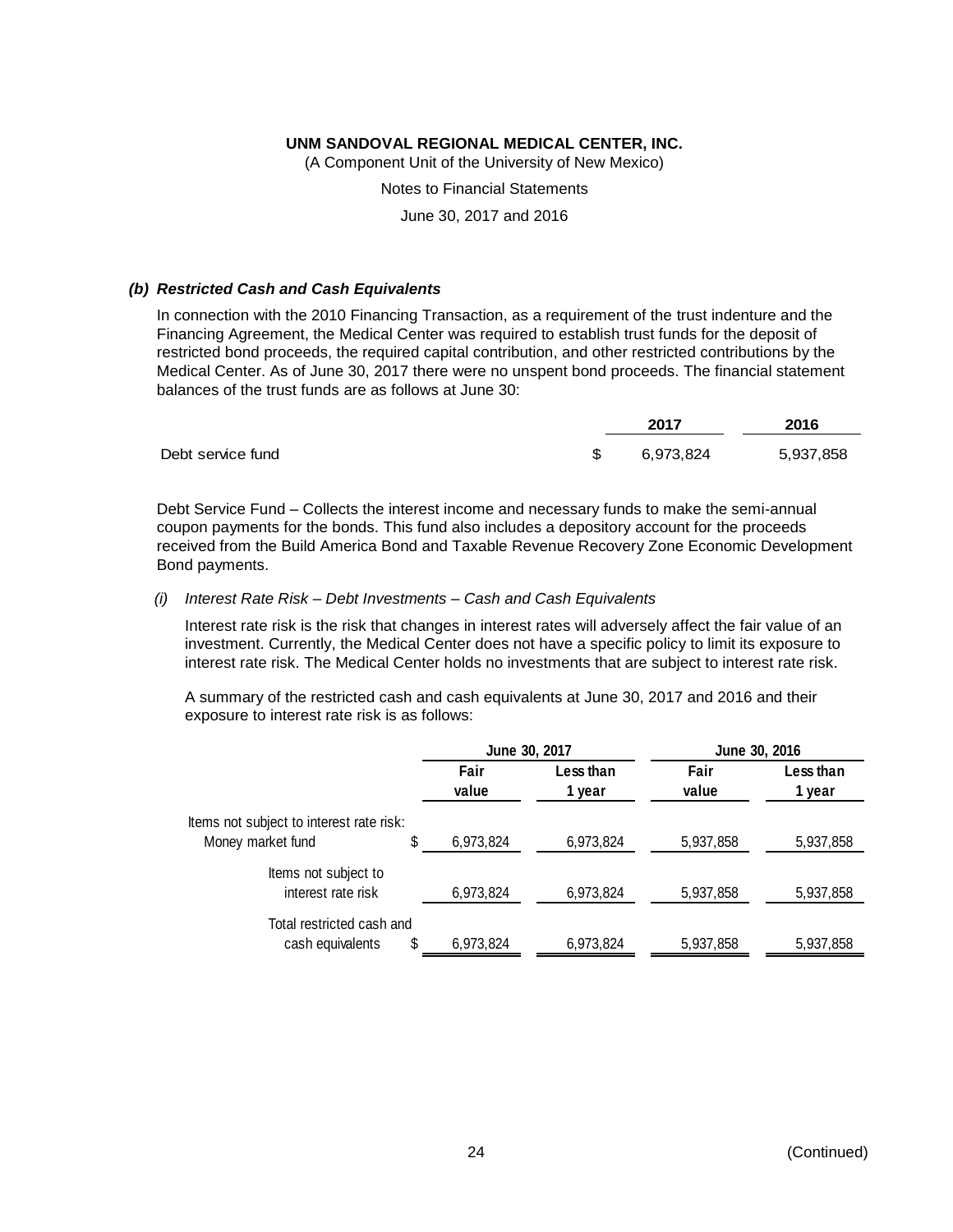(A Component Unit of the University of New Mexico)

Notes to Financial Statements

June 30, 2017 and 2016

#### *(ii) Custodial Credit Risk – Debt Investments – Cash and Equivalents*

For an investment, custodial credit risk is the risk that, in the event of the failure of the counterparty, the Medical Center will not be able to recover the value of its investments or collateral that is in the possession of an outside party. As of June 30, 2017 and 2016, there were no investments or cash and cash equivalents subject to custodial credit risk.

The Medical Center's custodial risk policy for the bond proceeds conforms to the trust indenture, and the trustee holds the investments in safekeeping.

*(iii) Credit Risk – Debt Investments*

The Medical Center is required to disclose credit ratings of its debt investments in order to assess credit risk. U.S. obligations, investments explicitly guaranteed by the U.S. government, and nondebt investments are excluded from this requirement. Currently, the Medical Center does not have a specific policy to limit its exposure to credit risk. As of June 30, 2017 and 2016, there were no debt investments subject to credit risk

#### *(c) Long-Term Investments*

#### *(i) Interest Rate Risk – Debt Investments – Long-Term Investments*

Currently, the Medical Center does not have a specific policy to limit its exposure to interest rate risk. The Medical Center holds no investments that are subject to interest rate risks.

A summary of the long-term investments at June 30, 2017 and 2016 and their exposure to interest rate risk is as follows:

|                                            | June 30, 2017   |                     | June 30, 2016 |                     |
|--------------------------------------------|-----------------|---------------------|---------------|---------------------|
|                                            | Fair<br>value   | Less than<br>1 year | Fair<br>value | Less than<br>1 year |
| Items not subject to interest rate risk:   |                 |                     |               |                     |
| Money market fund                          | 9,505,792       | 9,505,792           | 7,411,546     | 7,411,546           |
| Items not subject to<br>interest rate risk | 9,505,792       | 9,505,792           | 7,411,546     | 7,411,546           |
| Total long-term<br>investments             | \$<br>9,505,792 | 9,505,792           | 7,411,546     | 7,411,546           |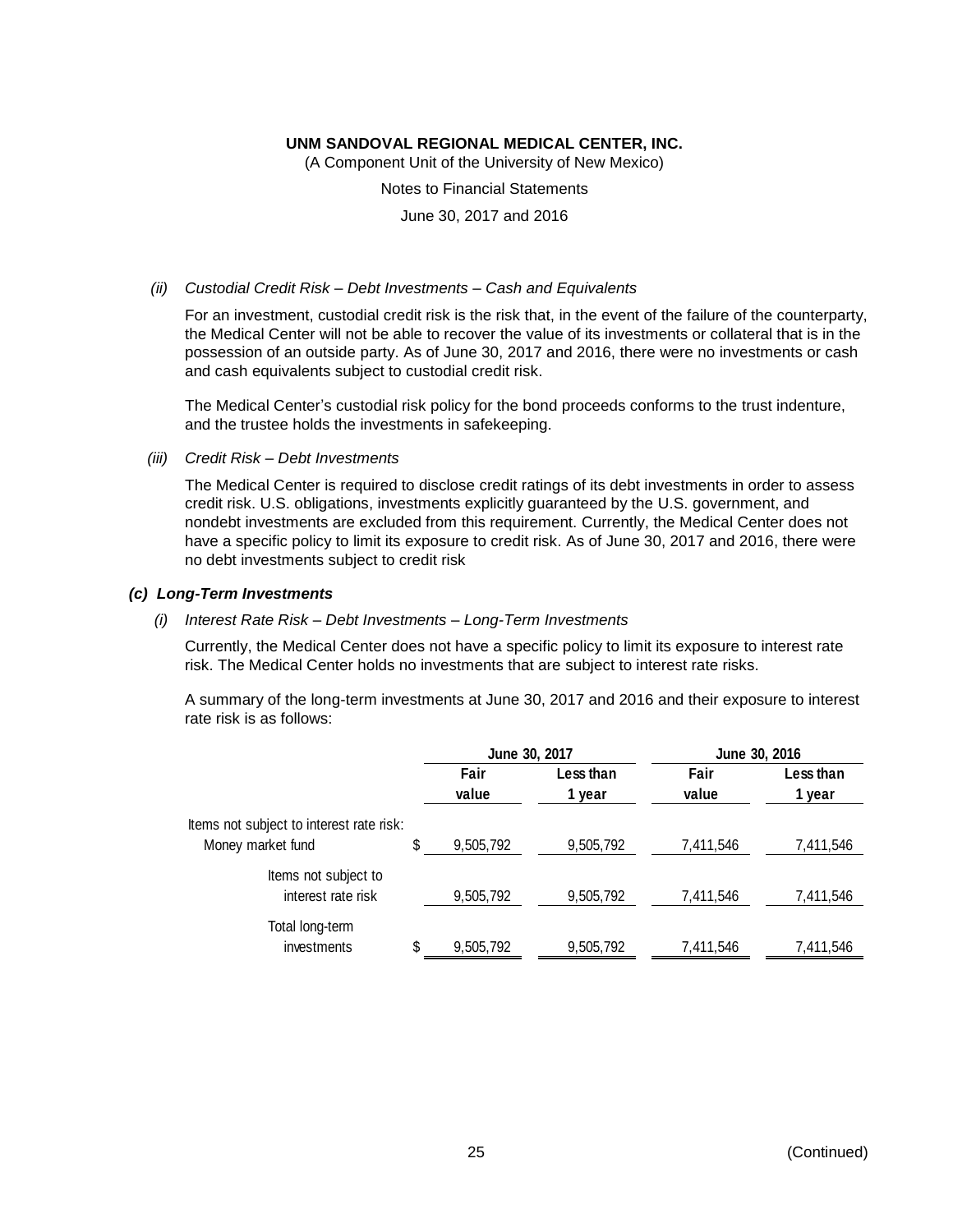(A Component Unit of the University of New Mexico)

Notes to Financial Statements

June 30, 2017 and 2016

#### *(ii) Custodial Credit Risk – Debt Investments*

As of June 30, 2017 and 2016, the Medical Center held no U.S. government obligations for long-term investment purposes.

The Medical Center's custodial risk policy for the bond proceeds conforms to the trust indenture, and the trustee holds the investments in safekeeping.

#### *(iii) Credit Risk – Debt Investments – Long-Term Investments*

The Medical Center is required to disclose credit ratings of its debt investments in order to assess credit risk. U.S. obligations, investments explicitly guaranteed by the U.S. government, and nondebt investments are excluded from this requirement. Currently, the Medical Center does not have a specific policy to limit its exposure to credit risk.

|                               | June 30, 2017 |    |                   | June 30, 2016 |   |                   |
|-------------------------------|---------------|----|-------------------|---------------|---|-------------------|
|                               | Rating        |    | <b>Fair value</b> | Rating        |   | <b>Fair value</b> |
| Items subject to credit risk: |               |    |                   |               |   |                   |
| Money market fund             | Not Rated     | \$ | 9,505,792         | Not Rated     | S | 7,411,546         |
| Total items subject           |               |    |                   |               |   |                   |
| to credit risk                |               |    | 9,505,792         |               |   | 7,411,546         |
| Total long-term               |               |    |                   |               |   |                   |
| investments                   |               | \$ | 9,505,792         |               |   | 7,411,546         |
|                               |               |    |                   |               |   |                   |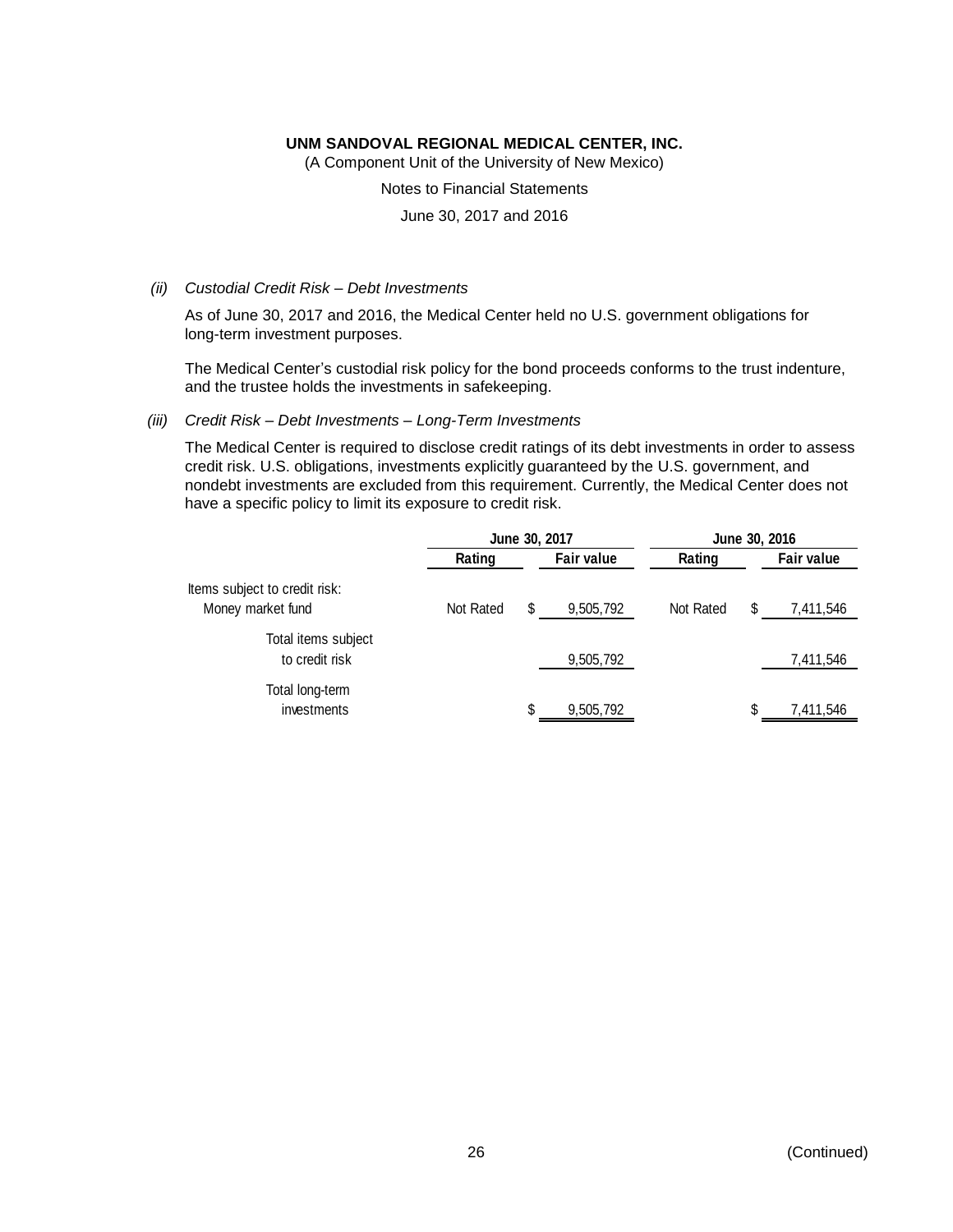(A Component Unit of the University of New Mexico)

Notes to Financial Statements

June 30, 2017 and 2016

#### **(4) Concentration of Risk**

The Medical Center receives payment for services rendered to patients under payment arrangements with payors, which include: (i) Medicare and Medicaid, (ii) other third-party payors, including commercial carriers and health maintenance organizations, and (iii) others. The following summarizes patient accounts receivable and the percentage of gross accounts receivable from all payors as of June 30:

|                                                                          |                  | 2017    |                | 2016  |
|--------------------------------------------------------------------------|------------------|---------|----------------|-------|
| Medicare                                                                 | \$<br>16,770,808 | 42 % \$ | 15,954,712     | 41 %  |
| Medicaid                                                                 | 10.145.868       | 26      | 8.907.610      | 23    |
| Other third-party payors                                                 | 7,023,327        | 17      | 7,770,858      | 20    |
| <b>Others</b>                                                            | 5,838,364        | 15      | 6,463,112      | 16    |
| Total patient accounts<br>receivable<br>Less allowance for uncollectible | 39,778,367       | 100 %   | 39,096,292     | 100 % |
| accounts and contractual<br>adjustments                                  | (29,876,168)     |         | (27, 495, 637) |       |
| Patient accounts<br>receivable, net                                      | \$<br>9,902,199  | \$      | 11,600,655     |       |

#### **(5) Estimated Third-Party Payor Settlements**

The Medical Center is reimbursed by the Medicare and Medicaid programs on a prospective payment basis for hospital services, with certain items reimbursed at an interim rate with final settlement determined after submission of annual cost reports by the Medical Center. The annual cost reports are subject to audit by the Medicare Administrative Contractor and the Medicaid audit agent. Under CFR §412.300(b), the Medical Center is paid at 85% of its allowable Medicare inpatient hospital capital-related costs through its cost report ending at least two years after the hospital accepts its first patient. The Medical Center accepted its first patient on July 17, 2012, thus the first cost report period beginning at least two years after this date would be cost report period July 1, 2014 to June 30, 2015. Beginning July 1, 2015, the Medical Center is subject to the prospective federal capital rate. Retroactively calculated contractual adjustments arising under reimbursement agreements with third-party payors are accrued on an estimated basis in the period the related services are rendered and adjusted in future periods as final settlements are determined. The estimated Medicare settlements at June 30, 2017 and 2016 are payables of \$688,832 and \$260,161, respectively. The estimated Medicaid settlements at June 30, 2017 and 2016 are receivables of \$820,567 and \$790,675, respectively.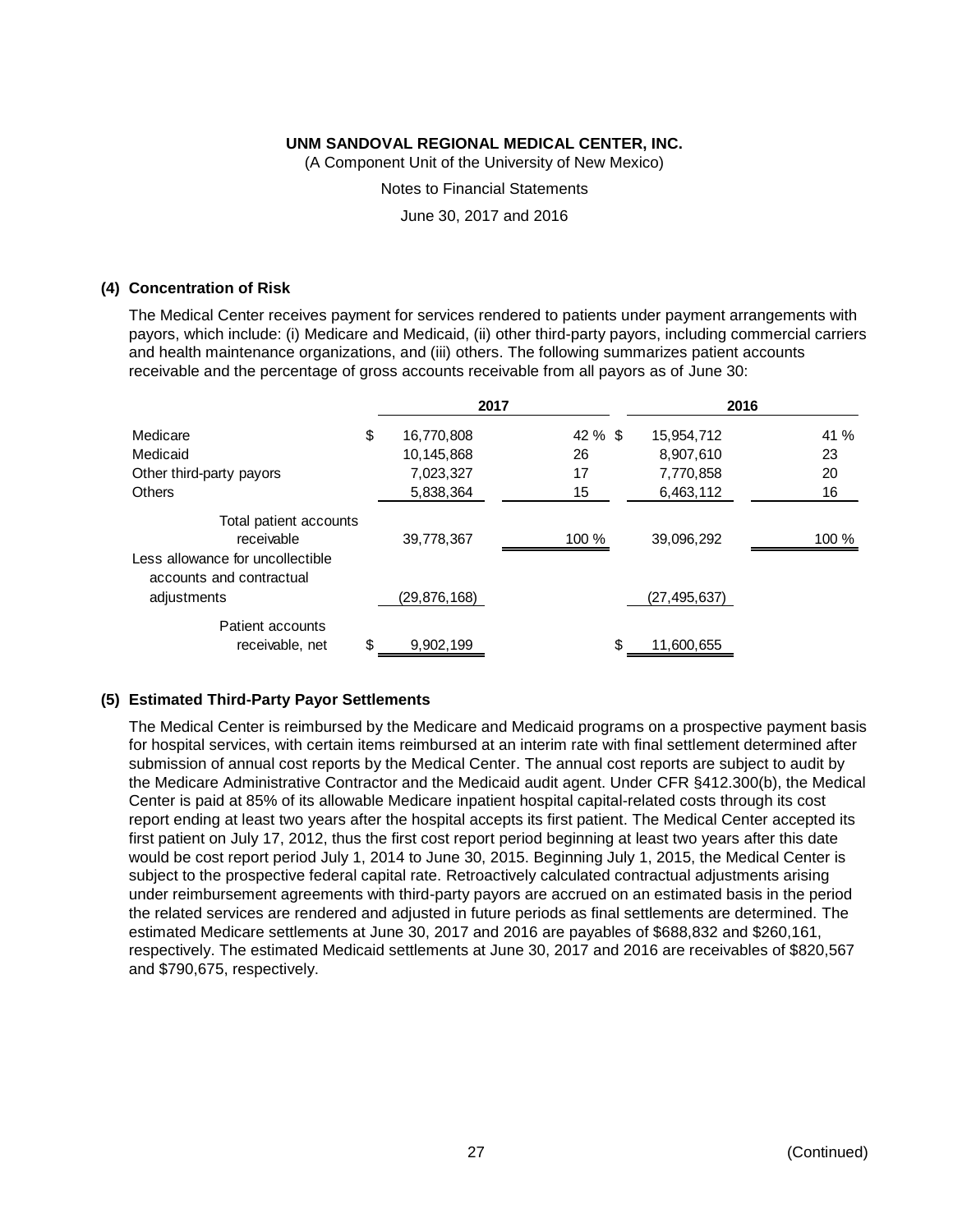(A Component Unit of the University of New Mexico)

Notes to Financial Statements

June 30, 2017 and 2016

#### **(6) Capital Assets**

The major classes of capital assets at June 30, and related activity for the year then ended are as follows:

|                                                                              | Year ended June 30, 2017    |                  |                  |                    |                          |  |
|------------------------------------------------------------------------------|-----------------------------|------------------|------------------|--------------------|--------------------------|--|
|                                                                              | <b>Beginning</b><br>balance | <b>Additions</b> | <b>Transfers</b> | <b>Retirements</b> | <b>Ending</b><br>balance |  |
| SRMC capital assets<br>not being depreciated:<br>Construction in progress    | \$<br>165,778               | 307,331          | (376, 041)       |                    | 97,068                   |  |
| SRMC depreciable<br>capital assets:<br>Building and building<br>improvements | 105,233,120                 |                  | 198,654          |                    | 105,431,774              |  |
|                                                                              |                             |                  |                  |                    |                          |  |
| Building service equipment                                                   | 3,670,354                   |                  | 177,387          |                    | 3,847,741                |  |
| Fixed equipment                                                              | 4,044,135                   | 11,012           |                  |                    | 4,055,147                |  |
| Major moveable equipment                                                     | 36,368,556                  | 1,008,117        |                  | (17, 286)          | 37,359,387               |  |
| Total depreciable<br>capital assets                                          | 149,316,165                 | 1,019,129        | 376,041          | (17, 286)          | 150,694,049              |  |
| Less accumulated depreciation for:<br>Building and building                  |                             |                  |                  |                    |                          |  |
| improvements                                                                 | (10, 460, 158)              | (2,730,924)      |                  |                    | (13, 191, 082)           |  |
| Building service equipment                                                   | (1, 144, 366)               | (342, 558)       |                  |                    | (1,486,924)              |  |
| Fixed equipment                                                              | (1, 296, 341)               | (346, 201)       |                  |                    | (1,642,542)              |  |
| Major moveable equipment                                                     | (22, 224, 718)              | (4,940,875)      |                  | 15,556             | (27, 150, 037)           |  |
| Total accumulated<br>depreciation                                            | (35, 125, 583)              | (8,360,558)      |                  | 15,556             | (43, 470, 585)           |  |
|                                                                              |                             |                  |                  |                    |                          |  |
| SRMC depreciable<br>capital assets,                                          |                             |                  |                  |                    |                          |  |
| net                                                                          | 114,190,582                 | (7, 341, 429)    | 376,041          | (1,730)            | 107,223,464              |  |
| SRMC capital assets<br>not being depreciated                                 | 165,778                     | 307,331          | (376, 041)       |                    | 97,068                   |  |
| SRMC depreciable capital                                                     |                             |                  |                  |                    |                          |  |
| assets, at cost                                                              | 149,316,165                 | 1,019,129        | 376,041          | (17, 286)          | 150,694,049              |  |
| SRMC total cost of<br>capital assets                                         | 149,481,943                 | 1,326,460        |                  | (17, 286)          | 150,791,117              |  |
|                                                                              |                             |                  |                  |                    |                          |  |
| Less accumulated<br>depreciation                                             | (35, 125, 583)              | (8,360,558)      |                  | 15,556             | (43, 470, 585)           |  |
| SRMC capital<br>assets, net                                                  | \$<br>114,356,360           | (7,034,098)      |                  | (1,730)            | 107,320,532              |  |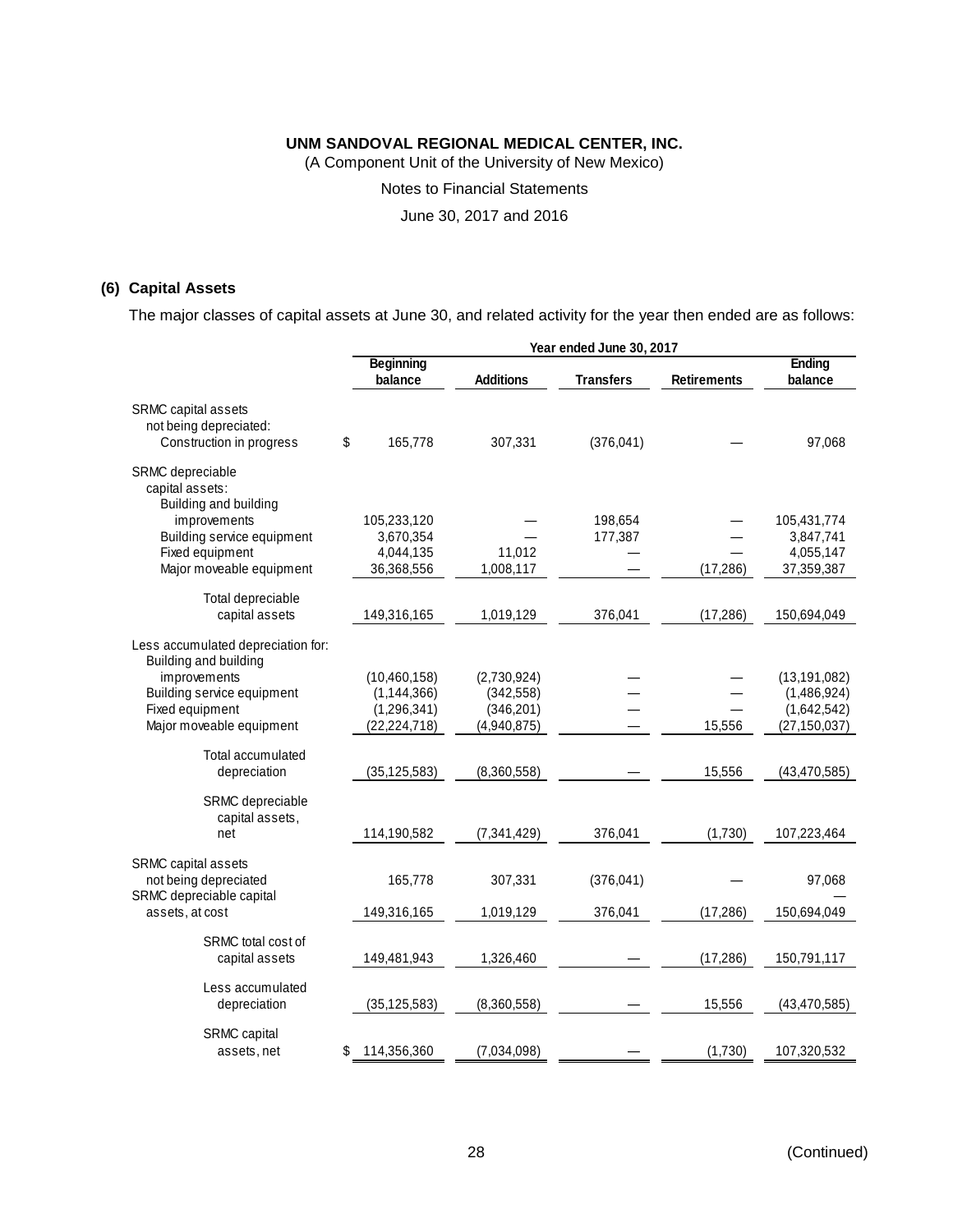(A Component Unit of the University of New Mexico)

Notes to Financial Statements

June 30, 2017 and 2016

|                                                                                  |                             | Year ended June 30, 2016 |                  |                    |                   |  |  |  |
|----------------------------------------------------------------------------------|-----------------------------|--------------------------|------------------|--------------------|-------------------|--|--|--|
|                                                                                  | <b>Beginning</b><br>balance | <b>Additions</b>         | <b>Transfers</b> | <b>Retirements</b> | Ending<br>balance |  |  |  |
| <b>SRMC</b> capital assets<br>not being depreciated:<br>Construction in progress | \$<br>200,674               | 244,868                  | (279, 764)       |                    | 165,778           |  |  |  |
| SRMC depreciable<br>capital assets:<br>Building and building<br>improvements     | 105,130,302                 |                          | 102,818          |                    | 105,233,120       |  |  |  |
| Building service equipment                                                       | 3,505,706                   |                          | 164,648          |                    | 3,670,354         |  |  |  |
| Fixed equipment                                                                  | 3,484,347                   | 72,163                   | 487,625          |                    | 4,044,135         |  |  |  |
| Major moveable equipment                                                         | 36,145,365                  | 744,095                  | (475, 327)       | (45, 577)          | 36,368,556        |  |  |  |
|                                                                                  |                             |                          |                  |                    |                   |  |  |  |
| Total depreciable<br>capital assets                                              | 148,265,720                 | 816,258                  | 279,764          | (45, 577)          | 149,316,165       |  |  |  |
| Less accumulated depreciation for:<br>Building and building                      |                             |                          |                  |                    |                   |  |  |  |
| improvements                                                                     | (7,744,094)                 | (2,716,064)              |                  |                    | (10, 460, 158)    |  |  |  |
| Building service equipment                                                       | (801, 357)                  | (338, 306)               | (4,703)          |                    | (1, 144, 366)     |  |  |  |
| Fixed equipment                                                                  | (687, 031)                  | (336, 739)               | (272, 571)       |                    | (1, 296, 341)     |  |  |  |
| Major moveable equipment                                                         | (17, 454, 852)              | (5,064,992)              | 277,274          | 17,852             | (22, 224, 718)    |  |  |  |
| Total accumulated<br>depreciation                                                | (26, 687, 334)              | (8,456,101)              |                  | 17,852             | (35, 125, 583)    |  |  |  |
| SRMC depreciable<br>capital assets,                                              |                             |                          |                  |                    |                   |  |  |  |
| net                                                                              | 121,578,386                 | (7,639,843)              | 279,764          | (27, 725)          | 114,190,582       |  |  |  |
| <b>SRMC</b> capital assets<br>not being depreciated<br>SRMC depreciable          | 200,674                     | 244,868                  | (279, 764)       |                    | 165,778           |  |  |  |
| capital assets, at cost                                                          | 148,265,720                 | 816,258                  | 279,764          | (45, 577)          | 149,316,165       |  |  |  |
| SRMC total cost of<br>capital assets                                             | 148,466,394                 | 1,061,126                |                  | (45, 577)          | 149,481,943       |  |  |  |
|                                                                                  |                             |                          |                  |                    |                   |  |  |  |
| Less accumulated<br>depreciation                                                 | (26, 687, 334)              | (8,456,101)              |                  | 17,852             | (35, 125, 583)    |  |  |  |
| SRMC capital<br>assets, net                                                      | 121,779,060<br>\$           | (7, 394, 975)            |                  | (27, 725)          | 114,356,360       |  |  |  |

#### **(7) Compensated Absences**

Qualified Medical Center employees are entitled to accrue sick, holiday, and annual leaves as one inclusive Paid Time Off (PTO) bank based on their Full-Time Equivalent status.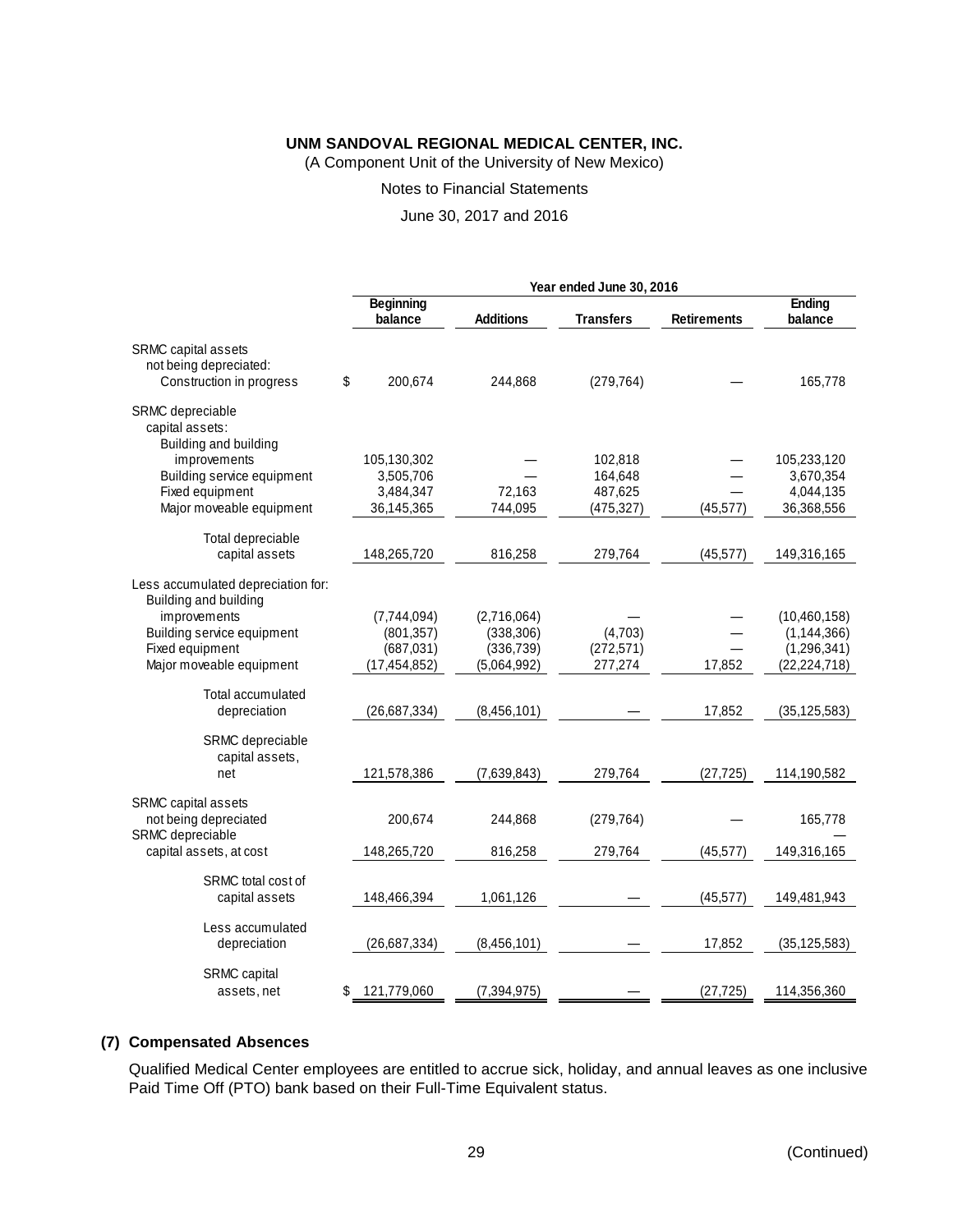(A Component Unit of the University of New Mexico)

Notes to Financial Statements

June 30, 2017 and 2016

Full-time employees with zero to seven years of service accrue 11.07 hours of PTO each pay period (36 days per annum) up to a maximum of 500 hours to be used for sick, holiday, and annual leaves. Full-time employees with years of service in excess of seven years accrue 12.61 hours of PTO each pay period (41 days per annum) up to a maximum of 500 hours to be used for sick, holiday, and annual leaves. Part-time employees earn PTO leave on a prorated basis each pay period. When publicized by the Medical Center each year, employees have the opportunity to exchange PTO for cash at 80% of their hourly rate. At termination, employees are eligible for payment of unused accumulated hours at 100% of their regular hourly rate. Accrued PTO as of June 30, 2017 and 2016 of \$1,804,821 and \$1,607,103, respectively, is computed by multiplying each employee's current hourly rate by the number of hours accrued.

During the years ended June 30, 2017 and 2016, the following changes occurred in accrued compensated absences:

| <b>Balance</b><br><b>July 1, 2016</b> | Increase  | <b>Decrease</b> | <b>Balance</b><br>June 30, 2017 |
|---------------------------------------|-----------|-----------------|---------------------------------|
| \$<br>1,607,103                       | 1,804,821 | (1,607,103)     | 1,804,821                       |
| <b>Balance</b><br>July 1, 2015        | Increase  | <b>Decrease</b> | <b>Balance</b><br>June 30, 2016 |
| \$<br>1,507,566                       | 1,607,103 | (1,507,566)     | 1,607,103                       |

The balances above include annual leave, sick leave, and holiday as disclosed above. The portion of accrued compensated absences due after one year is not material and, therefore, is not presented separately.

#### **(8) Bonds Payable**

In November 2010, the Medical Center issued \$133,425,000 in aggregate principal amount of its Taxable Revenue Build America Bonds (Direct Pay) (GNMA Collateralized – UNM Sandoval Regional Medical Center Project) Series 2010A with a maturity date of July 20, 2036 and \$10,000,000 in aggregate principal amount of its Taxable Revenue Recovery Zone Economic Development Bonds (Direct Pay) (GNMA Collateralized – UNM Sandoval Regional Medical Center Project) Series 2010B with a maturity date of July 20, 2037. The bonds were issued pursuant to a trust indenture, dated as of October 1, 2010, by and between the Medical Center and Wells Fargo Bank, National Association, as trustee for the purpose of financing the Medical Center facility and to pay certain costs associated with the issuance of the bonds.

The bonds were issued as special limited obligations of the Medical Center and are secured primarily by fully modified mortgage-backed securities in the aggregate principal amount of \$127,164,027 (the GNMA Securities), to be issued by Prudential Huntoon Paige Associates, Ltd. (the Lender), guaranteed as to principal and interest by GNMA, with respect to the mortgage note.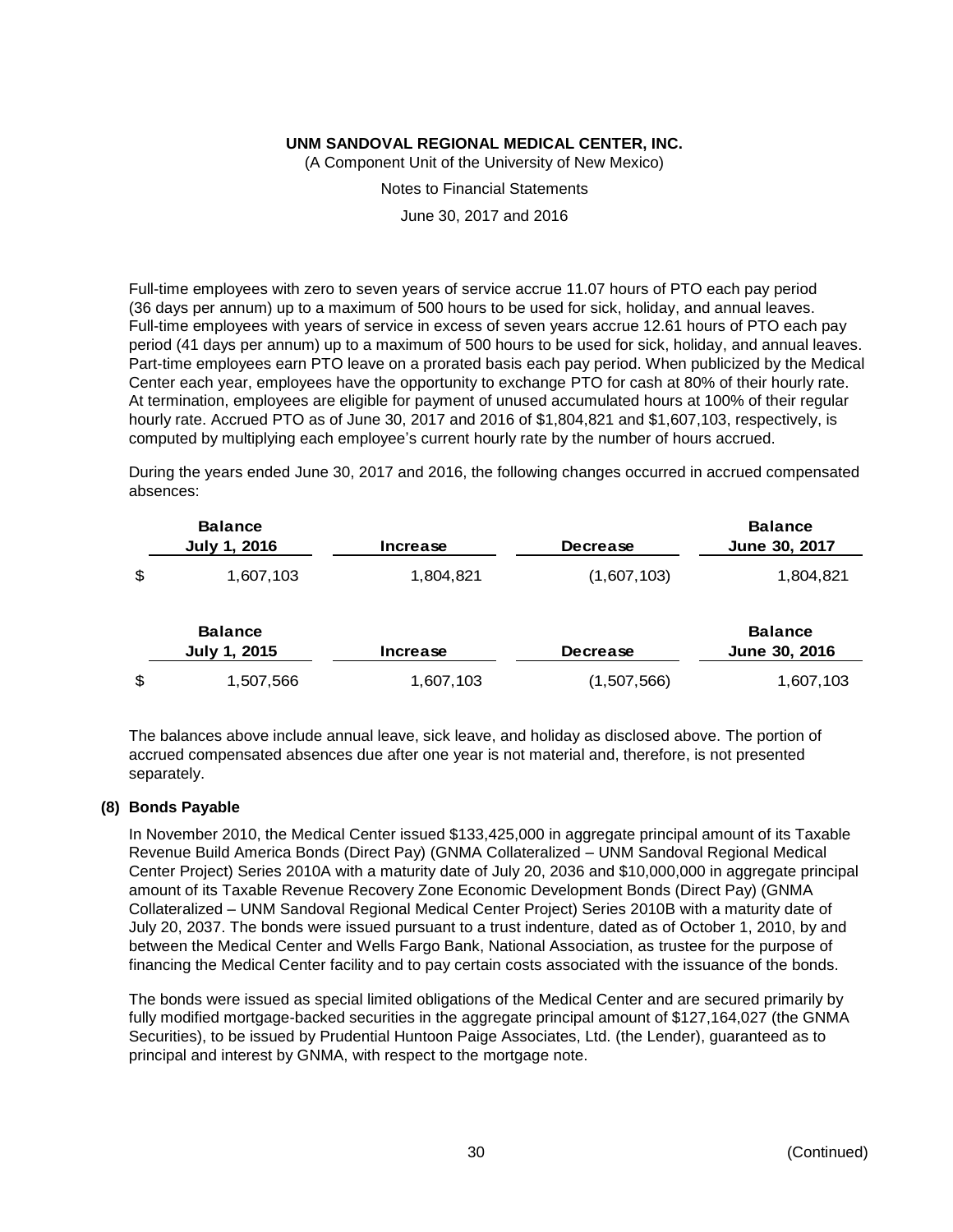(A Component Unit of the University of New Mexico)

Notes to Financial Statements June 30, 2017 and 2016

Under the GNMA Mortgage-Backed Securities Program, the GNMA Securities are a "fully modified pass-through" mortgage-backed security issued and serviced by the Lender. The face amount of the GNMA Securities is to be the same amount as the outstanding principal balance of the mortgage note. The Lender is required to pass through to the trustee, as the holder of the GNMA Securities, by the 15th day of each month, the monthly scheduled installments of principal and interest on the mortgage note (less the GNMA guarantee fee and the Lender's servicing fee), whether or not the Lender receives such payment from the Medical Center under the mortgage note, plus any unscheduled prepayments of principal of the mortgage note received by the Lender. The GNMA Securities are issued solely for the benefit of the trustee on behalf of the bondholders and any and all payments received with respect to the GNMA Securities are solely for the benefit of the bondholders.

Effective October 1, 2010, the Medical Center entered into a Financing Agreement with the Lender and the trustee. Under the Financing Agreement, the Lender agreed to originate a mortgage note in favor of the Lender and secured by a leasehold mortgage on the project. The mortgage note is insured by the FHA pursuant to Section 242 of the National Housing Act of 1934 and to provide security for the bonds, the trustee will use the proceeds of the bonds to purchase from the Lender the GNMA Securities. The Medical Center has agreed to use the proceeds of the mortgage note to acquire, construct, and equip the construction of the Medical Center.

Under the terms of the trust indenture, the Medical Center has granted to the trustee all rights, title, and interests to all revenues, receipts, interest, income, investment earnings, and other monies received or to be received by the Trustee, including monies received or to be received from the GNMA Securities and all investment earnings from the GNMA Securities. Upon issuance of the bonds, the proceeds were placed in trust with the trustee, and the proceeds are to be used to purchase from the lender the GNMA Securities, or to redeem the bonds according to the various early, optional, and mandatory redemption provisions of the bonds.

As of June 30, 2017 and 2016, the balance of the mortgage note equaled the balance of the GNMA securities.

The terms of the bonds issued are as follows:

| <b>Bond</b>  | <b>Maturity</b><br>date | Original<br>principal | Interest<br>rate |
|--------------|-------------------------|-----------------------|------------------|
| Series 2010A | July 20, 2036           | 133,425,000           | 4.50 %           |
| Series 2010B | July 20, 2037           | 10,000,000            | 5.00             |

The Medical Center is eligible to receive cash subsidy payments from the U.S. Department of Treasury equal to 35.00% of the interest payable on the Build America Bonds (Series 2010A), and 45.00% of the interest payable on the Recovery Zone Economic Development Bonds (Series 2010B), payable on or about each respective interest payment date, which payments lower the overall true cost of the bonds to 3.33%. Pursuant to the Budget Control Act of 2011, as postponed by the American Tax Payer Relief Act of 2012, the budget sequestration impact was a reduction of 7.20%, effective March 1, 2013. For federal fiscal year 2016, beginning October 1, 2015, the sequestration percentage was reduced to 6.80%. This had the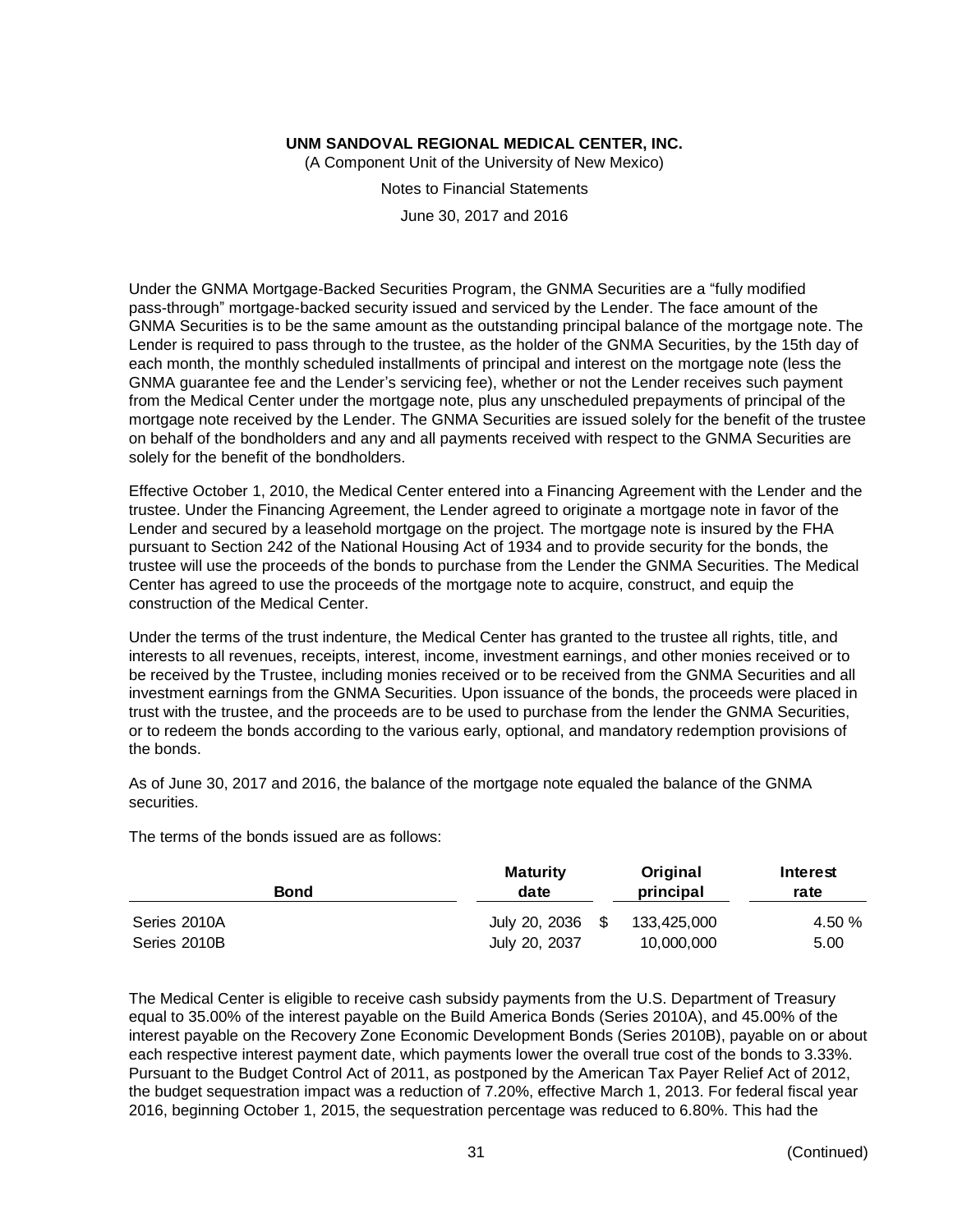(A Component Unit of the University of New Mexico)

Notes to Financial Statements

June 30, 2017 and 2016

overall effect of changing the subsidy payment from the U.S. Department of Treasury equal to 32.62% of the interest payable on the Build America Bonds (Series 2010A), and 41.94% of the interest payable on the Recovery Zone Economic Development Bonds (Series 2010B).

Bond payable activity consists of the following:

|                   | Year ended June 30, 2017    |                          |                   |                          |                                          |  |  |  |
|-------------------|-----------------------------|--------------------------|-------------------|--------------------------|------------------------------------------|--|--|--|
|                   | <b>Beginning</b><br>balance | <b>Additions</b>         | <b>Deductions</b> | Ending<br>balance        | <b>Amounts</b><br>due within<br>one year |  |  |  |
| Bond Series 2010A | \$<br>118,760,000           |                          | (3,540,000)       | 115,220,000              | 3,715,000                                |  |  |  |
|                   | \$<br>118,760,000           |                          | (3,540,000)       | 115,220,000              | 3,715,000                                |  |  |  |
|                   |                             | Year ended June 30, 2017 |                   |                          |                                          |  |  |  |
|                   | <b>Beginning</b><br>balance | <b>Additions</b>         | <b>Deductions</b> | <b>Ending</b><br>balance | <b>Amounts</b><br>due within<br>one year |  |  |  |
| Bond Series 2010B | \$<br>9,740,000             |                          |                   | 9,740,000                |                                          |  |  |  |
|                   | \$<br>9,740,000             |                          |                   | 9,740,000                |                                          |  |  |  |

The following schedule summarizes the special and scheduled mandatory redemption requirements of the Series 2010A and Series 2010B bonds as of June 30, 2017:

|                    | Series 2010A bonds |             | Series 2010B bonds |           | Total           |             |                 |
|--------------------|--------------------|-------------|--------------------|-----------|-----------------|-------------|-----------------|
| <b>Fiscal year</b> |                    | Principal   | <b>Interest</b>    | Principal | <b>Interest</b> | Principal   | <b>Interest</b> |
| 2018               | \$                 | 3.715.000   | 5,143,613          |           | 487.000         | 3.715.000   | 5,630,613       |
| 2019               |                    | 3.890.000   | 4.974.525          |           | 487.000         | 3.890.000   | 5.461.525       |
| 2020               |                    | 4.075.000   | 4,797,338          |           | 487.000         | 4.075.000   | 5,284,338       |
| 2021               |                    | 4.275.000   | 4.611.713          |           | 487.000         | 4.275.000   | 5.098.713       |
| 2022               |                    | 4.475.000   | 4.417.200          |           | 487.000         | 4.475.000   | 4.904.200       |
| 2023-2027          |                    | 25.835.000  | 18.824.287         |           | 2.435.000       | 25,835,000  | 21,259,287      |
| 2028-2032          |                    | 32.670.000  | 12.349.687         |           | 2.435.000       | 32.670.000  | 14,784,687      |
| 2033-2037          |                    | 36.285.000  | 4.170.712          | 5,035,000 | 2,423,625       | 41,320,000  | 6,594,337       |
| 2038               |                    |             |                    | 4.705.000 | 117.625         | 4.705.000   | 117,625         |
|                    |                    | 115,220,000 | 59,289,075         | 9,740,000 | 9,846,250       | 124,960,000 | 69,135,325      |

The bonds are subject to various redemption provisions as set forth in the trust indenture, including Special Mandatory Redemption, Scheduled Mandatory Redemption, and Optional Redemption. The Special Mandatory Redemption provisions are contingent on various events, including but not limited to circumstances that result in the trust estate receiving early payments on the GNMA Securities, or in the event the balance of GNMA Securities after completion of the construction are less than the amount of outstanding bonds. The Medical Center completed final endorsement of the project on June 18, 2014. The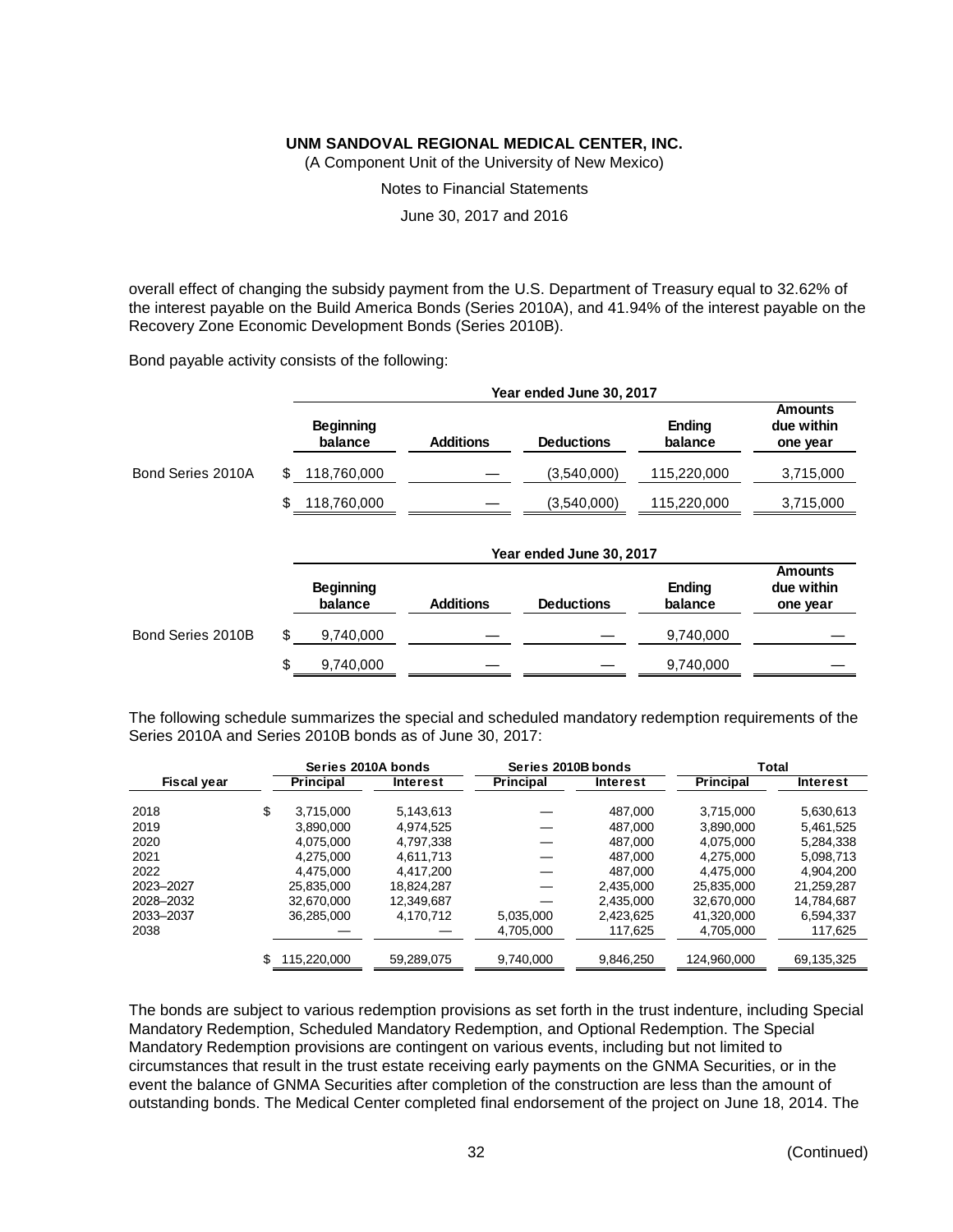(A Component Unit of the University of New Mexico)

Notes to Financial Statements June 30, 2017 and 2016

balance of the GNMA Securities was less than the amount of the outstanding bonds by \$3.7 million. As a result, on July 15, 2014, a special mandatory redemption occurred in the amounts of \$3.48 million for the Series 2010A bonds and \$260,000 for the Series 2010B bonds.

On July 20, 2016, the scheduled mandatory bond redemption payment was made by the Medical Center on the Series 2010A; a principal payment of \$1.745 million and an interest payment of \$2.672 million. On January 20, 2017 a principal payment of \$1.795 million and an interest payment of \$2.633 million were made. No principal payment was due on the Series 2010B bonds, but interest payments of \$243,500 were made on both dates.

The mortgage note bears interest at 4.61%. The mortgage note has a term of 299 months following the commencement of amortization and matures on July 1, 2037. Principal and interest are payable in equal monthly installments upon commencement of amortization. A mortgage servicing fee of 12 basis points and a GNMA guaranty fee of 13 basis points are also included in the monthly payment, for a total of 4.86%. The mortgage note is subject to optional prepayment beginning on January 20, 2021 or thereafter, and mandatory prepayment at any time based on the occurrence of certain events, including the receipt of any mortgage insurance proceeds.

#### **(9) Net Patient Service Revenues**

The majority of the Medical Center's revenue is generated through agreements with third-party payors that provide for reimbursement to the Medical Center at amounts different from its established gross charges. Approximately 29% and 27% of the Medical Center's gross patient revenue for the year ended June 30, 2017 was derived from the Medicare and Medicaid programs, respectively, the continuation of which are dependent upon governmental policies and government funding. For the year ended June 30, 2016, approximately 31% and 27% were derived from the Medicare and Medicaid programs, respectively. Laws and regulations governing the Medicare and Medicaid programs are extremely complex and subject to interpretation. As a result, there is at least a reasonable possibility that recorded revenue estimates could change as a result of regulatory review. The implementation of the Affordable Care Act on January 1, 2014 profoundly impacted not only the proportion of patients covered by Medicaid, but it also affected the reimbursement rates paid by Medicaid for hospital services. Contractual adjustments under third-party reimbursement programs represent the difference between the Medical Center's billings at established charges for services and amounts reimbursed by third-party payors. A summary of the basis of reimbursement from major third-party payors follows:

*Medicare* – Inpatient acute care services rendered to Medicare program beneficiaries are paid at prospectively determined rates per discharge. These Medical Severity Diagnosis Related Group (MS-DRG) rates vary according to a patient classification system that is based on clinical, diagnostic, and other factors. Most Medicare outpatient services are prospectively paid through Medicare's Outpatient Prospective Payment system (OPPS). Services excluded from the OPPS and paid under separate fee schedules include: clinical lab, certain rehabilitation services, durable medical equipment, renal dialysis treatments, ambulance services, and professional fees of physicians and nonphysician practitioners.

*Medicaid* – Inpatient acute care services rendered to Medicaid Fee-for-Service (FFS) program beneficiaries are paid at prospectively determined rates per discharge based upon the MS-DRG system. These rates vary according to clinical factors and patient diagnosis. Medicaid outpatient services are paid through Medicaid's OPPS.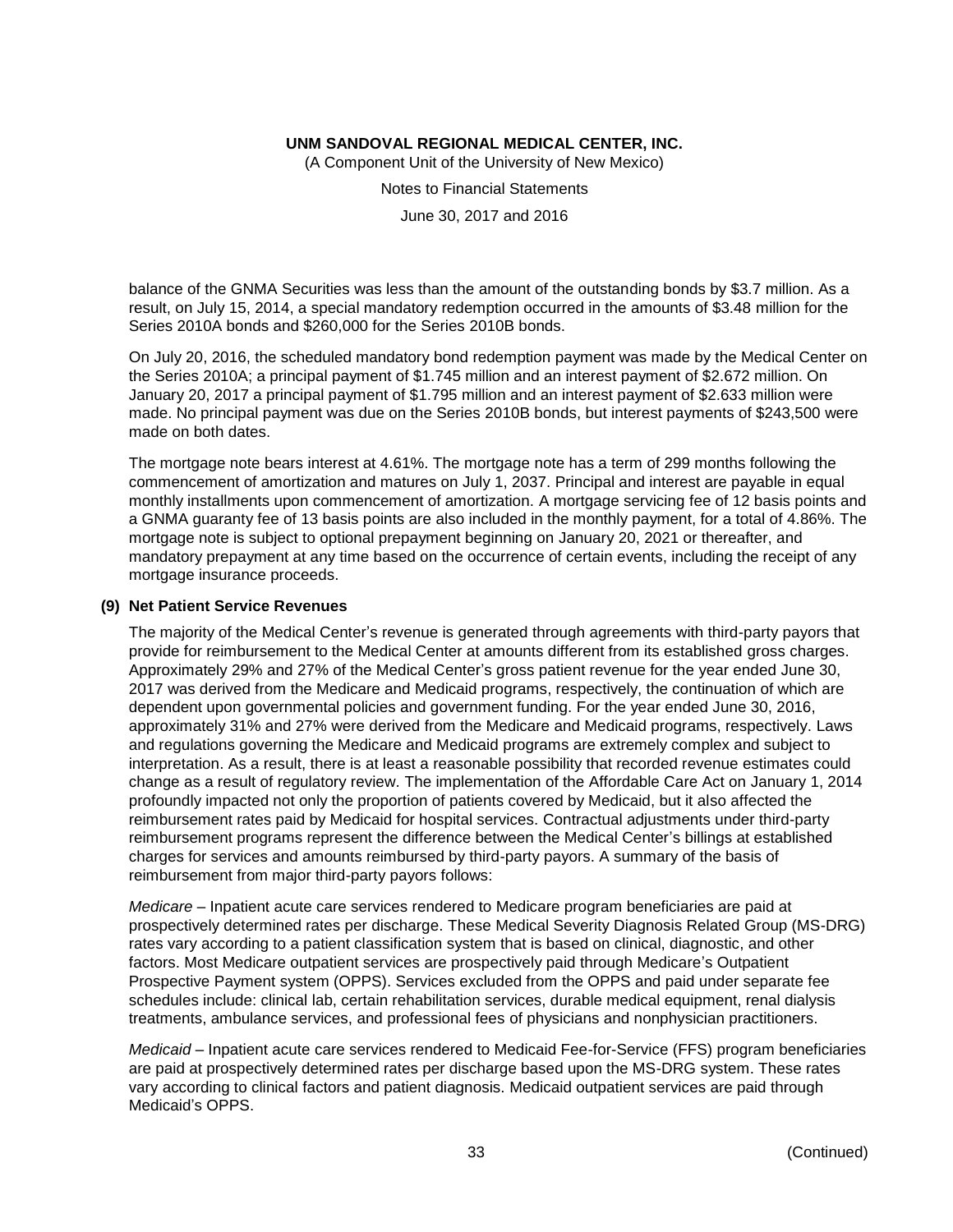(A Component Unit of the University of New Mexico)

Notes to Financial Statements

June 30, 2017 and 2016

In addition, the Medical Center has reimbursement agreements with certain Managed Care Organizations (MCOs) that have contracted with the State of New Mexico Centennial Care programs to administer services to enrolled Medicaid beneficiaries. The basis for reimbursement under these agreements includes prospectively determined rates Medicare Severity-Diagnosis Related Group (MS-DRG) or per diem for inpatient services, and prospectively determined payments for outpatient services.

*Other* – The Medical Center has also entered into reimbursement agreements with certain commercial insurance carriers, health maintenance organizations, and preferred provider organizations. The basis for reimbursement under these agreements includes prospectively determined rates-per-discharge, discounts from established charges, and prospectively determined per diem rates.

A summary of net patient revenues follows for the years ended June 30:

|                                 | 2017            | 2016           |
|---------------------------------|-----------------|----------------|
| Charges at established rates    | 194,632,678     | 174,042,772    |
| Charity care                    | (3, 106, 363)   | (3,832,040)    |
| Contractual adjustments         | (107, 170, 780) | (86, 263, 218) |
| Provision for doubtful accounts | (6,932,244)     | (7, 323, 852)  |
| Net patient service revenues    | 77,423,291      | 76,623,662     |

#### **(10) Charity Care**

The Medical Center maintains records to identify and monitor the level of charity care it provides. These records include the amount of charges foregone for services and supplies furnished under its charity care policy. The following information measures the level of charity care provided during the years ended June 30:

|                                                                            |  | 2017      | 2016      |
|----------------------------------------------------------------------------|--|-----------|-----------|
| Charges foregone, based on established rates                               |  | 3.106.363 | 3.832.040 |
| Estimated costs and expenses incurred to provide charity care<br>1.332.630 |  | 1.747.410 |           |
| Equivalent percentage of charity care charges foregone to                  |  |           |           |
| total gross revenue                                                        |  | 1.6%      | $2.2 \%$  |

#### **(11) Malpractice Insurance**

As an URPEDA corporation, the Medical Center has immunity from tort liability except as set forth in the New Mexico Tort Claims Act (NMTCA). In this connection, the New Mexico Legislature waived the state's and the Medical Center's immunity for claims arising out of negligence out of the operation of its medical center, the treatment of the Medical Center's patients, and the healthcare services provided by the Medical Center's employees. Additionally, as described below, consistent with the provisions of URPEDA, the Medical Center elected to purchase its medical malpractice, professional, and general liability coverage from the Risk Management Division of the State of New Mexico General Services Department (RMD), who administers the Public Liability Fund established under the NMTCA.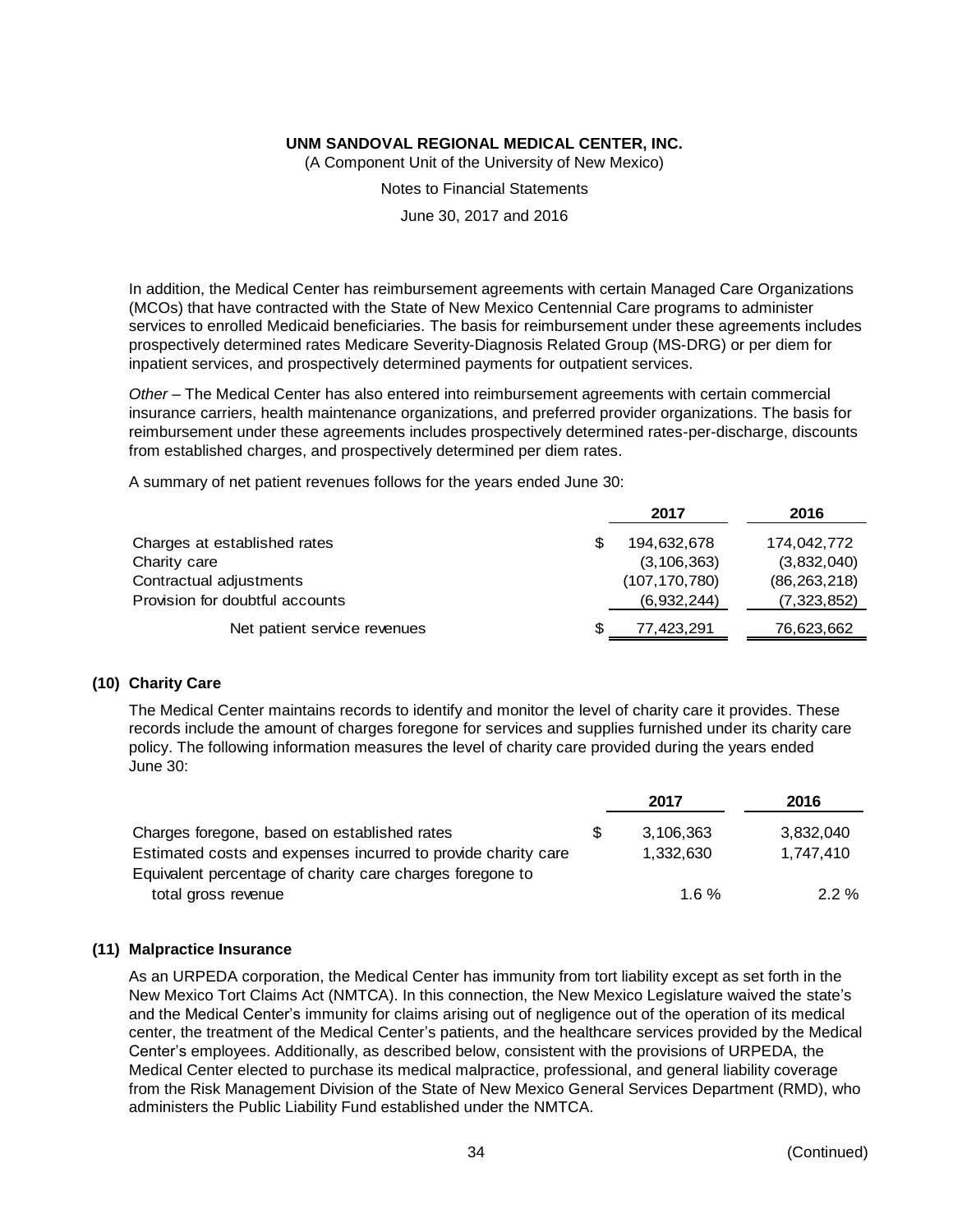(A Component Unit of the University of New Mexico)

Notes to Financial Statements June 30, 2017 and 2016

The NMTCA limits, as an integral part of this waiver of immunity, the amount of damages that can be assessed against the Medical Center on any tort claim, including medical malpractice, professional, or general liability claims. The NMTCA provides that total liability for all claims that arise out of a single occurrence shall not exceed \$700,000 set forth as follows: (a) \$200,000 for real property; (b) up to \$300,000 for past and future medical and medically related expenses; and (c) up to \$400,000 for past and future noneconomic losses (such as pain and suffering) incurred or to be incurred by the claimant. While the language of the NMTCA does not expressly provide for claims of loss of consortium, New Mexico appellate court decisions have allowed claimants to seek loss of consortium. As a result, if loss of consortium claims are presented, those claims cannot exceed \$350,000 in the aggregate. Thus, it appears that if a claim presents both direct claims and third-party claims, the maximum exposure of the Public Liability Fund and, therefore, the Medical Center, cannot exceed \$1,050,000. The NMTCA prohibits the award of punitive or exemplary damages against the Medical Center.

The URPEDA authorizes URPEDA corporations to obtain their liability coverages from RMD for those torts where the legislature has waived the State's immunity up to the damages limits of the NMTCA, as described above, plus the cost incurred in defending any claims and/or lawsuits (including attorney fees and expenses), with no deductible and with no self-insured retention by the Medical Center. As stated previously, the Medical Center did elect to purchase, and did in fact purchase, its coverage-basis medical malpractice, professional, and general liability coverage from RMD. As a result of this, the Medical Center is fully covered for claims and/or lawsuits relating to medical malpractice or professional liability occurring at its Medical Center.

#### **(12) Related-Party Transactions**

The Medical Center provides medical services and leases equipment to UNM and other entities associated with UNM. Also, as noted in note 2, the Medical Center received \$3.3 million of nonoperating revenue in the form of Health System mission support during fiscal year 2017. This support was provided to assist with State-mandated reimbursement cuts, cost of medical services, Health System salaries, purchased services, and equipment provided by UNM and other entities associated with UNM to the Medical Center.

The Medical Center included the following amounts in the accompanying statements of revenues, expenses, and changes in net position for services rendered during the years ended June 30:

|                          | 2017      | 2016    |
|--------------------------|-----------|---------|
| <b>UNM Health System</b> | 3,649,021 | 241,532 |
|                          | 3,649,021 | 241,532 |

The Medical Center reimburses UNM Hospital and UNM Medical Group for professional services incurred on behalf of the Medical Center. Included in the 2017 amount above was \$325,293 for services rendered by the Medical Center.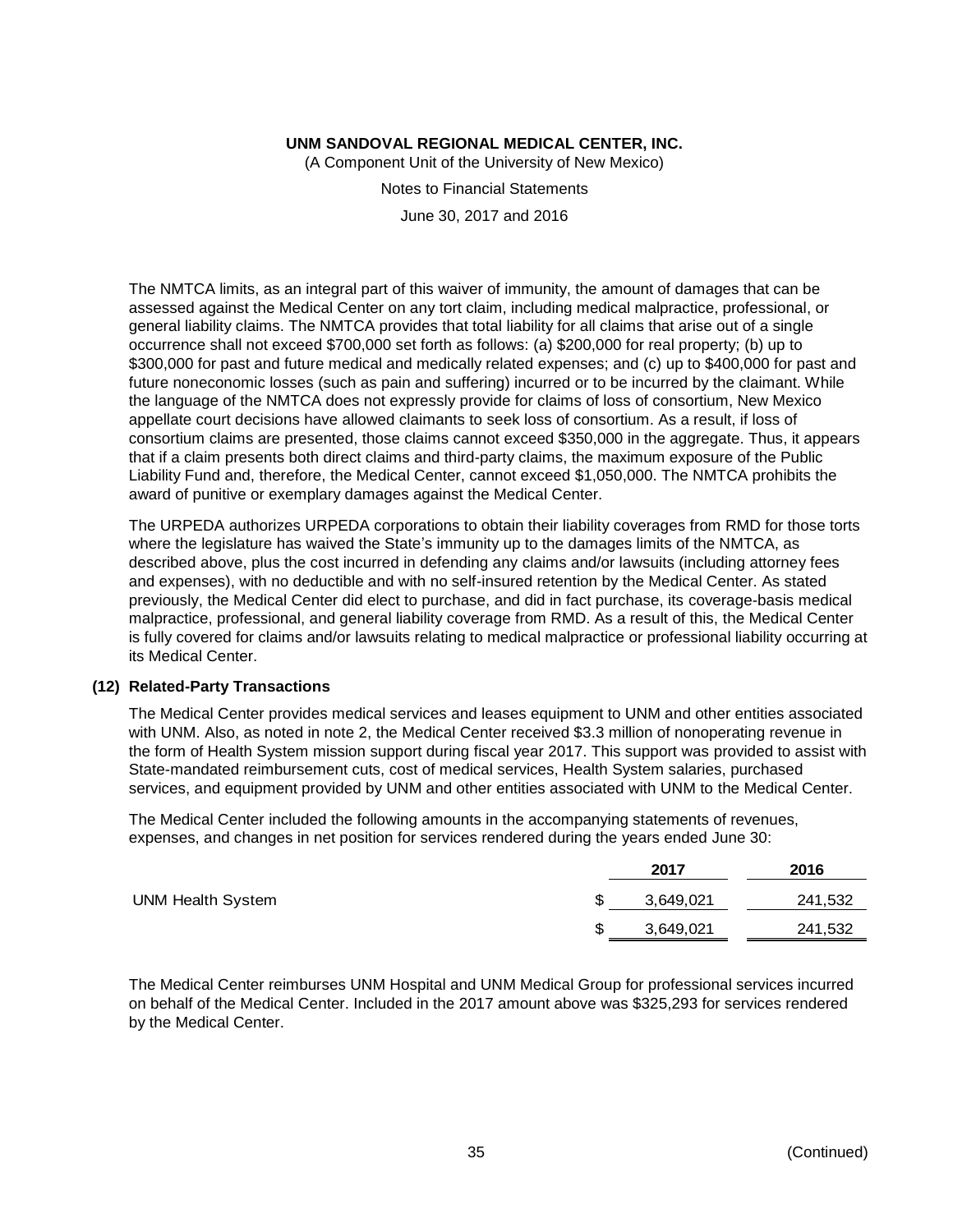(A Component Unit of the University of New Mexico)

Notes to Financial Statements

June 30, 2017 and 2016

The Medical Center enters into intercompany transactions with UNM and other entities associated with UNM, which includes UNM Hospital and UNM Medical Group, for the cost of salaries of various medical and administrative personnel, malpractice insurance, liability insurance, safety and risk services, and physician coverage incurred on behalf of the Medical Center. The balances for these expenses are settled with the related parties through the mission support the Medical Center receives. The Medical Center incurred expenses, included in total expenses in the accompanying statements of revenues, expenses, and changes in net position related to the following entities during the years ended June 30:

|                          | 2017            | 2016      |
|--------------------------|-----------------|-----------|
| University of New Mexico | \$<br>1,095,472 | 716,249   |
| <b>UNM Health System</b> | 2,169,270       | 2,759,729 |
| <b>UNM Medical Group</b> | 1,140,000       | 1,814,686 |
|                          | 4,404,742       | 5,290,664 |

UNM and the Medical Center have entered into a Ground Lease under which the Medical Center leases approximately 18.4 acres of land from UNM. The Ground lease provides for rent of \$1.00 per year for the primary and extended terms of the Ground Lease. The Ground Lease further provides that the primary term of the Ground Lease will be for a term of 74 years and grants the Medical Center the option to renew the Ground Lease for an extended term of 25 years.

#### **(13) Benefit Plans**

The Medical Center has a defined-contribution plan covering eligible employees that provides retirement benefits. The name of the plan is UNM Sandoval Regional Medical Center 403(b) Retirement Plan (the Plan). The Plan was adopted on October 1, 2011. It is a participant-directed defined-contribution plan covering employees of the Medical Center.

Contributions to the plan are made through employee deferrals on earned compensation. Participants may contribute, on a tax-deferred basis, up to the annual limitations as prescribed by the IRS. Participants may designate all or a portion of 403(b) elective deferral contributions as Roth elective deferral contributions. Participants may also make rollover contributions representing distributions from other qualified plans. Participants direct the investment of their contributions into various investment options offered by the Plan. The Plan currently offers various mutual funds and an insurance investment contract as investment options for participants. The Medical Center may make matching contributions equal to a percentage of participant contributions. If matching contributions are made, the percentage contributed is determined by the Medical Center. The Medical Center may also make a discretionary contribution each plan year. Contributions are subject to regulatory limitations. The expense for the defined-contribution plan was \$694,628 and \$680,435 in the years ended June 30, 2017 and 2016, respectively. Total employee contributions under this plan were \$1,018,289 and \$980,098 for the years ended June 30, 2017 and 2016, respectively.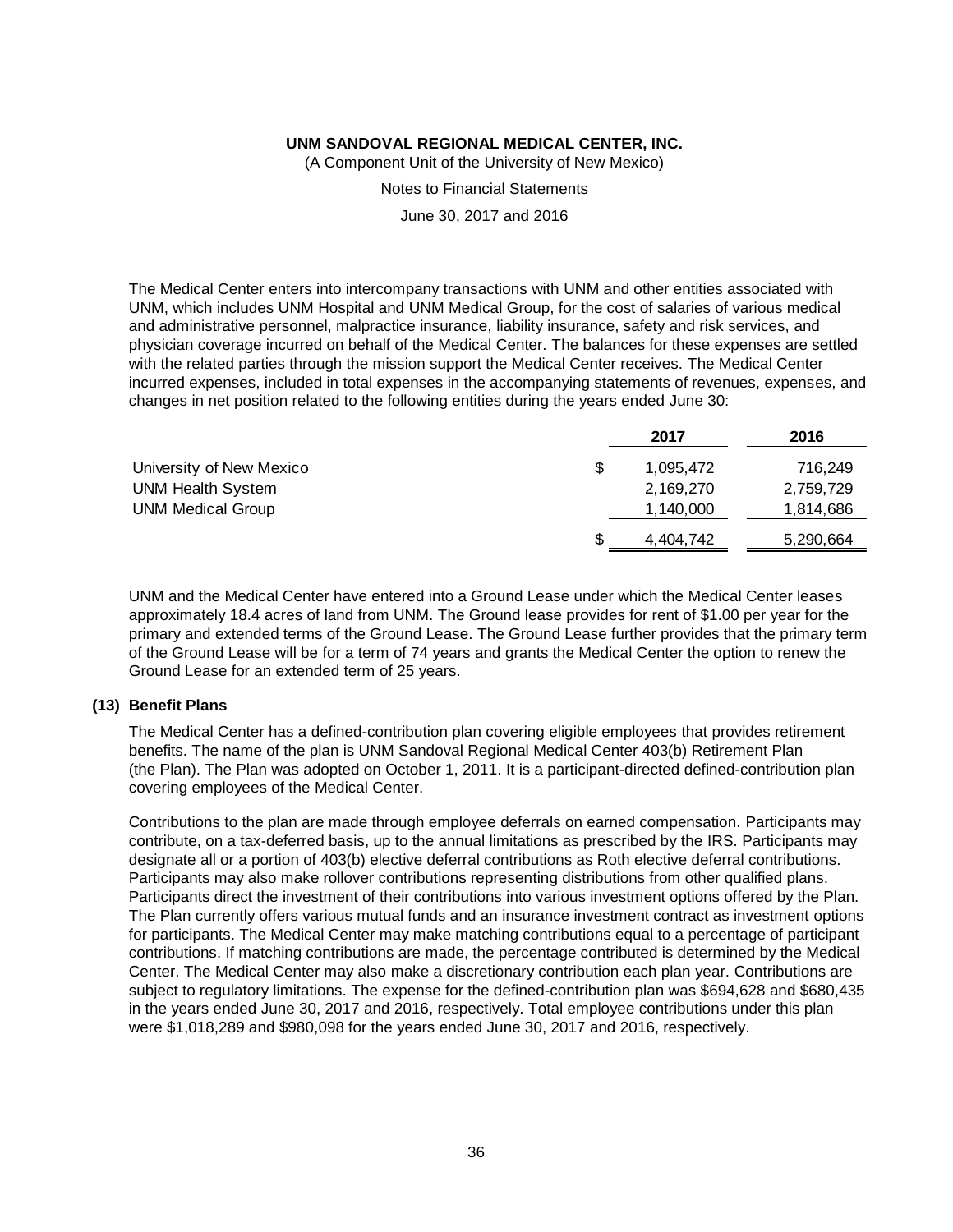(A Component Unit of the University of New Mexico)

Indigent Care Cost and Funding Report

|                                                                                                   | Years ended June 30 |             |             |             |
|---------------------------------------------------------------------------------------------------|---------------------|-------------|-------------|-------------|
|                                                                                                   |                     | 2017        | 2016        | 2015        |
|                                                                                                   |                     |             | Unaudited   | Unaudited   |
| Funding for Indigent Care:                                                                        |                     |             |             |             |
| State appropriations specified for indigent care - Out of County Indigent Fund                    | \$                  |             |             |             |
| County indigent funds received                                                                    |                     |             |             |             |
| Out of county indigent funds received                                                             |                     |             |             |             |
| Payments and copayments received from uninsured patients qualifying for indigent care             |                     | 1,505       |             | 10,064      |
| Reimbursement received for services provided to patients qualifying for coverage under EMSA       |                     | 2,897       | 6,714       | 6,075       |
| Charitable contributions received from donors that are designated for funding indigent care       |                     |             |             |             |
| Other sources:                                                                                    |                     |             |             |             |
| Other source                                                                                      |                     |             |             |             |
| <b>Total Funding for Charity Care</b>                                                             |                     | 4,402       | 6,714       | 16,139      |
| Cost of Providing Indigent Care:                                                                  |                     |             |             |             |
| Total cost of care for providing services to:                                                     |                     |             |             |             |
| Uninsured patients qualifying for indigent care                                                   |                     | 381,614     | 329,265     | 496,926     |
| Patients qualifying for coverage under EMSA                                                       |                     | 36,952      | 63,000      | 51,696      |
| Cost of care related to patient portion of bill for insured patients qualifying for indigent care |                     | 951,016     | 1,391,103   | 736,432     |
| Direct costs paid to other providers on behalf of patients qualifying for indigent care           |                     |             |             |             |
| Total Cost of Providing Indigent Care                                                             |                     | 1,369,582   | 1,783,369   | 1,285,054   |
| Excess (Shortfall) of Funding for Charity Care to Cost of Providing Indigent Care                 |                     | (1,365,180) | (1,776,655) | (1,268,915) |
| Patients Receiving Indigent Care Services (Unaudited):                                            |                     |             |             |             |
| Total number of patients receiving indigent care                                                  |                     | 10,023      | 2,348       | 2,274       |
| Total number of patient encounters receiving indigent care                                        |                     | 16,136      | 3,316       | 5,011       |
|                                                                                                   |                     |             |             |             |

See accompanying independent auditors' report.

**Schedule 1**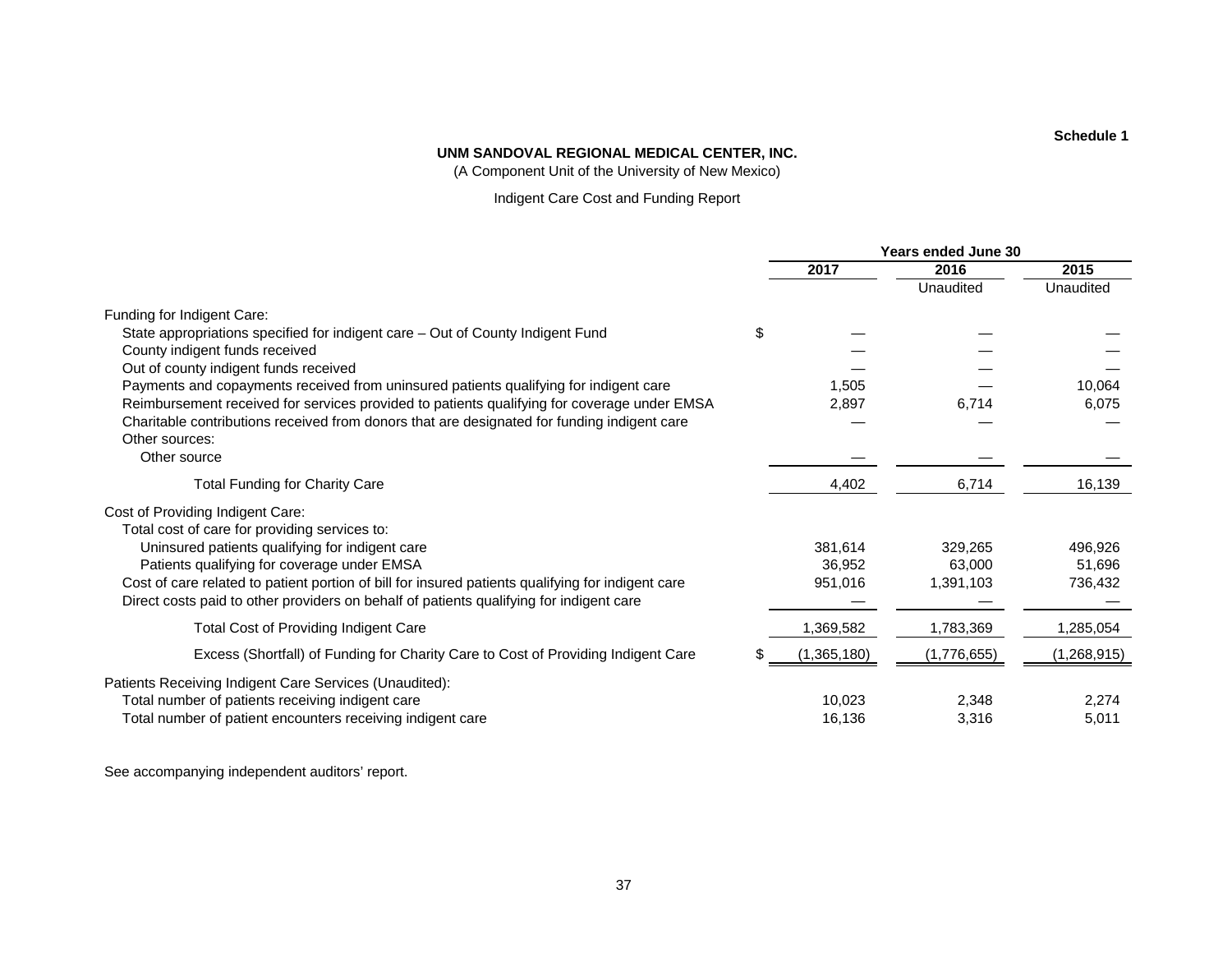(A Component Unit of the University of New Mexico)

Calculations of Cost of Providing Indigent Care

|                                                                                                                                                                                        |     | <b>Years ended June 30</b> |                     |                     |
|----------------------------------------------------------------------------------------------------------------------------------------------------------------------------------------|-----|----------------------------|---------------------|---------------------|
|                                                                                                                                                                                        |     | 2017                       | 2016<br>Unaudited   | 2015<br>Unaudited   |
| Uninsured patients qualifying for indigent care:<br>Charges for these patients<br>Ratio of cost to charges                                                                             | \$. | 889,543<br>42.9 %          | 721,692<br>45.6 %   | 1,045,610<br>47.5 % |
| Cost for uninsured patients qualifying for indigent care                                                                                                                               |     | 381,614                    | 329,265             | 496,926             |
| Patients qualifying for coverage under Emergency Medical Services for Aliens (EMSA):<br>Charges for these patients<br>Ratio of cost to charges                                         | \$  | 86,137<br>42.9 %           | 138,085<br>45.6 %   | 108,775<br>47.5 %   |
| Cost for Patients qualifying for coverage under Emergency Medical Services for Aliens (EMSA)                                                                                           |     | 36,952                     | 63,000              | 51,696              |
| Cost of care related to patient portion of bill for insured patients qualifying for indigent care:<br>Indigent/charity care adjustments for these patients<br>Ratio of cost to charges | \$. | 2,216,820<br>42.9 %        | 3,049,053<br>45.6 % | 1,549,568<br>47.5 % |
| Cost of care related to patient portion of bill for insured patients qualifying for indigent care                                                                                      |     | 951,016                    | 1,391,103           | 736,432             |
| Direct costs paid to other providers on behalf of patients qualifying for indigent care:<br>Payments to other providers for care of these patients                                     |     |                            |                     |                     |

See accompanying independent auditors' report.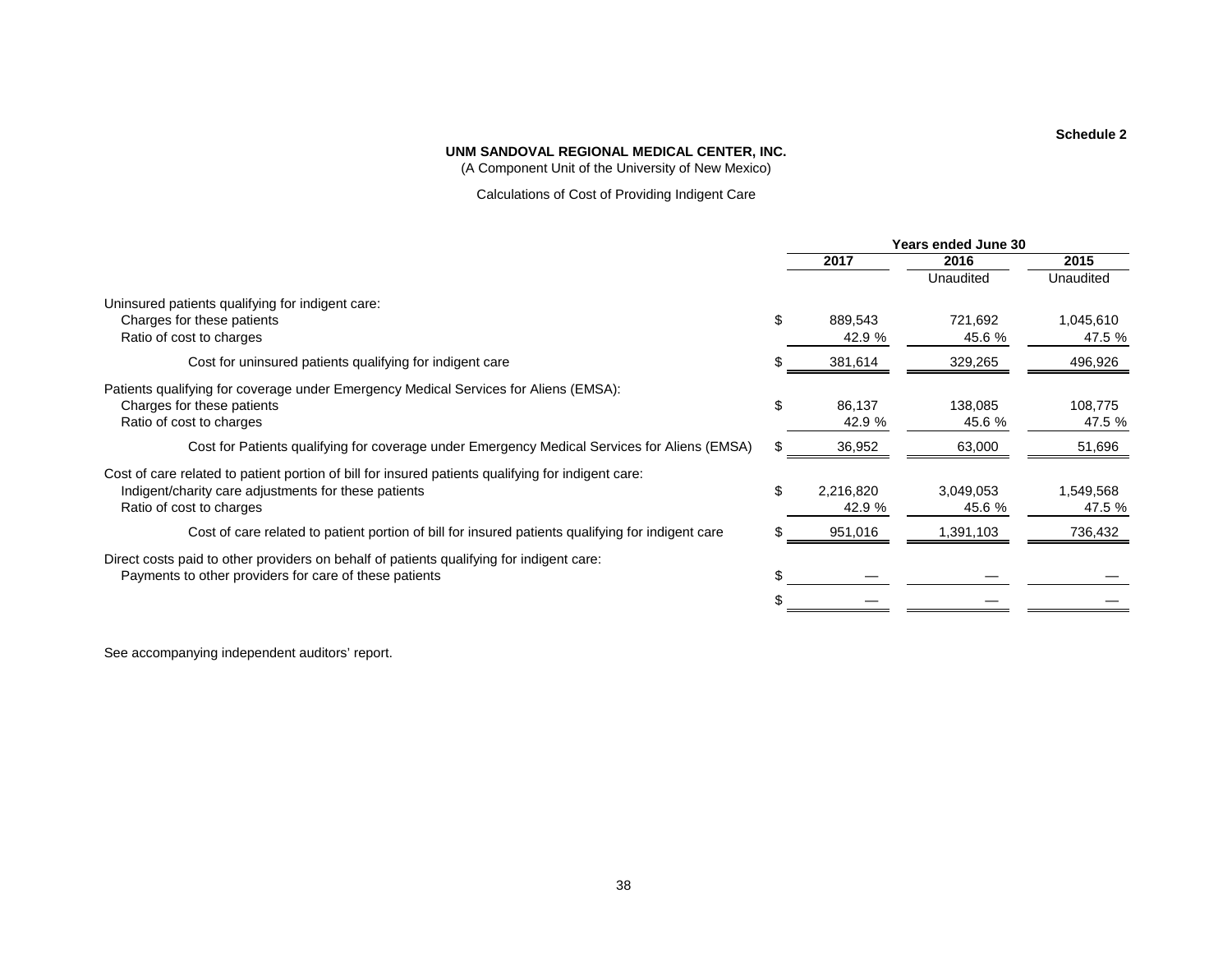

KPMG LLP Two Park Square, Suite 700 6565 Americas Parkway, N.E. Albuquerque, NM 87110-8179

#### **Independent Auditors' Report on Internal Control over Financial Reporting and on Compliance and Other Matters Based on an Audit of Financial Statements Performed in Accordance With**  *Government Auditing Standards*

The University of New Mexico Sandoval Regional Medical Center, Inc. The Board of Directors and

Mr. Timothy Keller, New Mexico State Auditor:

We have audited, in accordance with the auditing standards generally accepted in the United States of America and the standards applicable to financial audits contained in *Government Auditing Standards*, issued by the Comptroller General of the United States, the financial statements of the University of New Mexico Sandoval Regional Medical Center (the Medical Center), a component unit of the University of New Mexico, State of New Mexico, which comprise the statement of net position as of June 30, 2017, and the related statements of revenues, expenses, and changes in net position and cash flows for the year then ended, and the related notes to the financial statements, and have issued our report thereon dated November 27, 2017.

#### **Internal Control over Financial Reporting**

In planning and performing our audit of the financial statements, we considered Medical Center's internal control over financial reporting (internal control) to determine the audit procedures that are appropriate in the circumstances for the purpose of expressing our opinion on the financial statements, but not for the purpose of expressing an opinion on the effectiveness of Medical Center's internal control. Accordingly, we do not express an opinion on the effectiveness of Medical Center's internal control.

A deficiency in internal control exists when the design or operation of a control does not allow management or employees, in the normal course of performing their assigned functions, to prevent, or detect and correct, misstatements on a timely basis. A material weakness is a deficiency, or combination of deficiencies, in internal control, such that there is a reasonable possibility that a material misstatement of the entity's financial statements will not be prevented, or detected and corrected on a timely basis. A significant deficiency is a deficiency, or a combination of deficiencies, in internal control that is less severe than a material weakness, yet important enough to merit attention by those charged with governance.

Our consideration of internal control was for the limited purpose described in the first paragraph of this section and was not designed to identify all deficiencies in internal control that might be material weaknesses or significant deficiencies. Given these limitations, during our audit we did not identify any deficiencies in internal control that we consider to be material weaknesses. However, material weaknesses may exist that have not been identified.

#### **Compliance and Other Matters**

As part of obtaining reasonable assurance about whether the Medical Center's financial statements are free from material misstatement, we performed tests of its compliance with certain provisions of laws, regulations, contracts, and grant agreements, noncompliance with which could have a direct and material effect on the determination of financial statement amounts. However, providing an opinion on compliance with those provisions was not an objective of our audit, and accordingly, we do not express such an opinion. The results of our tests disclosed no instances of noncompliance or other matters that are required to be reported under *Government Auditing Standards*. We note a certain matter that is required to be reported per Section 12-6-5 NMSA 1978, which we have described in the accompanying schedule of findings and responses as item 2017-001.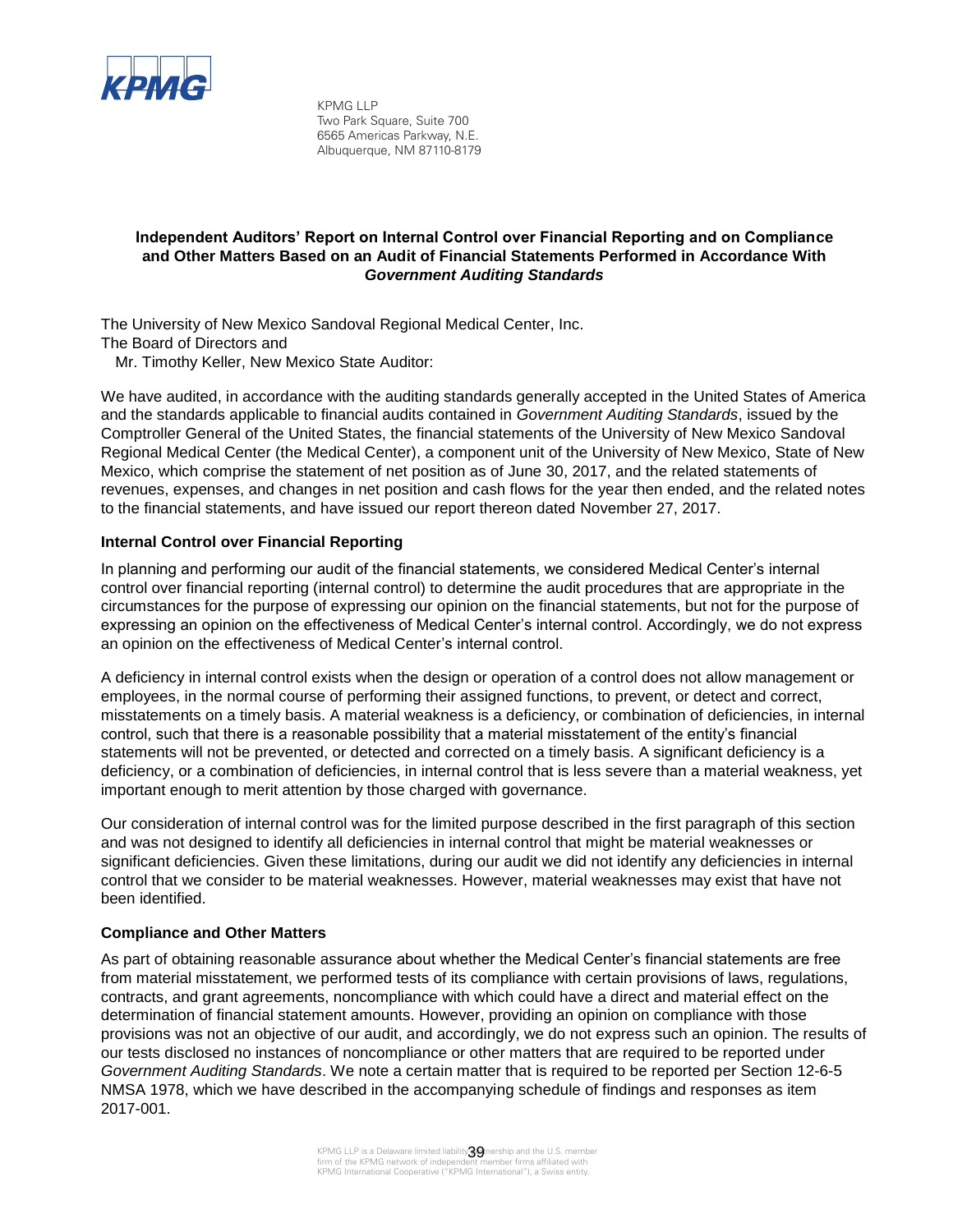

#### **The Medical Center's Response to the Finding**

The Medical Center's response to the finding identified in our audit is described in the accompanying schedule of findings and responses. The Medical Center's response was not subjected to the auditing procedures applied in the audit of the financial statements and, accordingly, we express no opinion on the response.

#### **Purpose of this Report**

The purpose of this report is solely to describe the scope of our testing of internal control and compliance and the results of that testing, and not to provide an opinion on the effectiveness of the Medical Center's internal control or on compliance. This report is an integral part of an audit performed in accordance with *Government Auditing Standards* in considering the Medical Center's internal control and compliance. Accordingly, this communication is not suitable for any other purpose.



Albuquerque, New Mexico November 27, 2017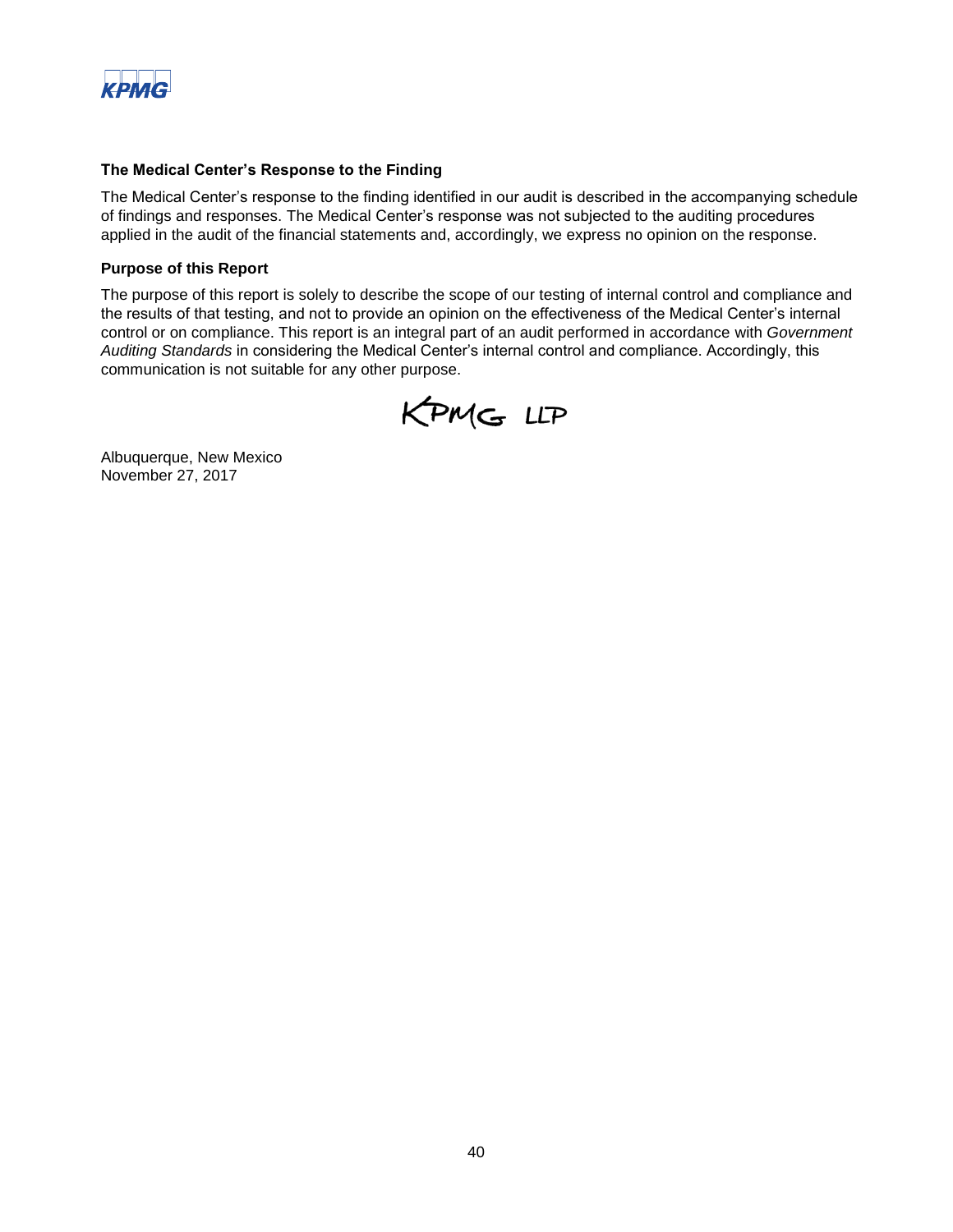(A Component Unit of the University of New Mexico)

Schedule of Findings and Responses

June 30, 2017

#### **Other Findings as Required by Section 12-6-5 NMSA 1978**

#### **2017-001. Terminated Employee Documentation Process – Control Deficiency – Sandoval Regional Medical Center**

#### *Criteria*

In accordance with current SRMC policy, it is the responsibility of the HR department or an employee's supervisor to complete required documentation to notify the IT department when an employee terminates SRMC employment. The status of terminated employees should be updated in SRMC's IT systems on a timely basis. Based on industry standards, the appropriate disabling of access within IT systems would occur within a reasonable time, or five working days of termination.

#### *Condition*

Our testwork revealed that notification of employee terminations was not always provided in a timely manner to the IT department. We identified three employees from the population sampled for whom access to the Millennium system was not timely disabled after termination. We verified that none of these employees recorded any activity in Millennium subsequent to their termination.

For our testwork we compared all employee terminations during the year to determine if any of these employees still had access to the Millennium system as of June 30, 2017.

#### *Effect*

There is an increased risk that a terminated employee has continued access to IT systems and the data contained therein subsequent to termination.

#### *Cause*

Departments are not complying with existing SRMC policies to timely notify the IT department of final employment dates for terminating employees.

#### *Recommendation*

SRMC should develop a procedure to enforce timely documentation of terminated employees. This documentation and disabling of user access within IT systems should take place within a reasonable time, or five working days of termination of employment.

#### *Management's Response*

SRMC Human Resources will initiate an e-mail to a specific distribution list to notify System Owners of SRMC employees leaving the organization as soon as the SRMC HR department is notified of employees leaving. Additionally, the UNMH IT Helpdesk Manager has implemented a tracking process for all termination notifications to include the Helpdesk personnel that acknowledge the notification. The Helpdesk Manager will ensure all termination notifications received from the distribution list are acknowledged and documented on a weekly basis. This process was implemented in August 2017 and is the joint responsibility of the SRMC Executive Director of Human Resources and the Manager of PC and Customer Support. The Executive Director of Human Resources and the Executive Director of System Development and IT ensured a corrective action plan was implemented.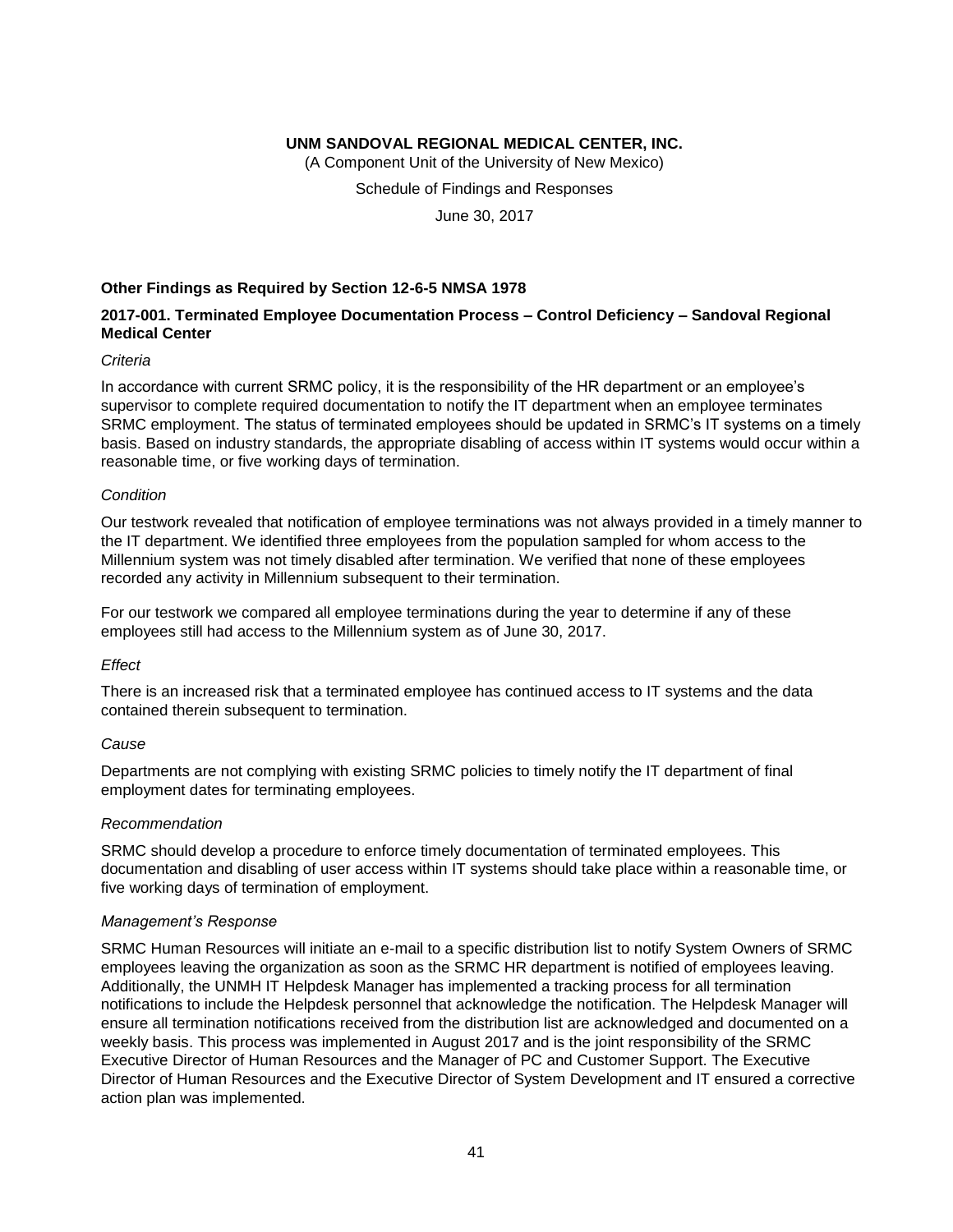(A Component Unit of the University of New Mexico)

Summary Schedule of Prior Audit Findings

June 30, 2017

**Finding 2016-001. Formalized Review of All Soarian Users - Other Matter**

Current Status: Resolved